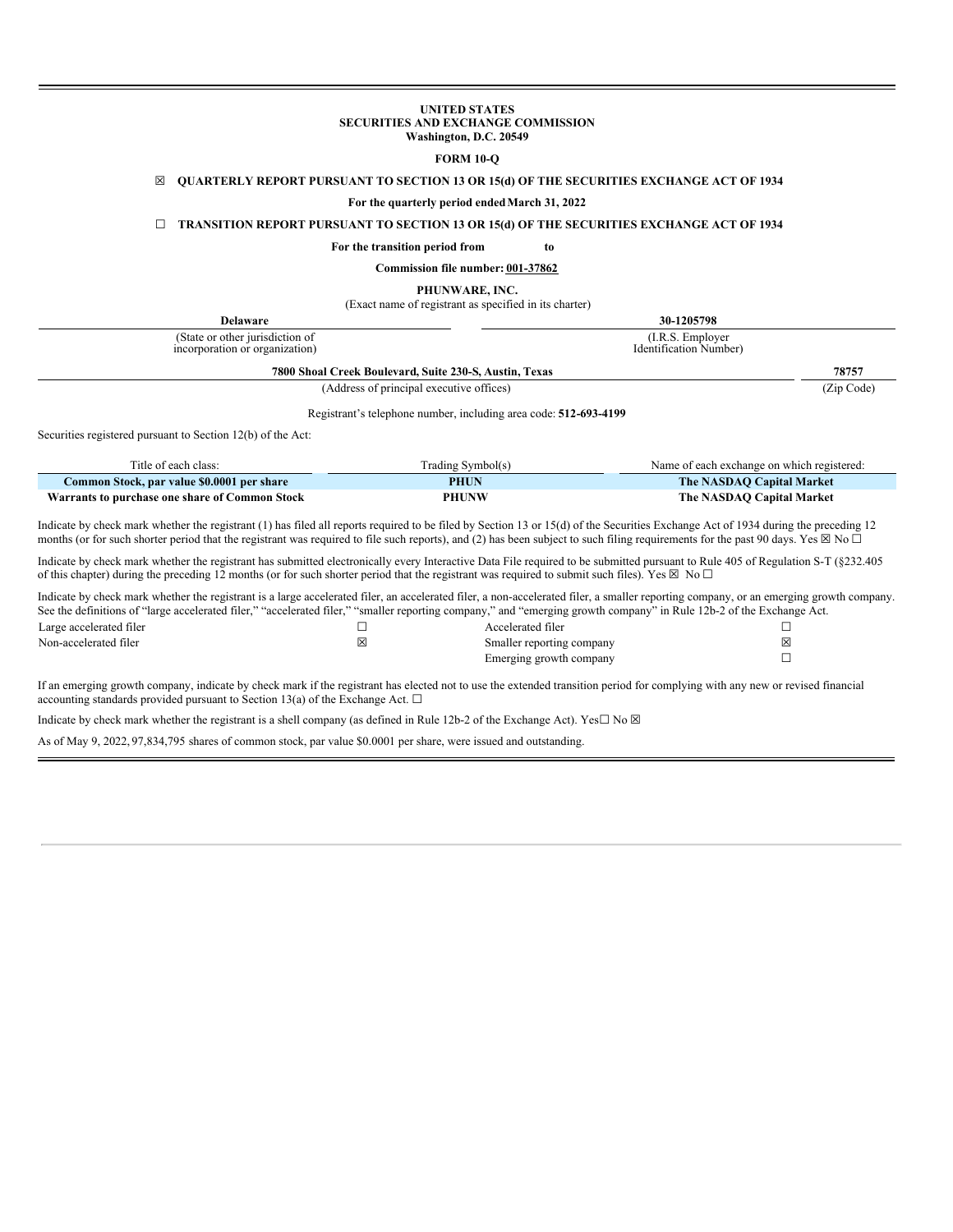# **TABLE OF CONTENTS**

|                |                                                                                                                                                  | <b>PAGE</b> |
|----------------|--------------------------------------------------------------------------------------------------------------------------------------------------|-------------|
| <b>PARTI</b>   | <b>FINANCIAL INFORMATION</b>                                                                                                                     |             |
| Item 1.        | <b>Financial Statements</b>                                                                                                                      |             |
|                | Condensed Consolidated Balance Sheets as of March 31, 2022 (unaudited) and December 31, 2021                                                     |             |
|                | Condensed Consolidated Statements of Operations and Comprehensive Loss for the three months ended March 31, 2022 and 2021 (unaudited)            |             |
|                | Condensed Consolidated Statements of Changes in Stockholders' Equity (Deficit) for the three months ended March 31, 2022 and 2021<br>(unaudited) | 4           |
|                | Condensed Consolidated Statements of Cash Flows for the three months ended March 31, 2022 and 2021 (unaudited)                                   | ╮           |
|                | Notes to the Unaudited Condensed Consolidated Financial Statements                                                                               | 6           |
| Item 2.        | Management's Discussion and Analysis of Financial Condition and Results of Operations                                                            | 20          |
| Item 3.        | <b>Quantitative and Qualitative Disclosures About Market Risk</b>                                                                                | 31          |
| Item 4.        | <b>Controls and Procedures</b>                                                                                                                   | 32          |
|                |                                                                                                                                                  |             |
| <b>PART II</b> | <b>OTHER INFORMATION</b>                                                                                                                         | 33          |
| Item 1.        | <b>Legal Proceedings</b>                                                                                                                         | 33          |
| Item 1A.       | <b>Risk Factors</b>                                                                                                                              | 33          |
| Item 2.        | Unregistered Sales of Equity Securities and Use of Proceeds                                                                                      | 33          |
| Item 3.        | <b>Defaults Upon Senior Securities</b>                                                                                                           | 33          |
| Item 4.        | <b>Mine Safety Disclosures</b>                                                                                                                   | 33          |
| Item 5.        | <b>Other Information</b>                                                                                                                         | 33          |
| Item 6.        | Exhibits                                                                                                                                         | 34          |
|                |                                                                                                                                                  |             |
|                | <b>Signatures</b>                                                                                                                                | 35          |

i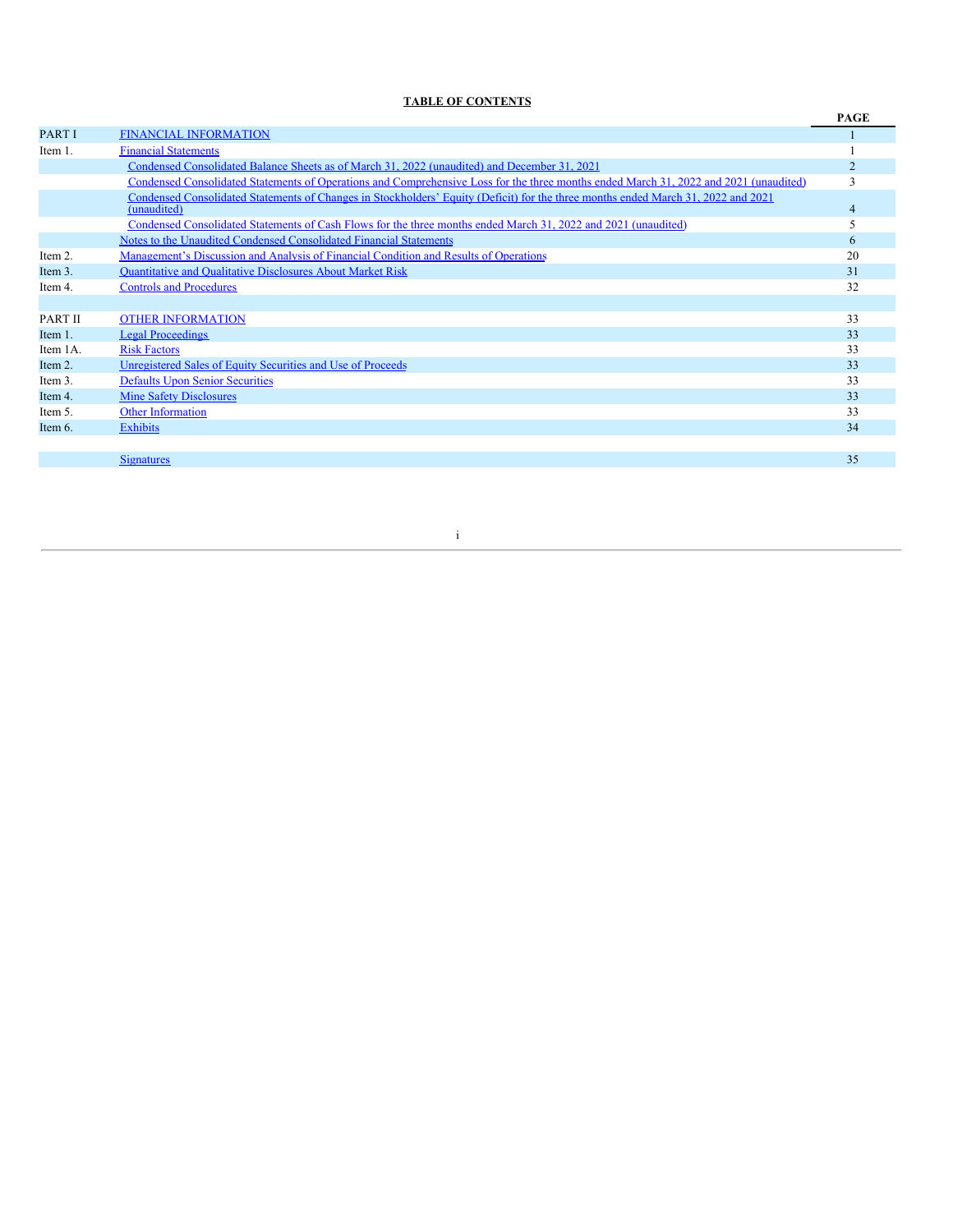## **SPECIAL NOTE REGARDING FORWARD-LOOKING STATEMENTS**

This Quarterly Report (the "Report") includes forward-looking statements within the meaning of Section 27A of the Securities Act of 1933, as amended (the "Securities Act"), and Section 21E of the Securities Exchange Act of 1934, as amended (the "Exchange Act"). These forward-looking statements are intended to be covered by the safe harbor for forward-looking statements provided by the Private Securities Litigation Reform Act of 1995. All statements other than statements of historical facts contained in this Report, including statements regarding our future results of operations and financial position, business strategy and plans, and our objectives for future operations, are forward-looking statements. The words "anticipate," "believe," "continue," "could," "estimate," "expect," "intend," "may," "might," "plan," "possible," "potential," "predict," "project," "should," "will," "would" and similar expressions that convey uncertainty of future events or outcomes are intended to identify forward-looking statements, but the absence of these words does not mean that a statement is not forward-looking.

The forward-looking statements contained in this Report are based on our current expectations and beliefs concerning future developments and their potential effects on us. Future developments affecting us may not be those that we have anticipated. These forward-looking statements involve a number of risks, uncertainties (some of which are beyond our control) and other assumptions that may cause actual results or performance to be materially different from those expressed or implied by these forward-looking statements. These risks and uncertainties include, but are not limited to, those factors described under the heading "*Risk Factors*." Should one or more of these risks or uncertainties materialize, or should any of our assumptions prove incorrect, actual results may vary in material respects from those projected in these forward-looking statements. We undertake no obligation to update or revise any forward-looking statements, whether as a result of new information, future events or otherwise, except as may be required under applicable securities laws. These risks and others described under "*Risk Factors*" may not be exhaustive.

<span id="page-2-0"></span>By their nature, forward-looking statements involve risks and uncertainties because they relate to events and depend on circumstances that may or may not occur in the future. We caution you that forward-looking statements are not guarantees of future performance and that our actual results of operations, financial condition and liquidity, and developments in the industry in which we operate may differ materially from those made in or suggested by the forward-looking statements contained in this Report. In addition, even if our results of operations, financial condition and liquidity, and developments in the industry in which we operate are consistent with the forward-looking statements contained in this Report, those results or developments may not be indicative of results or developments in subsequent periods.

ii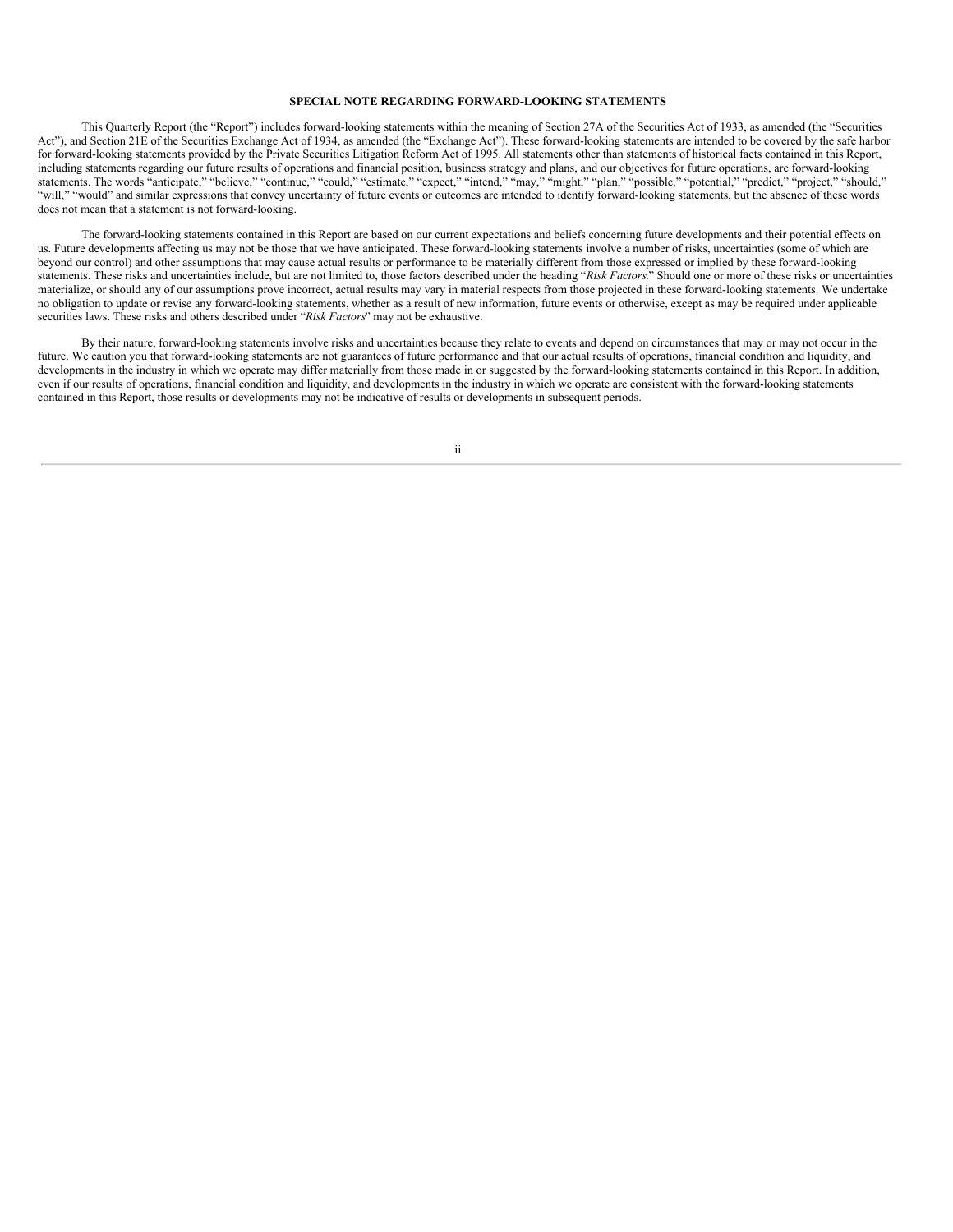<span id="page-3-1"></span><span id="page-3-0"></span>**Item 1. Financial Statements**

# **PART I—FINANCIAL INFORMATION**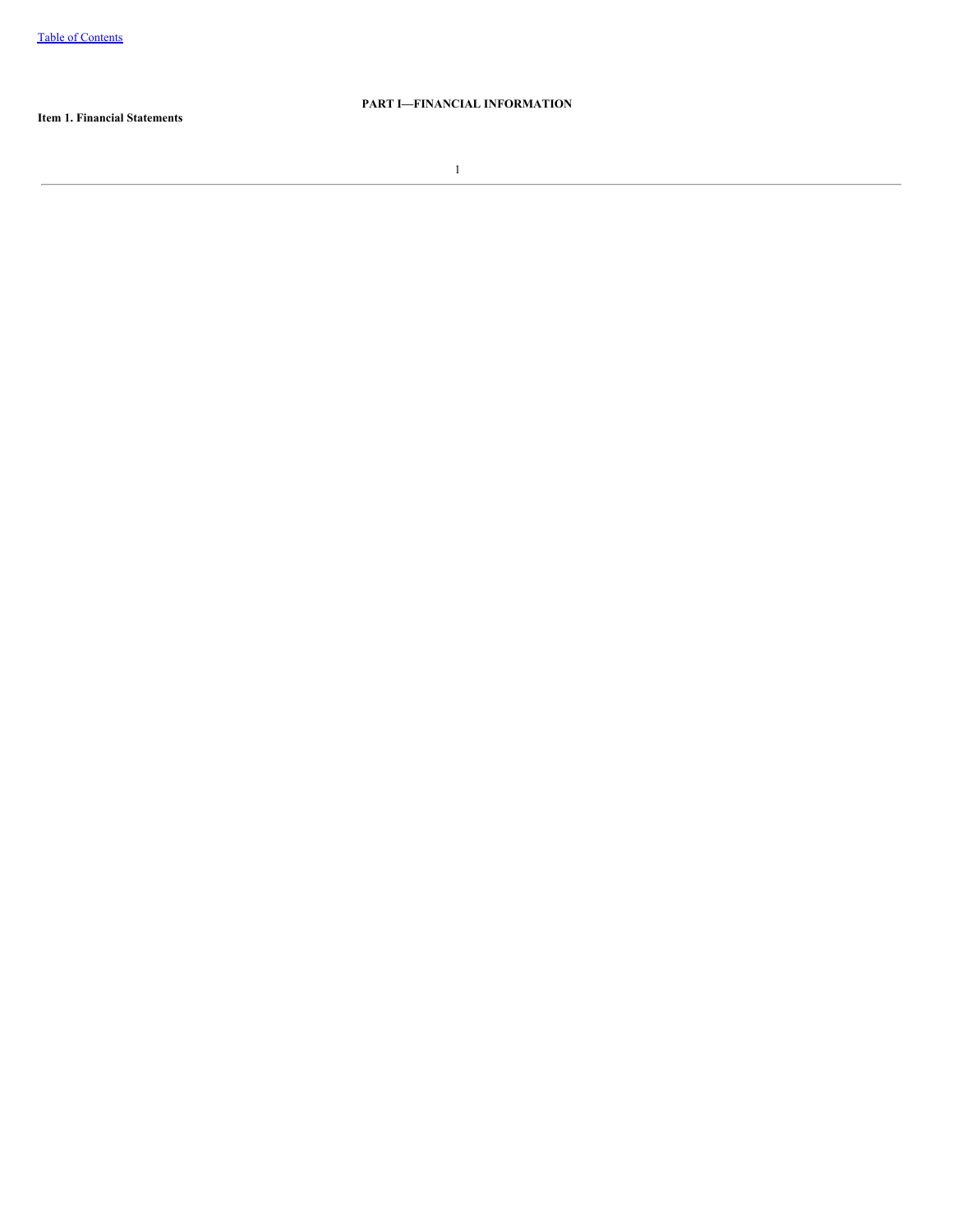## **Phunware, Inc. Condensed Consolidated Balance Sheets** *(In thousands, except share and per share information)*

|                                                                                                                                                                                                                                |               | March 31, 2022 |               | December 31, 2021 |  |  |
|--------------------------------------------------------------------------------------------------------------------------------------------------------------------------------------------------------------------------------|---------------|----------------|---------------|-------------------|--|--|
|                                                                                                                                                                                                                                |               | (Unaudited)    |               |                   |  |  |
| <b>Assets</b>                                                                                                                                                                                                                  |               |                |               |                   |  |  |
| Current assets:                                                                                                                                                                                                                |               |                |               |                   |  |  |
| Cash                                                                                                                                                                                                                           | $\mathbf{s}$  | 10,815         | $\mathbf S$   | 23,137            |  |  |
| Accounts receivable, net of allowance for doubtful accounts of \$10 at March 31, 2022 and December 31, 2021, respectively                                                                                                      |               | 1,219          |               | 967               |  |  |
| Inventory                                                                                                                                                                                                                      |               | 4,699          |               | 2,636             |  |  |
| Digital assets                                                                                                                                                                                                                 |               | 24,244         |               | 32,581            |  |  |
| Prepaid expenses and other current assets                                                                                                                                                                                      |               | 1,294          |               | 686               |  |  |
| Total current assets                                                                                                                                                                                                           |               | 42,271         |               | 60,007            |  |  |
| Property and equipment, net                                                                                                                                                                                                    |               | 77             |               |                   |  |  |
| Goodwill                                                                                                                                                                                                                       |               | 33,227         |               | 33,260            |  |  |
| Intangible assets, net                                                                                                                                                                                                         |               | 3,030          |               | 3,213             |  |  |
| Deferred tax asset                                                                                                                                                                                                             |               | 1,278          |               | 1,278             |  |  |
| Right-of-use asset                                                                                                                                                                                                             |               | 1,186          |               | 1,260             |  |  |
| Other assets                                                                                                                                                                                                                   |               | 354            |               | 276               |  |  |
| <b>Total assets</b>                                                                                                                                                                                                            | $\mathcal{S}$ | 81,423         | $\mathcal{S}$ | 99,294            |  |  |
| Liabilities and stockholders' equity                                                                                                                                                                                           |               |                |               |                   |  |  |
| <b>Current liabilities:</b>                                                                                                                                                                                                    |               |                |               |                   |  |  |
| Accounts payable                                                                                                                                                                                                               | \$            | 6,809          | $\mathbb{S}$  | 6,589             |  |  |
| Accrued expenses                                                                                                                                                                                                               |               | 7,114          |               | 9,621             |  |  |
| Lease liability                                                                                                                                                                                                                |               | 424            |               | 399               |  |  |
| Deferred revenue                                                                                                                                                                                                               |               | 3,263          |               | 3,973             |  |  |
| PhunCoin deposits                                                                                                                                                                                                              |               | 1,203          |               | 1,202             |  |  |
| Current maturities of long-term debt, net                                                                                                                                                                                      |               | 3,493          |               | 4,904             |  |  |
| Warrant liability                                                                                                                                                                                                              |               | 3,818          |               | 3,605             |  |  |
| Total current liabilities                                                                                                                                                                                                      |               | 26,124         |               | 30,293            |  |  |
| Deferred tax liability                                                                                                                                                                                                         |               | 1,278          |               | 1,278             |  |  |
| Deferred revenue                                                                                                                                                                                                               |               | 1,008          |               | 1,299             |  |  |
| Lease liability                                                                                                                                                                                                                |               | 1,023          |               | 1,147             |  |  |
| <b>Total liabilities</b>                                                                                                                                                                                                       |               | 29,433         |               | 34,017            |  |  |
| Commitments and contingencies (Note 8)                                                                                                                                                                                         |               |                |               |                   |  |  |
| Stockholders' equity                                                                                                                                                                                                           |               |                |               |                   |  |  |
| Common stock, \$0.0001 par value; 1,000,000,000 shares authorized at March 31, 2022 and December 31, 2021; 97,250,520<br>and 96,751,610 shares issued and outstanding as of March 31, 2022 and December 31, 2021, respectively |               | 10             |               | 10                |  |  |
| Additional paid-in capital                                                                                                                                                                                                     |               | 266,606        |               | 264,944           |  |  |
| Accumulated other comprehensive loss                                                                                                                                                                                           |               | (384)          |               | (352)             |  |  |
| Accumulated deficit                                                                                                                                                                                                            |               | (214, 242)     |               | (199, 325)        |  |  |
| Total stockholders' equity                                                                                                                                                                                                     |               | 51,990         |               | 65,277            |  |  |
| Total liabilities and stockholders' equity                                                                                                                                                                                     | \$            | 81.423         | $\mathbb{S}$  | 99.294            |  |  |

<span id="page-4-0"></span>*The accompanying notes are an integral part of these unaudited condensed consolidated financial statements.*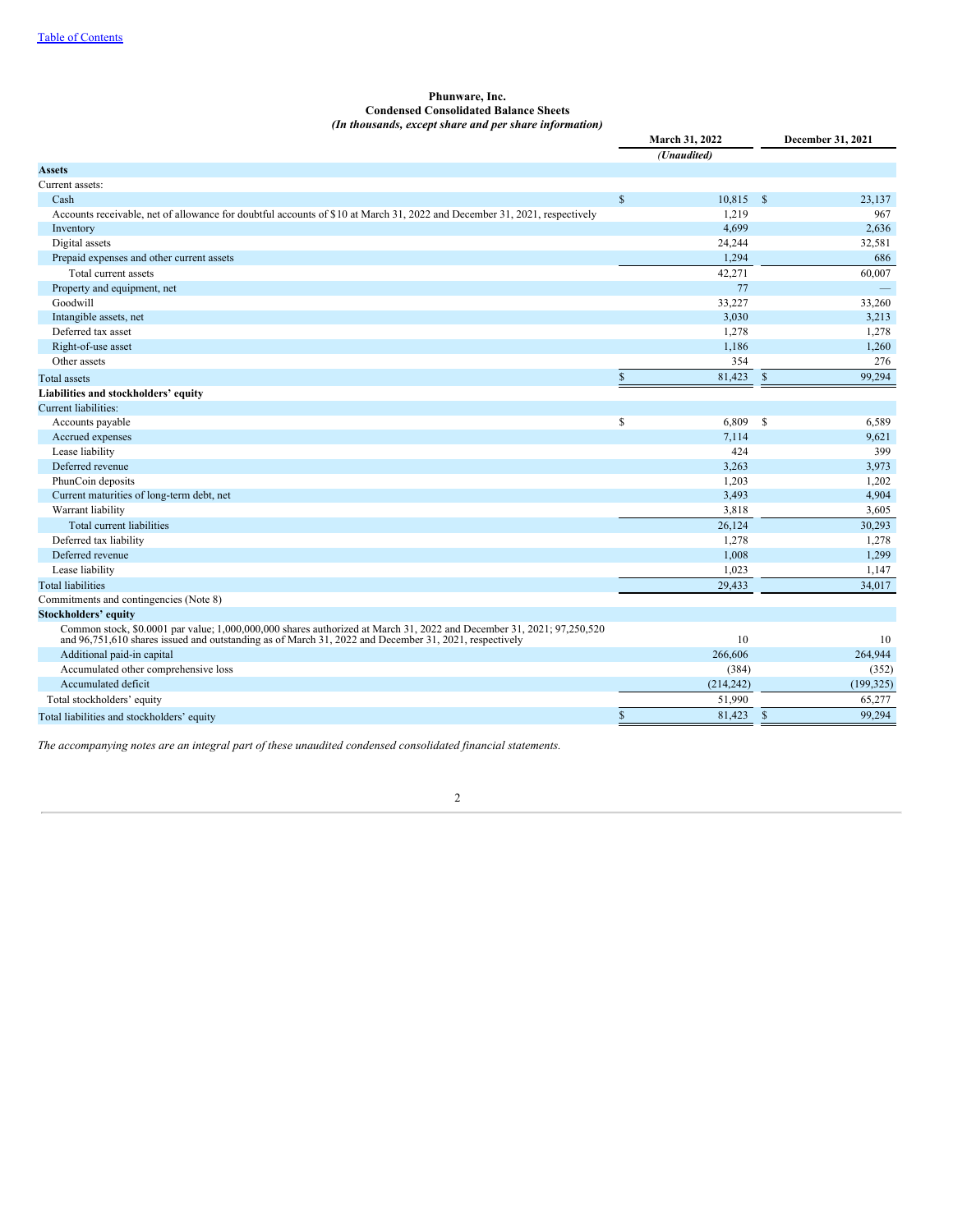#### **Phunware, Inc. Condensed Consolidated Statements of Operations and Comprehensive Loss** *(In thousands, except per share information) (Unaudited)*

|                                                                                  |                          | <b>Three Months Ended</b><br>March 31, |
|----------------------------------------------------------------------------------|--------------------------|----------------------------------------|
|                                                                                  | 2022                     | 2021                                   |
| Net revenues                                                                     | 6,778 \$<br>$\mathbf{s}$ | 1,646                                  |
| Cost of revenues                                                                 | 5,007                    | 692                                    |
| Gross profit                                                                     | 1,771                    | 954                                    |
| Operating expenses:                                                              |                          |                                        |
| Sales and marketing                                                              | 1,485                    | 556                                    |
| General and administrative                                                       | 4,305                    | 2,758                                  |
| Research and development                                                         | 1,003                    | 1,052                                  |
| Total operating expenses                                                         | 6,793                    | 4,366                                  |
| Operating loss                                                                   | (5,022)                  | (3, 412)                               |
| Other income (expense):                                                          |                          |                                        |
| Interest expense                                                                 | (381)                    | (2,219)                                |
| Loss on extinguishment of debt                                                   |                          | (5,768)                                |
| Impairment of digital assets                                                     | (9, 353)                 |                                        |
| Fair value adjustment of warrant liability                                       | (213)                    | (2,829)                                |
| Other income (expense), net                                                      | 52                       | (79)                                   |
| Total other expense                                                              | (9,895)                  | (10, 895)                              |
| Loss before taxes                                                                | (14,917)                 | (14,307)                               |
| Income tax expense                                                               |                          |                                        |
| Net loss                                                                         | (14,917)                 | (14, 307)                              |
| Other comprehensive income (loss):                                               |                          |                                        |
| Cumulative translation adjustment                                                | (32)                     | 10                                     |
| Comprehensive loss                                                               | \$<br>(14, 949)          | -S<br>(14,297)                         |
| Loss per share, basic and diluted                                                | \$<br>$(0.15)$ \$        | (0.22)                                 |
| Weighted-average common shares used to compute loss per share, basic and diluted | 96,844                   | 64,587                                 |
|                                                                                  |                          |                                        |

<span id="page-5-0"></span>*The accompanying notes are an integral part of these condensed consolidated financial statements.*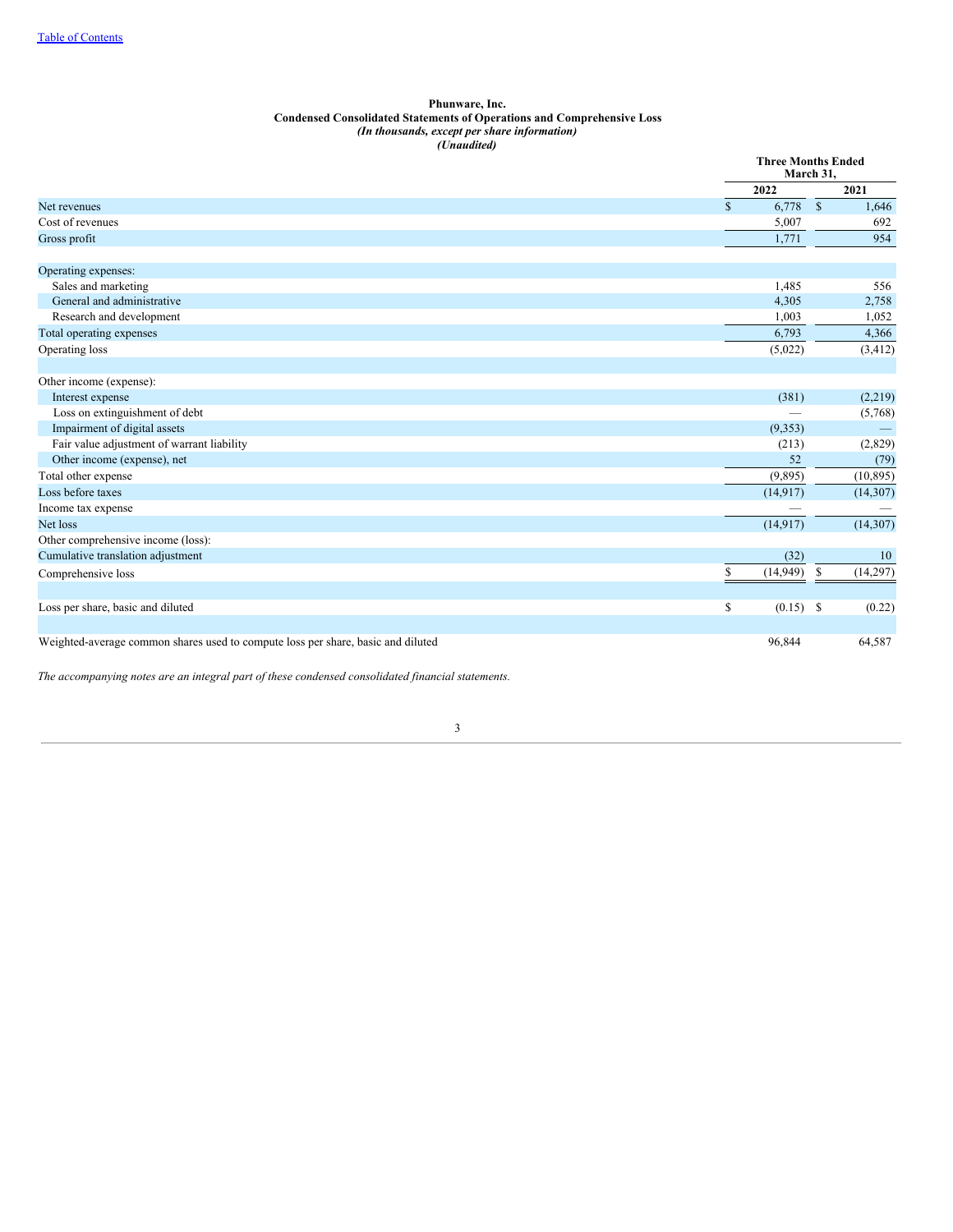## **Phunware, Inc. Condensed Consolidated Statements of Changes in Stockholders' Equity (Deficit)** *(In thousands) (Unaudited)*

|                                                                                     |               | <b>Common Stock</b> |        | <b>Additional</b>  |         |  |                |  | Other |                        | <b>Total</b> |                       |  |  |                         |  |
|-------------------------------------------------------------------------------------|---------------|---------------------|--------|--------------------|---------|--|----------------|--|-------|------------------------|--------------|-----------------------|--|--|-------------------------|--|
|                                                                                     | <b>Shares</b> |                     | Amount | Paid-in<br>Capital |         |  |                |  |       | Accumulated<br>Deficit |              | Comprehensive<br>Loss |  |  | Stockholders'<br>Equity |  |
| Balance - December 31, 2021                                                         | 96,752        |                     | 10     | <sup>S</sup>       | 264,944 |  | $(199,325)$ \$ |  | (352) | <sup>S</sup>           | 65,277       |                       |  |  |                         |  |
| Exercise of stock options, net of vesting of restricted shares                      | 23            |                     | __     |                    | 16      |  |                |  |       |                        | 16           |                       |  |  |                         |  |
| Release of restricted stock                                                         | 92            |                     | _      |                    |         |  |                |  |       |                        |              |                       |  |  |                         |  |
| Issuance of common stock in connection with acquisition of<br>Lyte Technology, Inc. | 384           |                     |        |                    | 1,125   |  |                |  |       |                        | 1,125        |                       |  |  |                         |  |
| Stock-based compensation expense                                                    |               |                     |        |                    | 521     |  |                |  |       |                        | 521          |                       |  |  |                         |  |
| Cumulative translation adjustment                                                   |               |                     |        |                    |         |  |                |  | (32)  |                        | (32)         |                       |  |  |                         |  |
| Net loss                                                                            |               |                     |        |                    |         |  | (14, 917)      |  |       |                        | (14,917)     |                       |  |  |                         |  |
| Balance - March 31, 2022                                                            | 97,251        |                     | 10     |                    | 266,606 |  | (214, 242)     |  | (384) |                        | 51,990       |                       |  |  |                         |  |

|                                                                | <b>Common Stock</b> |        | Additional<br>Paid-in<br>Capital |         |                |  | Other | Total     |                               |                       |
|----------------------------------------------------------------|---------------------|--------|----------------------------------|---------|----------------|--|-------|-----------|-------------------------------|-----------------------|
|                                                                | <b>Shares</b>       | Amount |                                  |         |                |  |       |           | Accumulated<br><b>Deficit</b> | Comprehensive<br>Loss |
| Balance - December 31, 2020                                    | 56.371              | 6      | <b>S</b>                         | 144.156 | $(145,803)$ \$ |  | (338) | (1,979)   |                               |                       |
| Exercise of stock options, net of vesting of restricted shares | 120                 |        |                                  | 65      |                |  |       | -65       |                               |                       |
| Release of restricted stock                                    | 183                 | _      |                                  |         |                |  |       |           |                               |                       |
| Issuance of common stock for payment of board of director fees | 99                  | _      |                                  | 66      |                |  |       | 66        |                               |                       |
| Sales of common stock, net of issuance costs                   | 14.431              |        |                                  | 29,704  |                |  |       | 29,705    |                               |                       |
| Stock-based compensation expense                               |                     |        |                                  | 1,055   |                |  |       | 1.055     |                               |                       |
| Cumulative translation adjustment                              |                     |        |                                  |         |                |  | 10    | 10        |                               |                       |
| Net loss                                                       |                     |        |                                  |         | (14,307)       |  |       | (14, 307) |                               |                       |
| Balance - March 31, 2021                                       | 71.204              |        |                                  | 175,046 | (160, 110)     |  | (328) | 14,615    |                               |                       |

<span id="page-6-0"></span>*The accompanying notes are an integral part of these unaudited condensed consolidated financial statements.*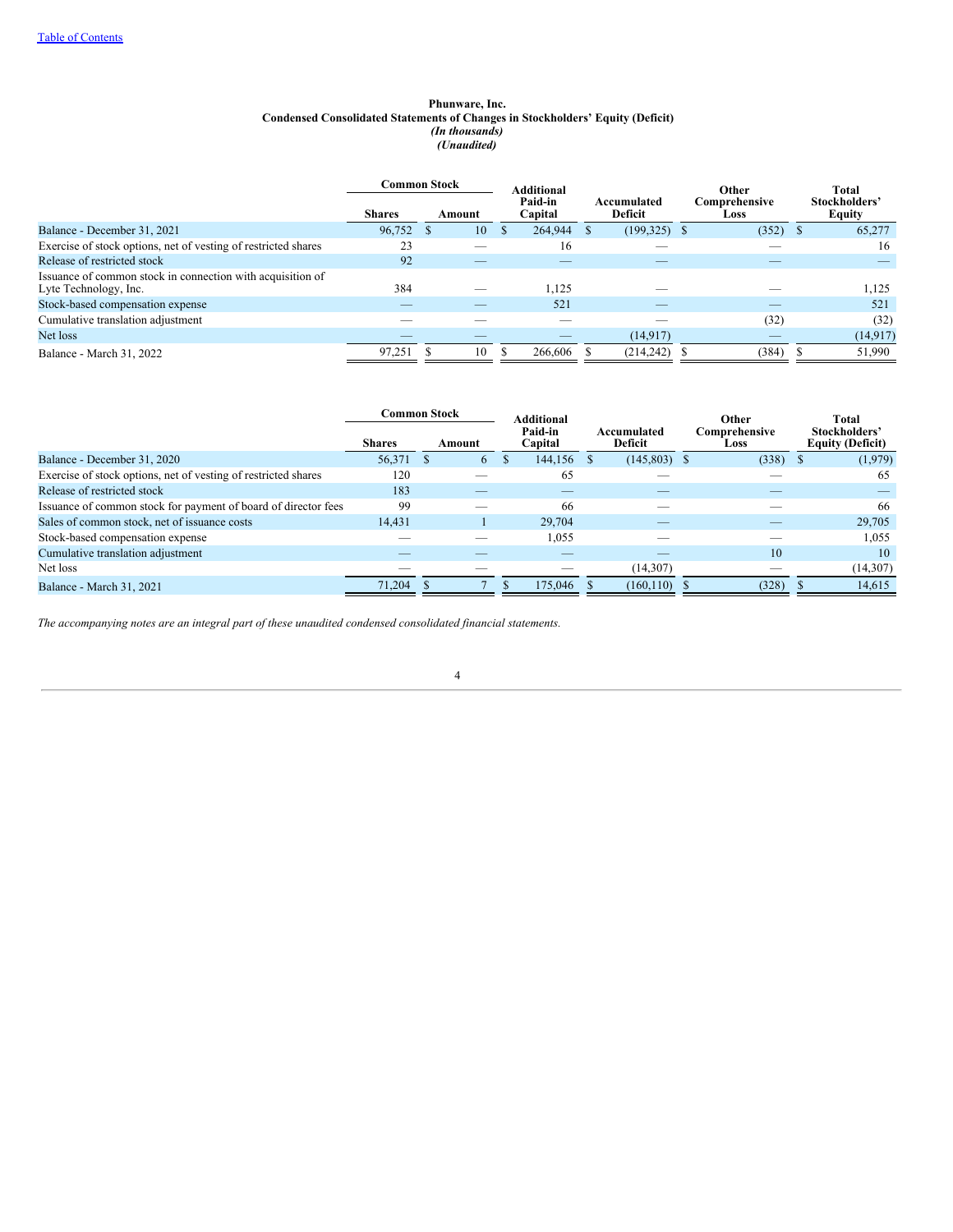## **Phunware, Inc. Condensed Consolidated Statements of Cash Flows** *(In thousands) (Unaudited)*

|                                                                             |                    | <b>Three Months Ended</b><br>March 31. |
|-----------------------------------------------------------------------------|--------------------|----------------------------------------|
|                                                                             | 2022               | 2021                                   |
| <b>Operating activities</b>                                                 |                    |                                        |
| Net loss                                                                    | S<br>$(14,917)$ \$ | (14,307)                               |
| Adjustments to reconcile net loss to net cash used in operating activities: |                    |                                        |
| Amortization of debt discount and deferred financing costs                  | 155                | 1,642                                  |
| Loss on change in fair value of warrant liability                           | 213                | 2,829                                  |
| Loss on extinguishment of debt                                              |                    | 5,768                                  |
| Impairment of digital assets                                                | 9,353              |                                        |
| Stock-based compensation                                                    | 564                | 1,055                                  |
| Other adjustments                                                           |                    | (97)<br>(10)                           |
| Changes in operating assets and liabilities:                                |                    |                                        |
| Accounts receivable                                                         | (248)              | (40)                                   |
| Inventory                                                                   | (2,063)            |                                        |
| Prepaid expenses and other assets                                           | (687)              | (490)                                  |
| Accounts payable                                                            | 219                | (682)                                  |
| Accrued expenses                                                            | (1, 489)           | (2, 287)                               |
| Lease liability payments                                                    | (173)              | 64                                     |
| Deferred revenue                                                            | (1,001)            | (841)                                  |
| Net cash used in operating activities                                       | (10, 171)          | (7,299)                                |
| <b>Investing activities</b>                                                 |                    |                                        |
| Purchase of digital assets                                                  | (489)              | (1,098)                                |
| Capital expenditures                                                        |                    | (80)                                   |
| Net cash used in investing activities                                       | (569)              | (1,098)                                |
| <b>Financing activities</b>                                                 |                    |                                        |
| Proceeds from borrowings, net of issuance costs                             |                    | 9,981                                  |
| Payments on borrowings                                                      | (1, 566)           | (11, 835)                              |
| Proceeds from exercise of options to purchase common stock                  |                    | 16<br>65                               |
| Proceeds from sales of common stock, net of issuance costs                  |                    | 29,705                                 |
| Net cash (used) provided by financing activities                            | (1,550)            | 27,916                                 |
| Effect of exchange rate on cash and restricted cash                         |                    | 10<br>(32)                             |
| Net (decrease) increase in cash and restricted cash                         | (12, 322)          | 19,529                                 |
| Cash and restricted cash at the beginning of the period                     | 23,137             | 4,031                                  |
| Cash and restricted cash at the end of the period                           | S<br>10.815        | \$<br>23,560                           |

## **Supplemental disclosure of cash flow information:**

| Interest paid                                                                    | 204                      | 567                      |
|----------------------------------------------------------------------------------|--------------------------|--------------------------|
| Income taxes paid                                                                | $\overline{\phantom{a}}$ | $\hspace{0.05cm}$        |
| Supplemental disclosures of non-cash financing activities:                       |                          |                          |
| Issuance of common stock in connection with acquisition of Lyte Technology, Inc. | 1.125                    | $\overline{\phantom{a}}$ |
| Issuance of common stock for payment of board of director fees                   |                          | 66                       |

<span id="page-7-0"></span>*The accompanying notes are an integral part of these unaudited condensed consolidated financial statements.*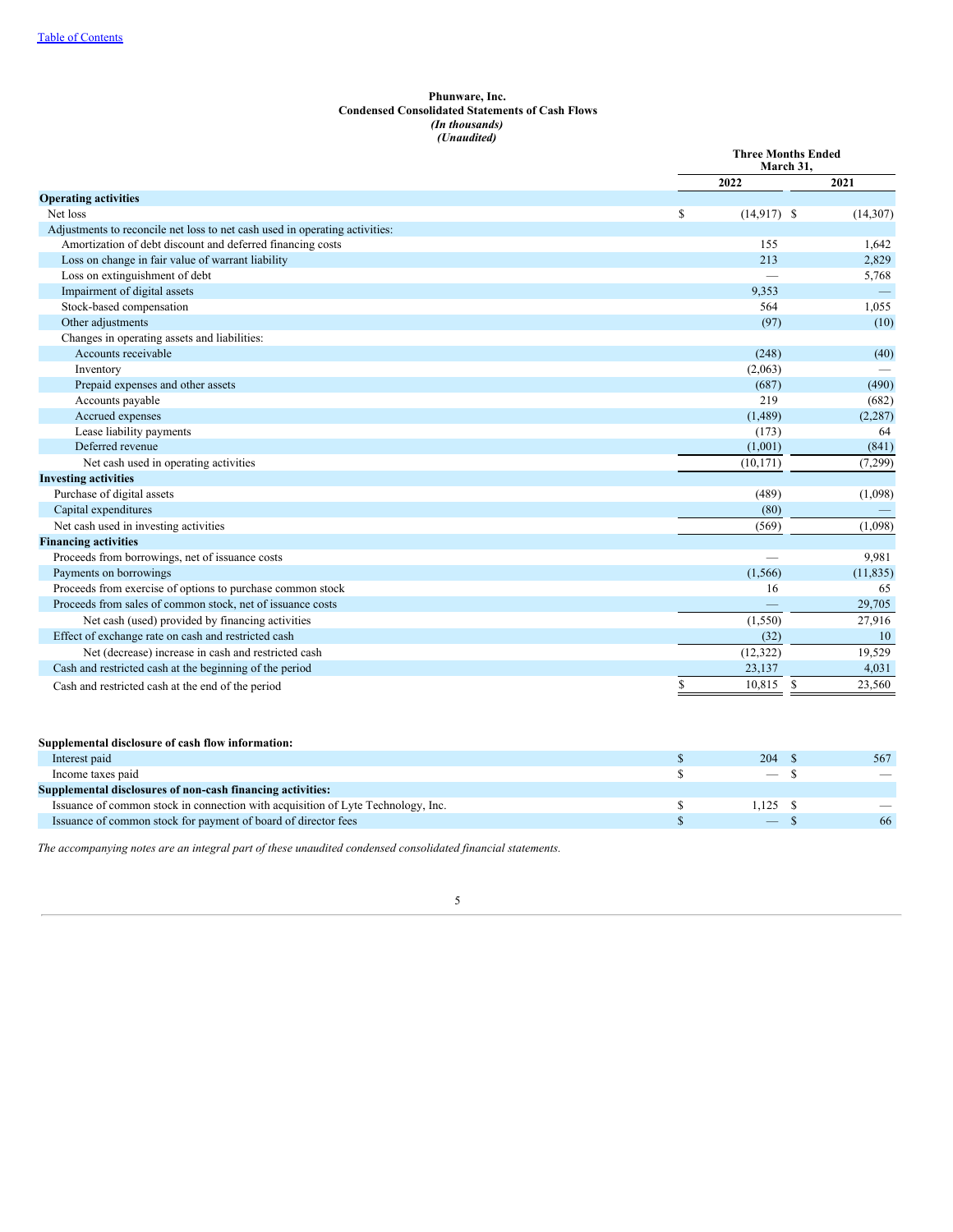**Phunware, Inc. Notes to Unaudited Condensed Consolidated Financial Statements** *(In thousands, except share and per share information) (Unaudited)*

### **1. The Company and Basis of Presentation**

#### *The Company*

Phunware, Inc. and its subsidiaries (the "Company", "we", "us", or "our") offers a fully integrated software platform that equips companies with the products, solutions and services necessary to engage, manage and monetize their mobile application portfolios globally at scale. Our Multiscreen-as-a-Service ("MaaS") platform provides the entire mobile lifecycle of applications and media in one login through one procurement relationship. Our MaaS technology is available in software development kit ("SDK") form for organizations developing their own application, via customized development services and prepackaged solutions. Through our integrated mobile advertising platform of publishers and advertisers, we provide in-app application transactions for mobile audience building, user acquisition, application discovery, audience engagement and audience monetization. During 2021, we began to sell PhunToken to consumers, developers and brands. PhunToken is an innovative digital asset utilized within our token ecosystem to help drive engagement by unlocking features and capabilities of our MaaS platform. PhunToken is designed to reward consumers for their activity, such as watching branded videos, completing surveys and visiting points of interest. In October 2021, we acquired Lyte Technology, Inc. ("Lyte"), a provider of high-performance computer systems to individual consumers. Founded in 2009, we are a Delaware corporation headquartered in Austin, Texas.

#### *Basis of Presentation*

The condensed consolidated financial statements have been prepared in conformity with generally accepted accounting principles in the United States ("U.S. GAAP") and include the Company's accounts and those of its wholly owned subsidiaries. All intercompany transactions and balances have been eliminated in consolidation.

The balance sheet at December 31, 2021 was derived from our audited consolidated financial statements, but these interim condensed consolidated financial statements do not include all the annual disclosures required by U.S. GAAP. These interim condensed consolidated financial statements should be read in conjunction with our audited consolidated financial statements and the notes thereto for the year ended December 31, 2021, which are referenced herein. The accompanying interim condensed consolidated financial statements as of March 31, 2022 and for the three months ended March 31, 2022 and 2021, are unaudited. The unaudited interim condensed consolidated financial statements have been prepared on a basis consistent with the audited financial statements, pursuant to the rules and regulations of the Securities and Exchange Commission ("SEC") for interim financial statements. Certain information and footnote disclosures normally included in financial statements prepared in accordance with U.S. GAAP have been condensed or omitted pursuant to such rules and regulations. In the opinion of management, the financial statements reflect all adjustments (consisting of normal recurring adjustments) considered necessary to fairly state our financial position as of March 31, 2022 and the results of operations for the three months ended March 31, 2022 and 2021, and cash flows for the three months ended March 31, 2022 and 2021. The results for the three months ended March 31, 2022 are not necessarily indicative of the results to be expected for the year ending December 31, 2022 or for any future interim period.

Certain reclassifications have been made to our condensed consolidated statement of cash flows for the three months ended March 31, 2021. We combined individual line items that we considered to be immaterial and recorded these in our condensed consolidated statement of cash flows as other adjustments to conform to current year presentation. These reclassifications had no impact on previously reported operating, investing or financing cash flows.

#### *Revised Financial Statements*

During the preparation of our Quarterly Report on Form 10-Q for the period ended September 30, 2021, the Company determined that it had inaccurately accounted for an adjustment to certain terms of an outstanding warrant issued in connection with a certain Series A Senior Convertible Note and Series B Senior Convertible Note we issued on July 15, 2020 (collectively, the "2020 Convertible Notes"). As a result of our underwritten public offering in February 2021, the number of shares issuable and the exercise price were each adjusted pursuant to the terms of the warrant. While we accurately accounted for the decrease in the exercise price (from \$4.00 per share to \$2.25 per share), we did not account for the increase in the number of shares available for exercise under the warrant, from 2,160,000 shares to 3,840,000 shares. This resulted in an understatement of net loss during the three months ended March 31, 2021. We assessed the materiality of this misstatement in accordance with Staff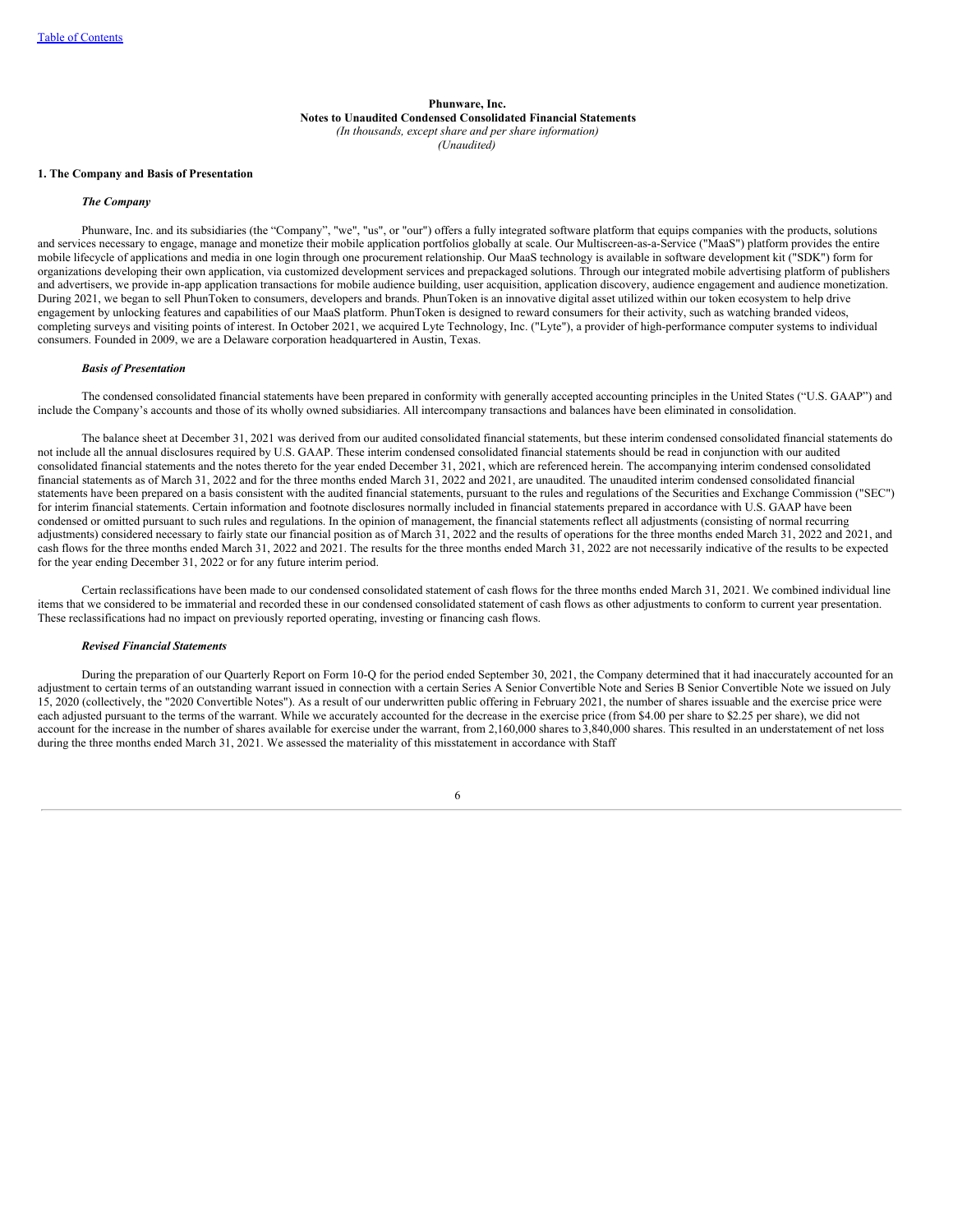Accounting Bulletin No. 108, "*Quantifying Misstatements*" and concluded this error was not qualitatively material as there was no impact on cash, operating income, or cash flow from operations, among other considerations.

The correction of this error resulted in adjustments to our condensed consolidated statements of operations and comprehensive loss for the three months ended March 31, 2021. The revised amounts have been reflected in condensed consolidated financial statements presented above. The effect of this revision on certain line items within our condensed consolidated balance sheets and condensed consolidated statements of operations and comprehensive income (loss) are set forth below:

|                                                   |   | As of or for the three months ended<br><b>March 31, 2021</b> |     |              |     |            |  |  |
|---------------------------------------------------|---|--------------------------------------------------------------|-----|--------------|-----|------------|--|--|
|                                                   |   | <b>Previously reported</b>                                   |     | Adjustments  |     | As revised |  |  |
| Warrant liability                                 |   | 2,499                                                        | - 5 | .944.        | - S | 4,443      |  |  |
| Accumulated deficit                               |   | $(158, 166)$ \$                                              |     | $(1,944)$ \$ |     | (160, 110) |  |  |
|                                                   |   |                                                              |     |              |     |            |  |  |
| Loss on change in fair value of warrant liability |   | $(885)$ \$                                                   |     | $(1,944)$ \$ |     | (2,829)    |  |  |
| Net loss                                          | Ф | $(12,363)$ \$                                                |     | $(1,944)$ \$ |     | (14,307)   |  |  |
| Net loss per common share, basic and diluted      |   | $(0.19)$ \$                                                  |     | $(0.03)$ \$  |     | (0.22)     |  |  |

#### *Going Concern*

Accounting Standards Codification ("ASC") Topic 205-40, Presentation of Financial Statements - Going Concern ("ASC 205-40") requires management to evaluate whether conditions and/or events raise substantial doubt about our ability to meet future financial obligations as they become due within one year after the date that the financial statements are issued. As required by this standard, management's evaluation shall initially not take into consideration the potential mitigating effects of management's plans that have not been fully implemented as of the date the financial statements are issued.

We have a history of net losses and although we anticipate our future cash outflows to exceed cash inflows as we continue to invest in revenue growth, we believe we have sufficient cash on-hand to fund potential net cash outflows for one year following the filing date of this Quarterly Report on Form 10-Q. Accordingly, we believe there does not exist any indication of substantial doubt about our ability to continue as a going concern for one year following the filing date of this Quarterly Report on Form 10-Q.

The accompanying condensed consolidated financial statements have been prepared on a going-concern basis, which contemplates the realization of assets and the satisfaction of liabilities in the normal course of business.

#### **2. Summary of Significant Accounting Policies**

There have been no changes in significant accounting policies as described in our Annual Report on Form 10-K for the year ended December 31, 2021, except as set forth below.

#### *Use of Estimates*

The preparation of financial statements in conformity with U.S. GAAP requires management to make certain estimates and assumptions that affect the reported amounts of assets and liabilities and disclosure of contingent assets and liabilities at the date of the financial statements and the reported amounts of revenue and expenses during the reporting period. Items subject to the use of estimates include, but are not limited to, the standalone selling price for our products and services, our various digital asset transactions, stockbased compensation, useful lives of long-lived assets including intangibles, fair value of intangible assets and the recoverability or impairment of tangible and intangible assets, including goodwill, contingent consideration for our business combination with Lyte and periodic reassessment of fair value, allocating the fair value of purchase consideration to assets acquired and liabilities assumed in our business combination, reserves and certain accrued liabilities, the benefit period of deferred commissions, assumptions used in Black-Scholes valuation method, such as the current trading price of our common stock at time of exercise of our warrant, expected volatility, risk-free interest rate and expected dividend rate and provision for (benefit from) income taxes. Actual results could differ from those estimates and such differences could be material to the consolidated financial statements.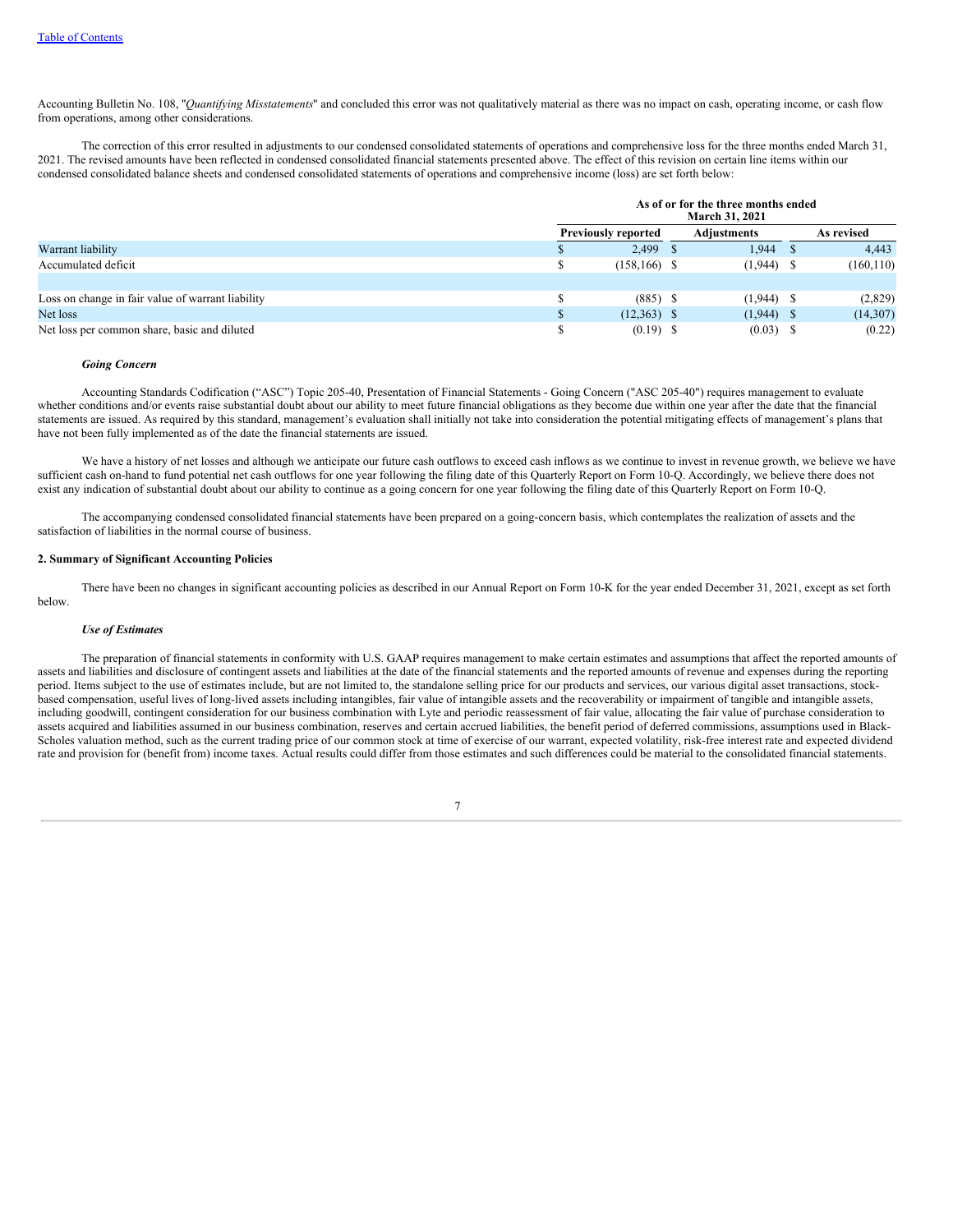#### *Risks and Uncertainties*

Regulation governing blockchain technologies, cryptocurrencies, digital assets, utility tokens, security tokens and offerings of digital assets is uncertain, and new regulations or policies may materially adversely affect the development and the value of our tokens. Regulation of digital assets, like PhunCoin and PhunToken, cryptocurrencies, blockchain technologies and cryptocurrency exchanges, is likely to evolve. Regulation also varies significantly among international, federal, state and local jurisdictions and is subject to significant uncertainty. Various legislative and executive bodies in the United States and in other countries may in the future adopt laws, regulations, or guidance, or take other actions, which may severely impact the permissibility of tokens generally and the technology behind them or the means of transaction or in transferring them. Any such violations could adversely affect the ability of us to maintain PhunCoin and PhunToken, which could have a material adverse effect on our operations and financial condition. Failure by us to comply with any laws, rules and regulations, some of which may not exist yet or are subject to interpretation and may be subject to change, could also result in a material adverse effect on our operations and financial condition.

## *Concentrations of Credit Risk*

Our financial instruments that are exposed to concentrations of credit risk consist primarily of cash, trade accounts receivable and our digital asset holdings.

There is currently no clearing house for our digital assets, including our bitcoin holdings, nor is there a central or major depository for the custody of our digital assets. There is a risk that some or all of our digital asset holdings could be lost or stolen. There can be no assurance that the custodians will maintain adequate insurance or that such coverage will cover losses with respect to our digital asset holdings. Further, transactions denominated in digital assets are irrevocable. Stolen or incorrectly transferred digital assets may be irretrievable. As a result, any incorrectly executed transactions could adversely our financial condition. The aggregate cost basis of our digital asset holdings is \$42,994 and \$41,964 at March 31, 2022 and December 31, 2021, respectively.

Although we limit our exposure to credit loss by depositing our cash with established financial institutions that management believes have good credit ratings and represent minimal risk of loss of principal, our deposits, at times, may exceed federally insured limits. Collateral is not required for accounts receivable, and we believe the carrying value approximates fair value.

The following table sets forth our concentration of accounts receivable, net of specific allowances for doubtful accounts.

|            | <b>March 31, 2022</b> | December 31, 2021                         |
|------------|-----------------------|-------------------------------------------|
| Customer A | $19\%$                | $\frac{0}{0}$<br>$\overline{\phantom{a}}$ |
| Customer B | $14\%$                | $\%$<br>$\hspace{0.5cm}$                  |
| Customer C | $10\%$                | $\frac{0}{0}$<br>18                       |
| Customer D | $\frac{0}{0}$         | $\%$<br>20                                |

#### *Digital Assets*

Payments by customers in and purchases by us of digital assets were primarily of bitcoin and ethereum. We currently account for all digital assets held as a result of these transactions as indefinite-lived intangible assets in accordance with ASC 350, *Intangibles—Goodwill and Other*. We have ownership of and control over our digital assets and we may use third-party custodial services to secure them. The digital assets are initially recorded at cost and are subsequently remeasured, net of any impairment losses incurred since acquisition.

We determine the fair value of our digital assets on a nonrecurring basis in accordance with ASC 820,*Fair Value Measurement*, based on quoted prices on the active exchange(s) that we have determined is the principal market for bitcoin and ethereum (Level 1 inputs). We perform an analysis each quarter to identify whether events or changes in circumstances, principally decreases in the quoted prices on active exchanges, indicate that it is more likely than not that our digital assets are impaired. In determining if an impairment has occurred, we consider the lowest market price quoted on an active exchange since acquiring the respective digital asset. If the then current carrying value of a digital asset exceeds the fair value, an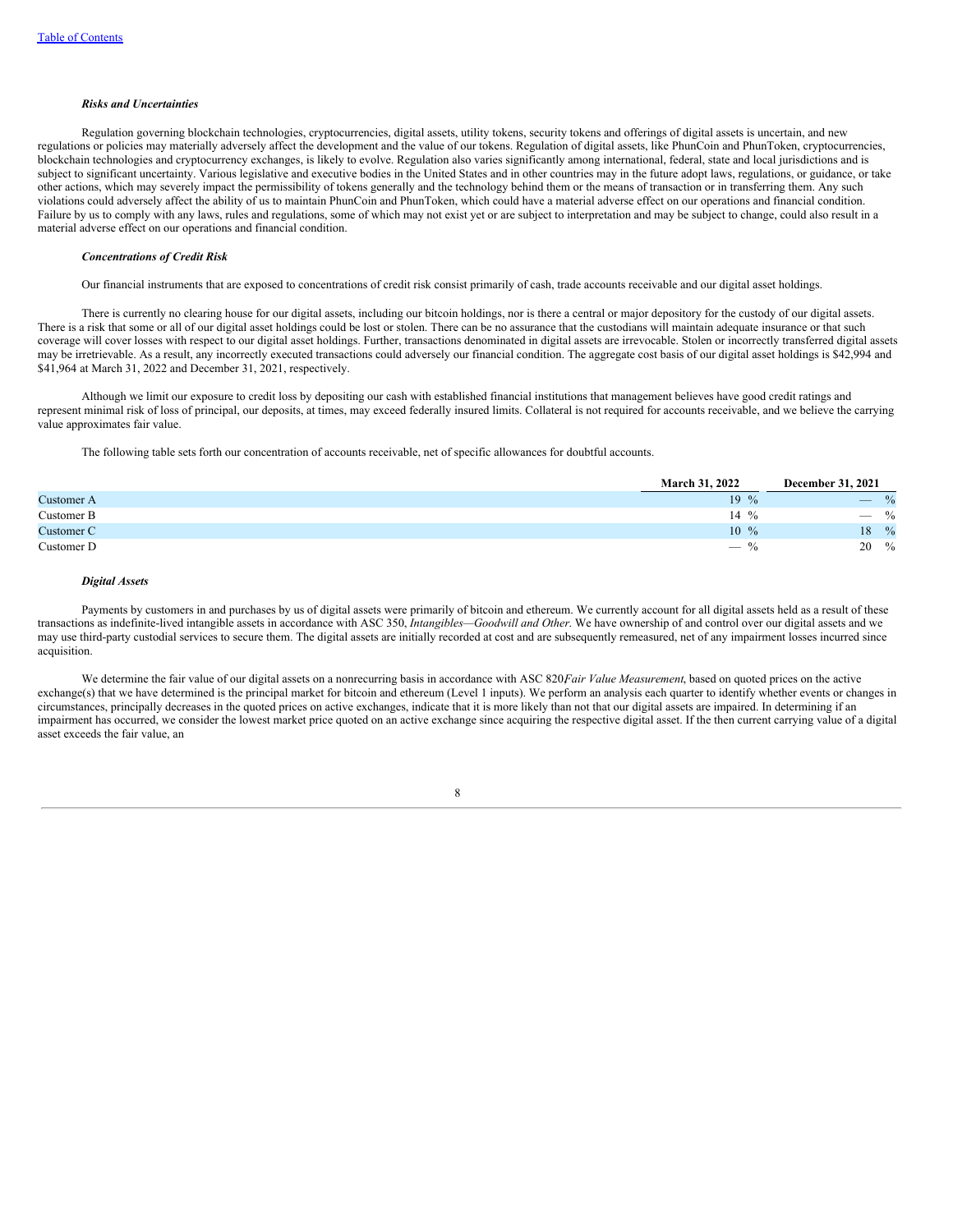impairment loss has occurred with respect to those digital assets in the amount equal to the difference between their carrying values and the fair value.

The impaired digital assets are written down to their fair value at the time of impairment and this new cost basis will not be adjusted upward for any subsequent increase in fair value. Gains are not recorded until realized upon sale, at which point they are presented net of any impairment losses for the same digital assets held. In determining the gain or loss to be recognized upon sale, we calculate the difference between the sales price and carrying value of the digital assets sold immediately prior to sale. Impairment losses and gains or losses on sales are recognized within other expense in our consolidated statements of operations and comprehensive loss. Impairment loss was \$9,353 for the three months ended March 31, 2022 and we did not sell any digital assets during the same time period.

The following tables set forth changes in our bitcoin and ethereum holdings:

| <b>Bitcoin</b>                           | <b>Digital Asset</b><br>Original<br><b>Cost Basis</b> | <b>Digital Asset</b><br>Impairment<br>Losses | <b>Digital Asset</b><br>Carrving<br>Value |
|------------------------------------------|-------------------------------------------------------|----------------------------------------------|-------------------------------------------|
| Balance as of December 31, 2021          | 36,963                                                | $(8,554)$ \$                                 | 28,409                                    |
| Purchases                                | 489                                                   |                                              | 489                                       |
| Received from customers, net of expenses | 36                                                    |                                              | 36                                        |
| Impairment loss                          | _                                                     | (7,633)                                      | (7,633)                                   |
| Balance as of March 31, 2022             | 37,488                                                | $(16, 187)$ \$                               | 21,301                                    |

| <b>Ethereum</b>                          | <b>Digital Asset</b><br>Original<br><b>Cost Basis</b> | <b>Digital Asset</b><br>Impairment<br>Losses | <b>Digital Asset</b><br>Carrving<br>Value |
|------------------------------------------|-------------------------------------------------------|----------------------------------------------|-------------------------------------------|
| Balance as of December 31, 2021          | 4,714                                                 | $(670)$ \$                                   | 4,044                                     |
| Purchases                                |                                                       |                                              | $\overline{\phantom{a}}$                  |
| Received from customers, net of expenses | 491                                                   | _                                            | 491                                       |
| Impairment loss                          |                                                       | (1.658)                                      | (1,658)                                   |
| Balance as of March 31, 2022             | 5,205                                                 | (2,328)                                      | 2,877                                     |

Other digital assets purchased during the year ended December 31, 2021 were \$287 and we recorded an impairment losses of \$159 related to those purchases for the year then ended. During the three months ended March 31, 2022, we recorded additional impairment losses of \$62, and as of March 31, 2022, the balance of our other digital assets was \$66.

### *Loss per Common Share*

Basic loss per common share is computed by dividing net loss applicable to common stockholders by the weighted average number of shares of common stock outstanding during the period. Restricted shares subject to repurchase provisions relating to early exercises under our 2009 Equity Incentive Plan were excluded from basic shares outstanding. Diluted loss per common share is computed by giving effect to all potential shares of common stock, including those related to our outstanding warrants and stock equity plans, to the extent dilutive. For all periods presented, these shares were excluded from the calculation of diluted loss per share of common stock because their inclusion would have been anti-dilutive. As a result, diluted loss per common share is the same as basic loss per common share for all periods presented.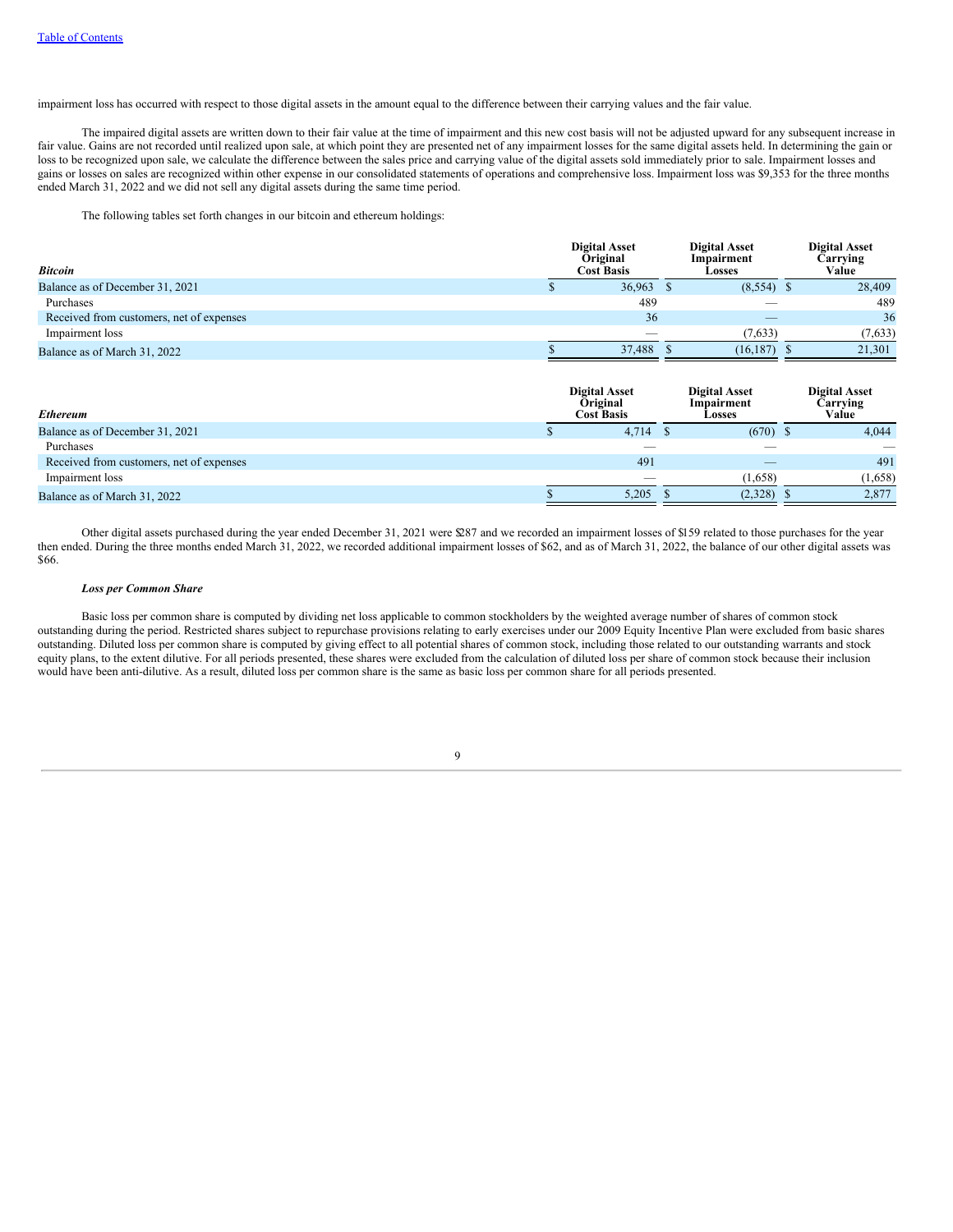The following table sets forth common stock equivalents that have been excluded from the computation of dilutive weighted average shares outstanding as their inclusion would have been anti-dilutive:

|                        | Three Months Ended March 31, |            |
|------------------------|------------------------------|------------|
|                        | 2022                         | 2021       |
| Convertible notes      |                              | 4,920,000  |
| Warrants               | 5,636,801                    | 5,996,112  |
| Options                | 897,229                      | 1,087,033  |
| Restricted stock units | 3,480,102                    | 5,545,454  |
| Restricted shares      | _                            | 574        |
| Total                  | 10.014.132                   | 17,549,173 |

### *Fair Value of Financial Instruments*

We follow the guidance in ASC 820, Fair Value Measurement, to account for financial assets and liabilities measured on a recurring and non-recurring basis. Fair value is the price that would be received to sell an asset or paid to transfer a liability in an orderly transaction between market participants at the measurement date. As such, fair value is a market-based measurement that should be determined based on assumptions that market participants would use in pricing an asset or liability. The Company uses a fair value hierarchy, which distinguishes between assumptions based on market data (observable inputs) and an entity's own assumptions (unobservable inputs). The guidance requires fair value measurements be classified and disclosed in one of the following three categories:

- Level 1: Unadjusted quoted prices in active markets for identical assets or liabilities.
- Level 2: Quoted prices in markets that are not active or inputs which are observable, either directly or indirectly, for substantially the full term of the asset or liability.
- Level 3: Prices or valuation techniques that require inputs that are both significant to the fair value measurement and unobservable (i.e., supported by little or no market activity).

Determining which category an asset or liability falls within the hierarchy requires significant judgment. Our financial instruments measured at fair value as of March 31, 2022 are set forth below:

|                          |         | Level 2                  |                                 |         | Total  |
|--------------------------|---------|--------------------------|---------------------------------|---------|--------|
|                          |         |                          |                                 |         |        |
| 24,244                   |         | $\overline{\phantom{a}}$ | $\overline{\phantom{a}}$        |         | 24,244 |
| 24,244                   |         | $\overline{\phantom{a}}$ | $\overline{\phantom{a}}$        |         | 24,244 |
|                          |         |                          |                                 |         |        |
|                          |         |                          |                                 |         |        |
| $\overline{\phantom{a}}$ |         |                          | $\hspace{0.1mm}-\hspace{0.1mm}$ |         | 3,818  |
| $\overline{\phantom{a}}$ |         |                          | $\overline{\phantom{a}}$        |         | 3,818  |
|                          | Level 1 |                          | 3,818 \$<br>3,818               | Level 3 |        |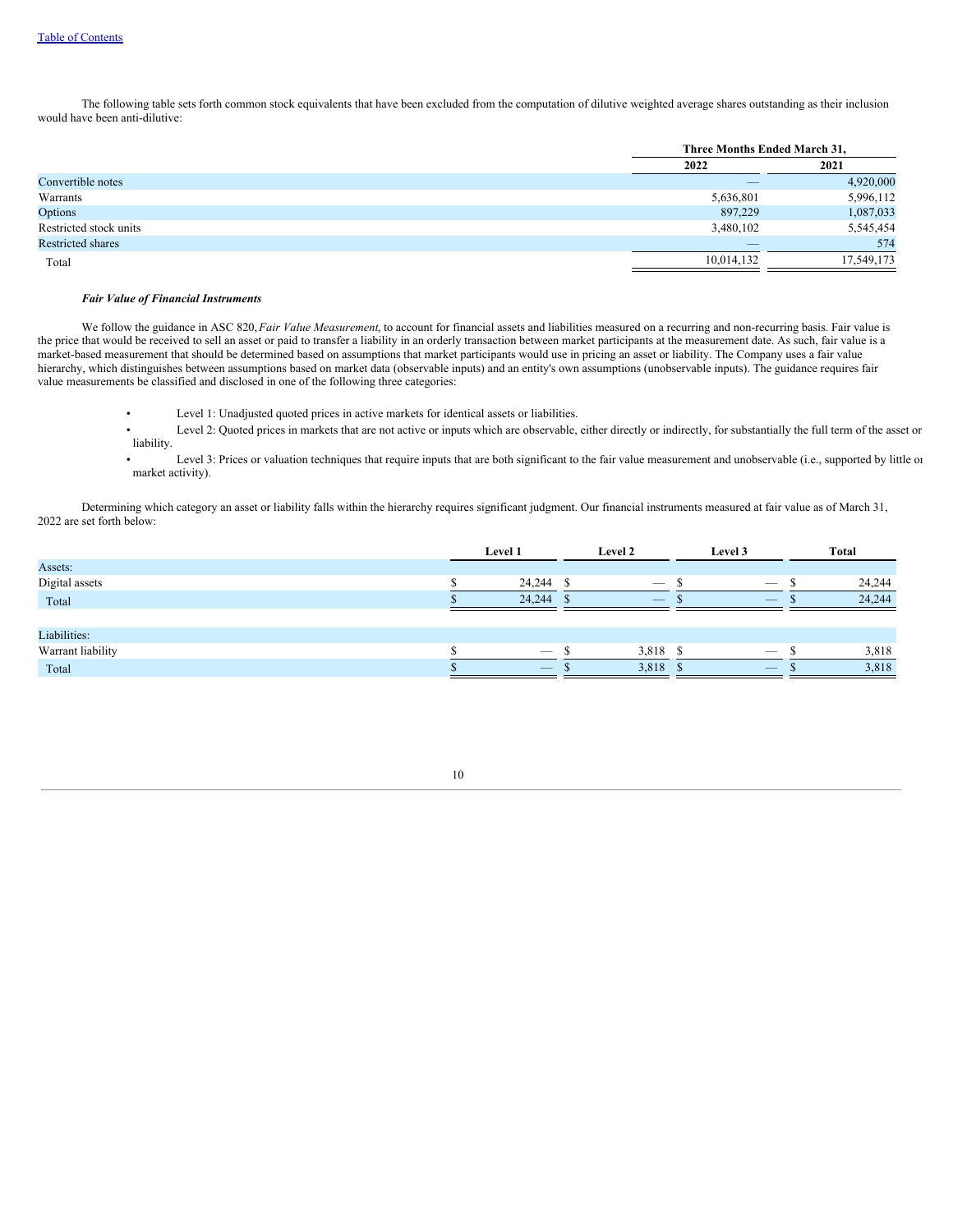Our financial instruments measured at fair value as of December 31, 2021 are set forth below:

|                   |            | Level 1                  | Level 2                  | Level 3                         | Total        |
|-------------------|------------|--------------------------|--------------------------|---------------------------------|--------------|
| Assets:           |            |                          |                          |                                 |              |
| Digital assets    | $\sqrt{2}$ | 32,581                   | $\overline{\phantom{a}}$ | $\hspace{0.05cm}$               | 32,581       |
| Total             |            | 32,581                   | $\overline{\phantom{a}}$ | $\hspace{0.1mm}-\hspace{0.1mm}$ | 32,581       |
|                   |            |                          |                          |                                 |              |
|                   |            | Level 1                  | Level 2                  | Level 3                         | <b>Total</b> |
| Liabilities:      |            |                          |                          |                                 |              |
| Warrant liability |            | $\overline{\phantom{m}}$ | 3,605 \$                 | $\overbrace{\phantom{aaaaa}}$   | 3,605        |
| Total             |            | $\overline{\phantom{a}}$ | 3,605                    | $\hspace{0.1mm}-\hspace{0.1mm}$ | 3,605        |
|                   |            |                          |                          |                                 |              |

The following table sets forth the assumptions used to calculate the fair values of the liability classified warrant issued in connection with our 2020 Convertible Notes as of the dates presented:

|                         | <b>March 31, 2022</b>          |  | December 31, 2021 |  |
|-------------------------|--------------------------------|--|-------------------|--|
| Strike price per share  | 2.25                           |  | 2.25              |  |
| Closing price per share | 2.78                           |  | 2.63              |  |
| Term (years)            | 1.28                           |  | 1.53              |  |
| Volatility              | $200\%$                        |  | 186 %             |  |
| Risk-free rate          | $1.87\%$                       |  | $0.56\%$          |  |
| Dividend Yield          | $\overbrace{\hspace{25mm}}^{}$ |  |                   |  |

The carrying value of accounts receivable, inventory, prepaid expenses, other current assets, accounts payable and accrued expenses are considered to be representative of their respective fair values because of the short-term nature of those instruments.

## *Recent Accounting Pronouncements Not Yet Adopted*

In June 2016, the FASB issued ASU No. 2016-13, Financial Instruments - Credit Losses (Topic 326): Measurement of Credit Losses on Financial Instruments ("ASU 2016-13"). ASU 2016-13 introduces a model based on expected losses for most financial assets and certain other instruments. In addition, for available-for-sale debt securities with unrealized losses, the losses will be recognized as allowances rather than reductions in the amortized cost of the securities. As a smaller reporting company, the standard is currently effective for us for annual reporting periods beginning after December 15, 2022, with early adoption permitted for annual reporting periods beginning after December 15, 2019. We currently intend to adopt this new standard effective January 1, 2023. We currently do not expect the adoption of ASU 2016-13 to have a material impact on our condensed consolidated financial statements and disclosures.

In August 2020, the FASB issued ASU 2020-06, Debt - Debt with Conversion and Other Options (Subtopic 470-20) and Derivatives and Hedging - Contracts in Entity's *Own Equity* (Subtopic 815 - 40), ("ASU 2020-06"). ASU 2020-06 simplifies the accounting for certain financial instruments with characteristics of liabilities and equity, including convertible instruments and contracts on an entity's own equity. ASU 2020-06 is effective for smaller reporting companies for fiscal years beginning after December 15, 2023, and interim periods within those fiscal years. Early adoption is permitted, but no earlier than fiscal years beginning after December 15, 2020, including interim periods within those fiscal years. As the Company does not currently have any debt with conversion features outstanding, we do not expect the adoption of ASU 2020-06 to have a material impact on our condensed consolidated financial statements and disclosures.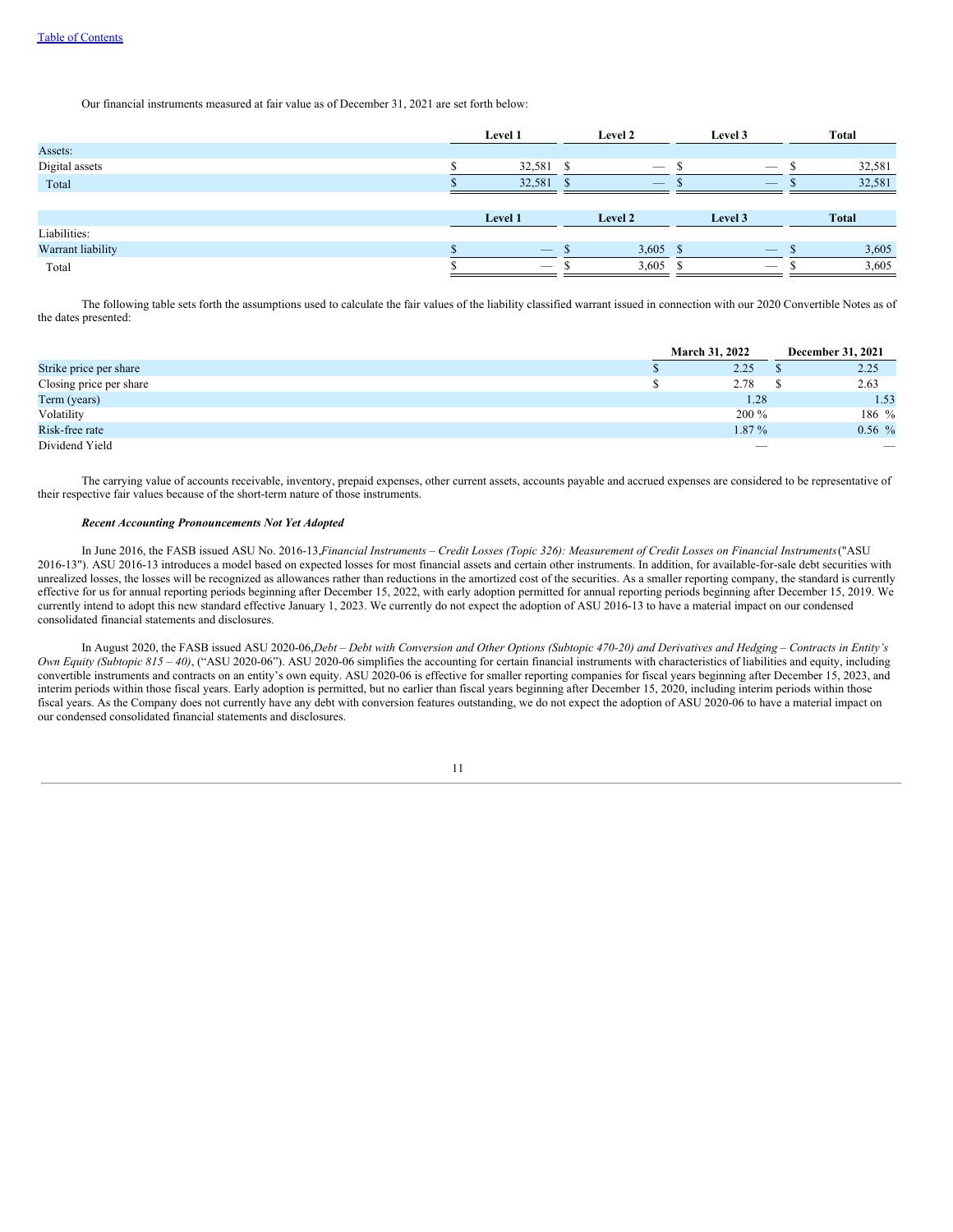## **3. Business Combination**

On October 18, 2021, we closed the acquisition of Lyte with an adjusted purchase price of approximately \$11.0 million (subject to an earn-out provision). This acquisition was accounted for using the acquisition method of accounting and, accordingly, assets acquired, liabilities assumed and consideration exchanged was recorded at estimated fair values on the date of acquisition. The fair values assigned to tangible and identifiable intangible assets acquired and liabilities assumed were based on management's estimates and assumptions at the time of acquisition. Fair values are subject to refinement for up to one year after the closing date as additional information regarding the closing date fair values becomes available. The fair values of the aggregate assets and liabilities acquired are disclosed in in Note 3, *Business Combination, in* our Annual Report on Form 10-K filed with the SEC on April 7, 2022. We have not booked any adjustments to the initial fair values booked at acquisition date.

Pursuant to terms of the stock purchase agreement, the acquisition and earn-out payments consist of the following: (i) \$,125, as adjusted for working capital items, on June 30, 2022, (ii) the issuance of shares of our common stock with an aggregate value of \$2,250, in two equal installments valued at up to \$1,125, determined on the last business day of each of the quarter ending March 31, 2022 and September 30, 2022 and (iii) up to \$1,250 in cash and issuance of shares of our common stock valued at up to \$,250 on the first anniversary of closing, as an earn-out payment based upon Lyte achieving certain annual revenue milestones as provided in the purchase agreement in the year following closing. We currently believe Lyte will achieve the annual revenue milestone and we will owe the full amount of the contingent consideration on the first annual anniversary of closing. There is \$4,500 and \$5,531 recorded in accrued expenses in the condensed consolidated balance sheets as of March 31, 2022 and December 31, 2021, respectively, related to fair value of future acquisition payments and earn out payable due to the seller.

The following table summarizes the unaudited pro forma condensed financial information of Phunware for the three months ended March 31, 2021, as if the acquisition of Lyte had occurred on January 1, 2021:

|                | Three Months Ended March 31, 2021 |          |
|----------------|-----------------------------------|----------|
| (in thousands) | (unaudited)                       |          |
| Net revenues   |                                   |          |
| Net loss       |                                   | (14,500) |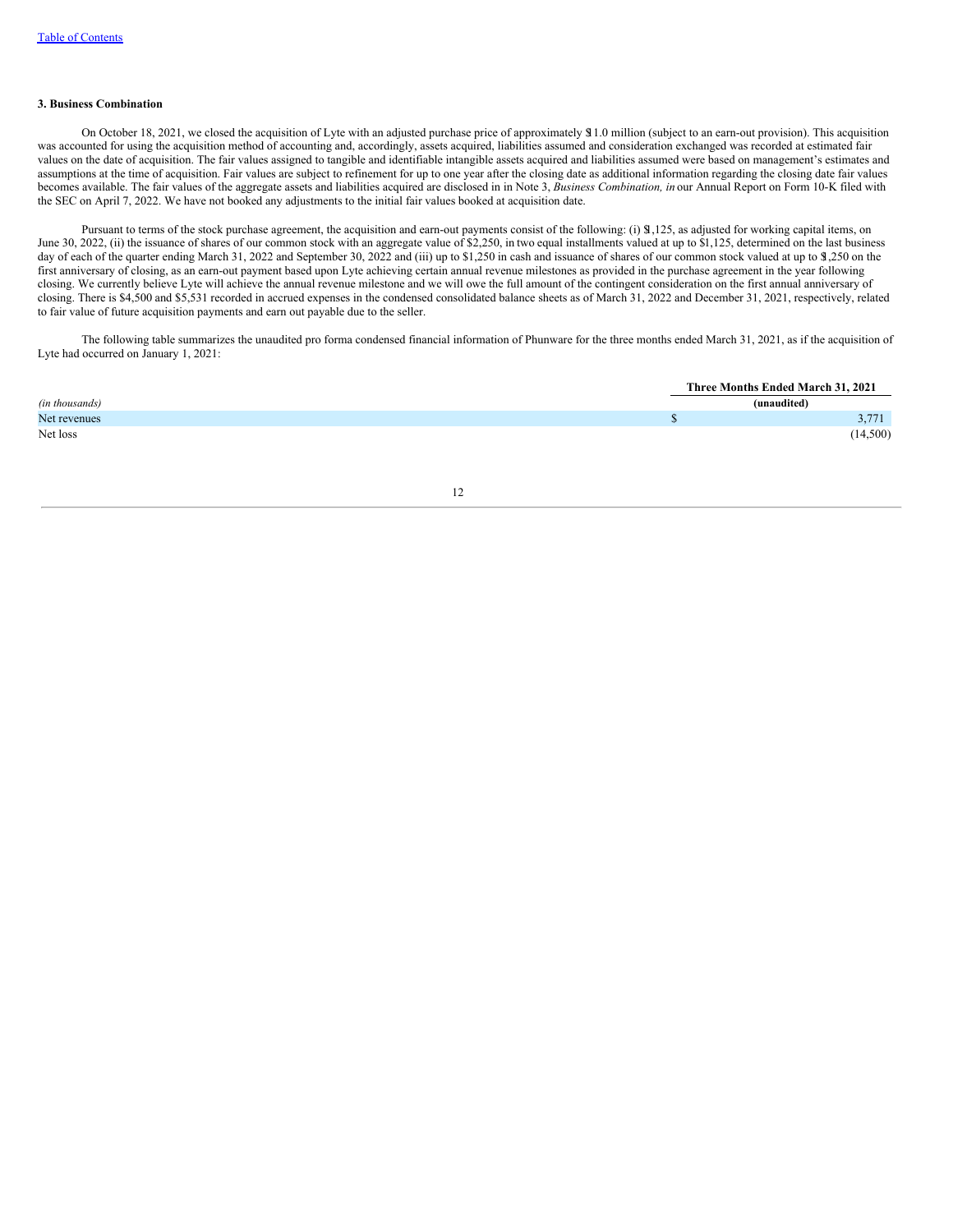### **4. Revenue**

Our platform revenue consists of SDK license subscriptions and application development services, as well as application transactions, which comprise of of in-app advertising and sales of our digital asset, PhunToken. Hardware revenue relates to the sale of high-performance personal computers. Refer to our revenue recognition policy under the subheading, *Revenue Recognition,* in Note 2, *Summary of Significant Accounting Policies,*in our Annual Report on Form 10-K filed with the SEC on April 7, 2022.

### *Disaggregation of Revenue*

The following table sets forth our net revenues by category:

|                  | Three Months Ended March 31, |  |                                |  |  |
|------------------|------------------------------|--|--------------------------------|--|--|
|                  | 2022                         |  | 2021                           |  |  |
| Platform revenue | 2,492                        |  | .646                           |  |  |
| Hardware revenue | 4.286                        |  | $\overbrace{\hspace{25mm}}^{}$ |  |  |
| Net revenues     | 6.778                        |  | .646                           |  |  |

We generate revenue in domestic and foreign regions and attribute net revenue to individual countries based on the location of the contracting entity. We derived 95% and 99% of our net revenues from within the United States for the three months ended March 31, 2022 and 2021, respectively.

The following table sets forth our concentration of revenue sources as a percentage of total net revenues.

|            | Three Months Ended March 31,    |        |
|------------|---------------------------------|--------|
|            | 2022                            | 2021   |
| Customer B | $\frac{0}{0}$                   | $15\%$ |
| Customer E | $\hspace{0.1mm}-\hspace{0.1mm}$ | $17\%$ |
| Customer F | $-$ %                           | 13 %   |
| Customer G | $\frac{0}{0}$                   | $10\%$ |

## *Deferred Revenue*

Our deferred revenue balance consisted of the following:

|                                    | March 31, 2022 |  | December 31, 2021 |
|------------------------------------|----------------|--|-------------------|
| Current deferred revenue           |                |  |                   |
| Platform revenue                   | 1,919 \$       |  | 1,824             |
| Hardware revenue                   | 1,344          |  | 2,149             |
| Total current deferred revenue     | 3.263          |  | 3,973             |
|                                    |                |  |                   |
| Non-current deferred revenue       |                |  |                   |
| Platform revenue                   | $1,008$ \$     |  | 1,299             |
| Total non-current deferred revenue | 1,008          |  | 1.299             |
| Total deferred revenue             | 4.271          |  | 5.272             |
|                                    |                |  |                   |

Deferred revenue consists of customer billings or payments received in advance of the recognition of revenue under the arrangements with customers. We recognize deferred revenue as revenue only when revenue recognition criteria are met. During the three months ended March 31, 2022, we recognized revenue of \$2,477 that was included in our deferred revenue balance as of December 31, 2021.

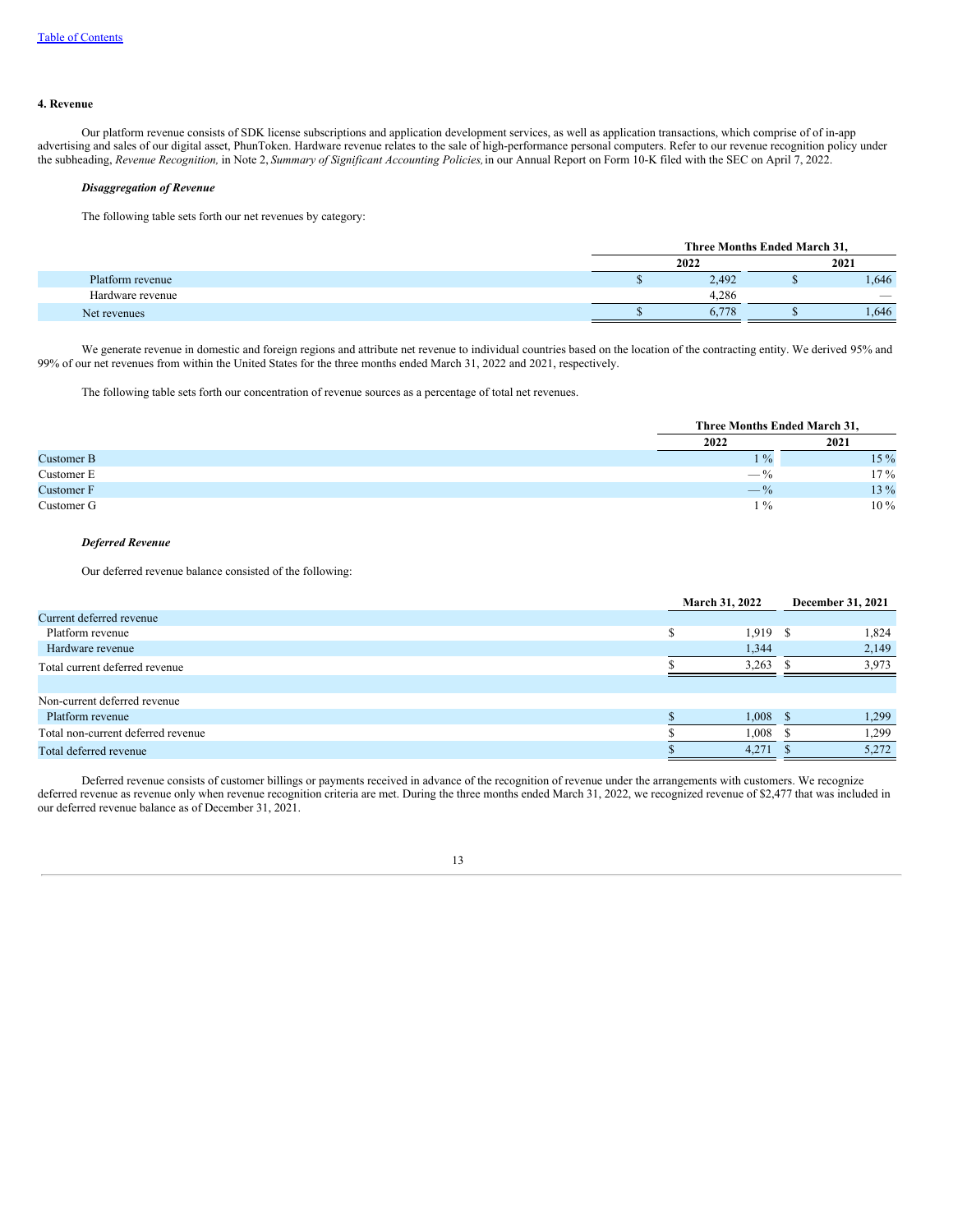## *Remaining Performance Obligations*

Remaining performance obligations were \$7,088 as of March 31, 2022, of which we expect to recognize approximately51% as revenue over the next 12 months and the remainder thereafter.

## *PhunToken*

In May 2021, we announced the commencement of the selling of PhunToken. PhunToken is our innovative digital asset intended to be utilized within our token ecosystem, once developed, to help drive engagement by unlocking features and capabilities of our MaaS platform. During the three months ended March 31, 2022, we sold 115.8 million PhunToken for an aggregate of \$973, for which we received both cash and digital assets from customers. Sales of PhunToken are recorded within platform revenue in the table above.

In March 2022, certain members of our senior management team purchased PhunToken pursuant to Restricted Token Purchase Agreements for total of827.5 million PhunToken, at an aggregate purchase price of approximately \$7. The PhunToken will be transferred to employees over a time-based delivery schedule ranging fromone to four years. The Company will have the right to repurchase any PhunToken not delivered to the employee as a result of voluntary termination or termination for cause.

As of March 31, 2022 and December 31, 2021, issued PhunToken were 369.1 million and 131.7 million, respectively. Total supply of PhunToken is capped at10 billion.

## **5. Inventory**

Our inventory balance on the dates presented consisted of the following:

|                 | <b>March 31, 2022</b> | December 31, 2021 |
|-----------------|-----------------------|-------------------|
| Raw materials   | 4,066                 | 2,075             |
| Work-in-process | 146                   | 207               |
| Finished goods  | 245                   | 138               |
| Other           | 242                   | 216               |
| Total inventory | 4.699                 | 2.636             |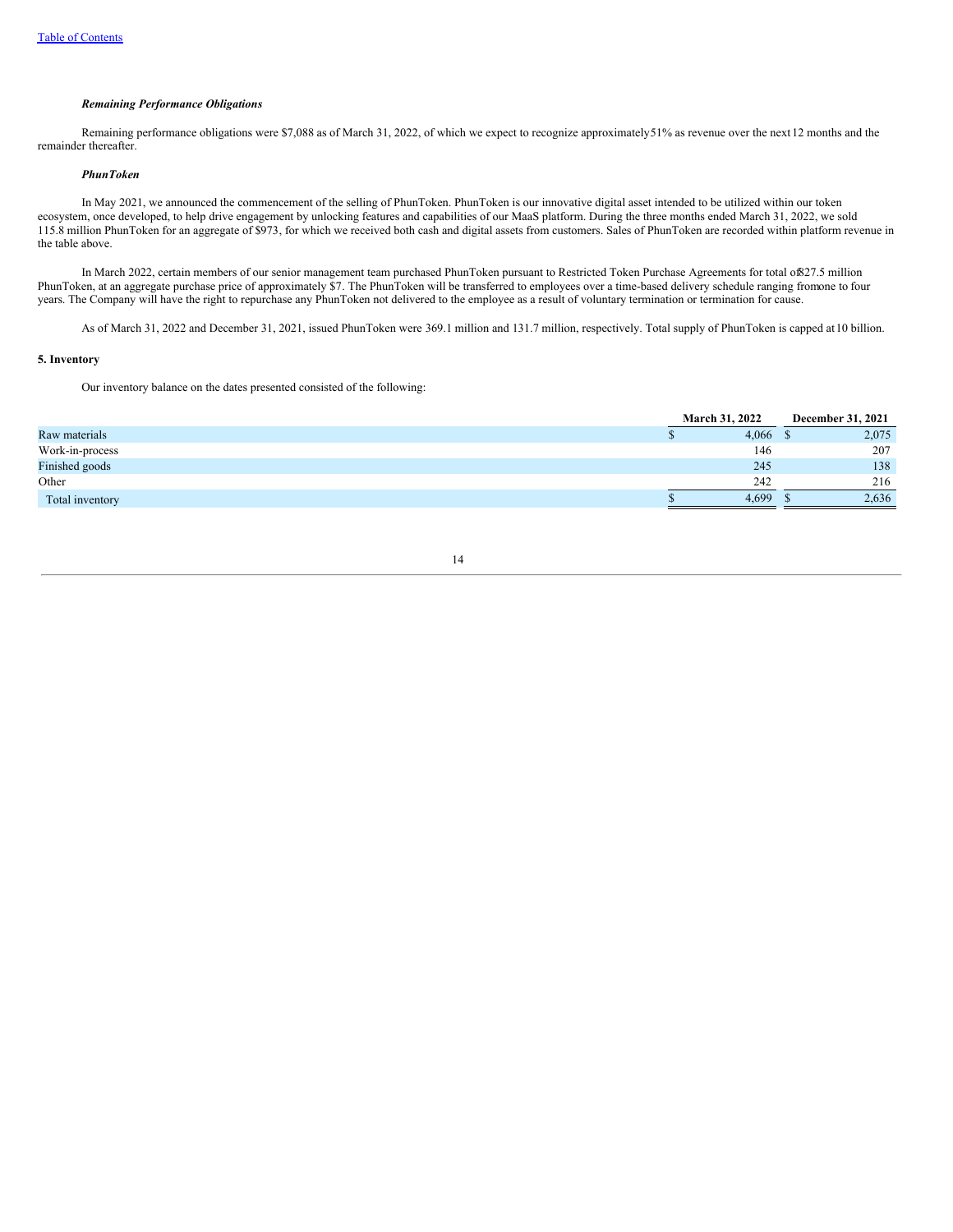#### **6. Debt**

#### *2021 Promissory Note*

In connection with the acquisition of Lyte, we entered into a note purchase agreement and completed the sale of an unsecured promissory note (the "2021 Promissory Note") with an original principal amount of \$5,220 in a private placement that closed on October 18, 2021. The 2021 Promissory Note was sold with an original issue discount of \$200 and we paid at closing issuance costs totaling \$280. After deducting all transaction costs, net cash proceeds to the Company were \$4,740. No interest will accrue on the 2021 Promissory Note unless and until the occurrence of an event of default (as defined in the 2021 Promissory Note). Beginning on January 15, 2022 and on the same day of each month thereafter until the 2021 Promissory Note is paid in full, we are required to make a monthly amortization payments in the amount of \$574 until the maturity date of October 15, 2022. We may prepay any or all outstanding balance of the 2021 Promissory Note earlier than it is due with a prepayment premium of 110%. The prepayment premium also applies to the monthly amortization payments, which amounts to an effective interest rate of approximately 18%.

The 2021 Promissory Note had a principal balance of \$3,654 and \$5,220 and debt discount of \$161 and \$316 at March 31, 2022 and December 31, 2021, respectively.

#### *Interest Expense*

The following table sets forth interest expense for our various debt obligations included on the condensed consolidated statements of operations and comprehensive loss:

|                                             | Three Months Ended March 31, |  |       |  |
|---------------------------------------------|------------------------------|--|-------|--|
|                                             | 2022                         |  | 2021  |  |
| 2021 Promissory Note                        | 178                          |  |       |  |
| 2020 Convertible Notes                      | _                            |  | 452   |  |
| Accretion of debt discount - issuance costs | 155                          |  | 620   |  |
| Accretion of debt discount - warrants       |                              |  | 1,029 |  |
| All other debt and financing obligations    | 48                           |  | 118   |  |
| Total                                       | 381                          |  | 2.219 |  |

### *Other Debt Obligations*

Other than the 2021 Promissory Note referenced above, there have been no material changes to the terms and conditions of our other debt obligations, including the payments in full thereof, since the filing of our Annual Report on Form 10-K. See Note 9, *Debt*, in our Annual Report on Form 10-K filed with the SEC on April 7, 2022.

#### **7. Leases**

On March 15, 2022, we entered into a lease agreement, in which we will lease approximately21,830 square feet for a term of five years, which we intend to use as manufacturing and warehouse space for our Lyte computer division. The term of the lease commences on the earliest of (a) the date we occupy any portion of the premises and begin conducting business therein, (b) the date on which construction is substantially completed in the building (as defined in the construction addendum) or (c) the date the landlord would have achieved substantial completion of construction of the building but for a delay caused by us (as defined in the construction addendum). The lease provides for initial base rent payments of approximately \$27 per month, subject to escalations. In addition, we will be responsible for payments equal to our proportionate share of operating expenses, which is currently estimated to be approximately \$7 per month, which is also subject to adjustment to actual costs and expenses according to provisions of the lease. We currently anticipate taking possession of the lease in late second or early third quarter of 2022. In accordance with authoritative guidance, we will defer recording the right-of-use asset and lease liability until such date the lessor makes the leased premises available for our use.

Further information regarding our other office leases and accounting thereof are located in Note 2,*Summary of Significant Accounting Policies,* and Note 10, *Leases,* in our Annual Report on Form 10-K filed with the SEC on April 7, 2022.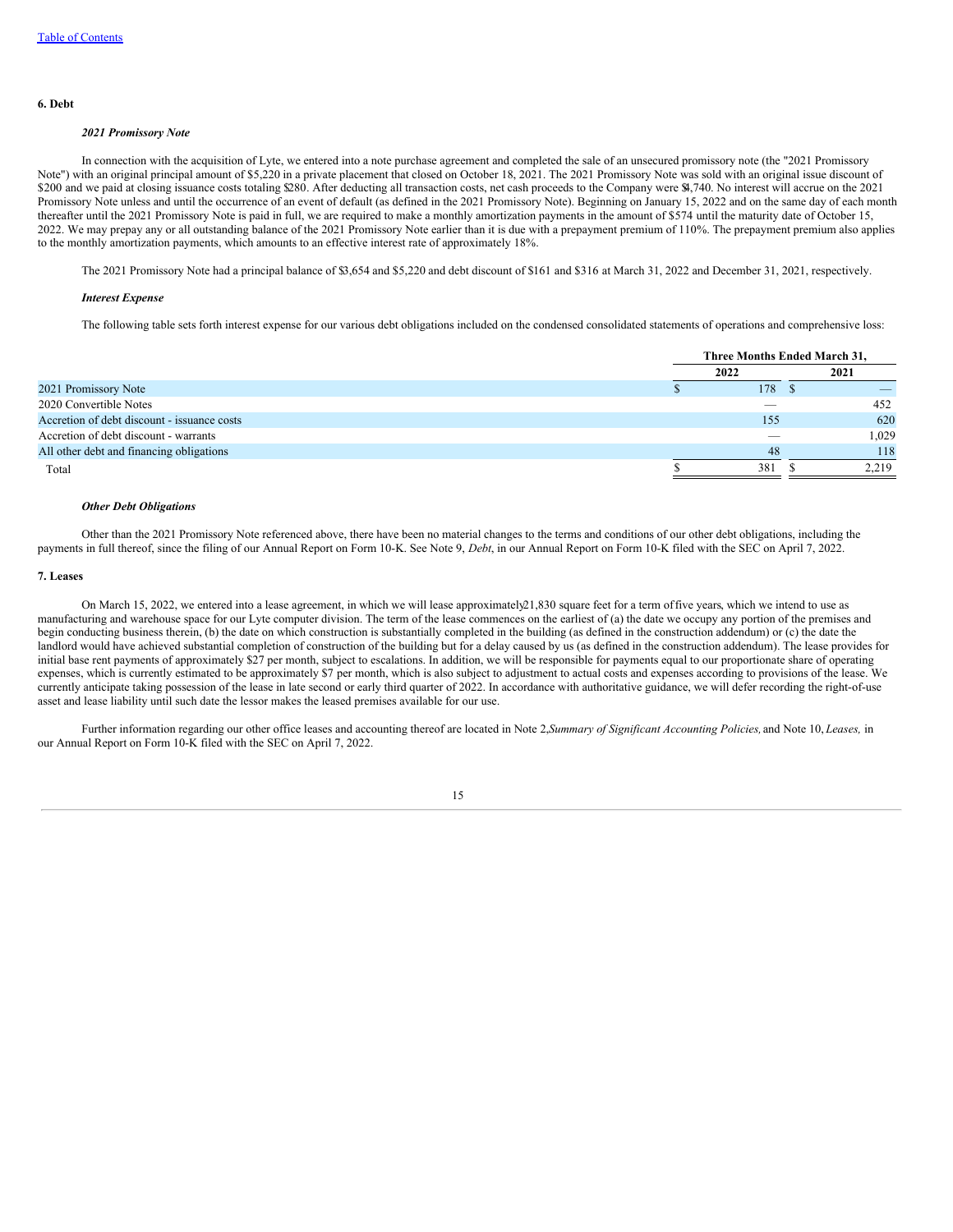The weighted-average remaining lease term for operating leases as of March 31, 2022 was2.91 years. We recognize lease expense on a straight-line basis over the lease term with variable lease expense recognized in the period in which the costs are incurred. The components of lease expense are included in general and administrative expense in our condensed consolidated statement of operations and comprehensive loss. Lease expense for the three months ended March 31, 2022 and 2021 was \$204 and \$212, respectively.

Future minimum lease obligations are set forth below:

| Future minimum lease obligations years ending December 31, | Lease<br><b>Obligations</b> |
|------------------------------------------------------------|-----------------------------|
| 2022 (Remainder)                                           | 494                         |
| 2023                                                       | 622                         |
| 2024                                                       | 609                         |
| 2025                                                       | 209                         |
|                                                            | 1,934                       |
| Less: Portion representing interest                        | (487)                       |
|                                                            | 1,447                       |

### **8. Commitments and Contingencies**

#### *Litigation*

There have been no material changes to the disclosure related to our litigation matters since the filing of our Annual Report on Form 10-K. See Note 11, "*Commitments and Contingencies*" in our Annual Report on Form 10-K filed with the SEC on April 7, 2022 for further information.

From time to time, we are and may become involved in various legal proceedings in the ordinary course of business. The outcomes of our legal proceedings are inherently unpredictable, subject to significant uncertainties, and could be material to our operating results and cash flows for a particular reporting period. In addition, for the matters disclosed above that do not include an estimate of the amount of loss or range of losses, such an estimate is not possible, and we may be unable to estimate the possible loss or range of losses that could potentially result from the application of non-monetary remedies.

### **9. Stockholders' Equity**

#### *Common Stock*

Total common stock authorized to be issued as of March 31, 2022 was1,000,000,000 shares, with a par value of \$0.0001 per share. At March 31, 2022 and December 31, 2021, there were 97,250,520 and 96,751,610 shares of our common stock outstanding.

On January 31, 2022, we entered into an At Market Issuance Sales Agreement with H.C. Wainwright & Co., LLC ("Wainwright"), pursuant to which we may offer and sell, from time to time, shares of our common stock, par value \$0.0001 per share, for aggregate gross proceeds of up to \$100,000, through or to Wainwright, as agent or principal. We are not obligated to sell shares of our common stock under the sales agreement with Wainwright. We have not sold any shares of common stock pursuant to the sales agreement with Wainwright. Sales of shares of our common stock sold under the sales agreement will be made pursuant to an effective shelf registration statement on Form S-3 in the amount of \$200,000 filed with the SEC on February 1, 2022.

In January 2021, 2,670,121 shares of our common stock were sold in an at-the-market offering with Ascendiant Capital Markets, LLC ("Ascendiant") for aggregate net cash proceeds of \$5,058. Transaction costs were \$156. We terminated the Sales Agreement with Ascendiant effective as of March 28, 2021.

In February 2021, we entered into an underwriting agreement with Northland Securities, Inc. and Roth Capital Partners, LLC, relating to an underwritten public offering to which we issued 11,761,111 shares of our common stock at an offering price of \$2.25 per share. Aggregate cash proceeds at closing, net of transaction costs of \$1,740, totaled \$24,722. We incurred additional transaction costs paid outside of closing of \$75.

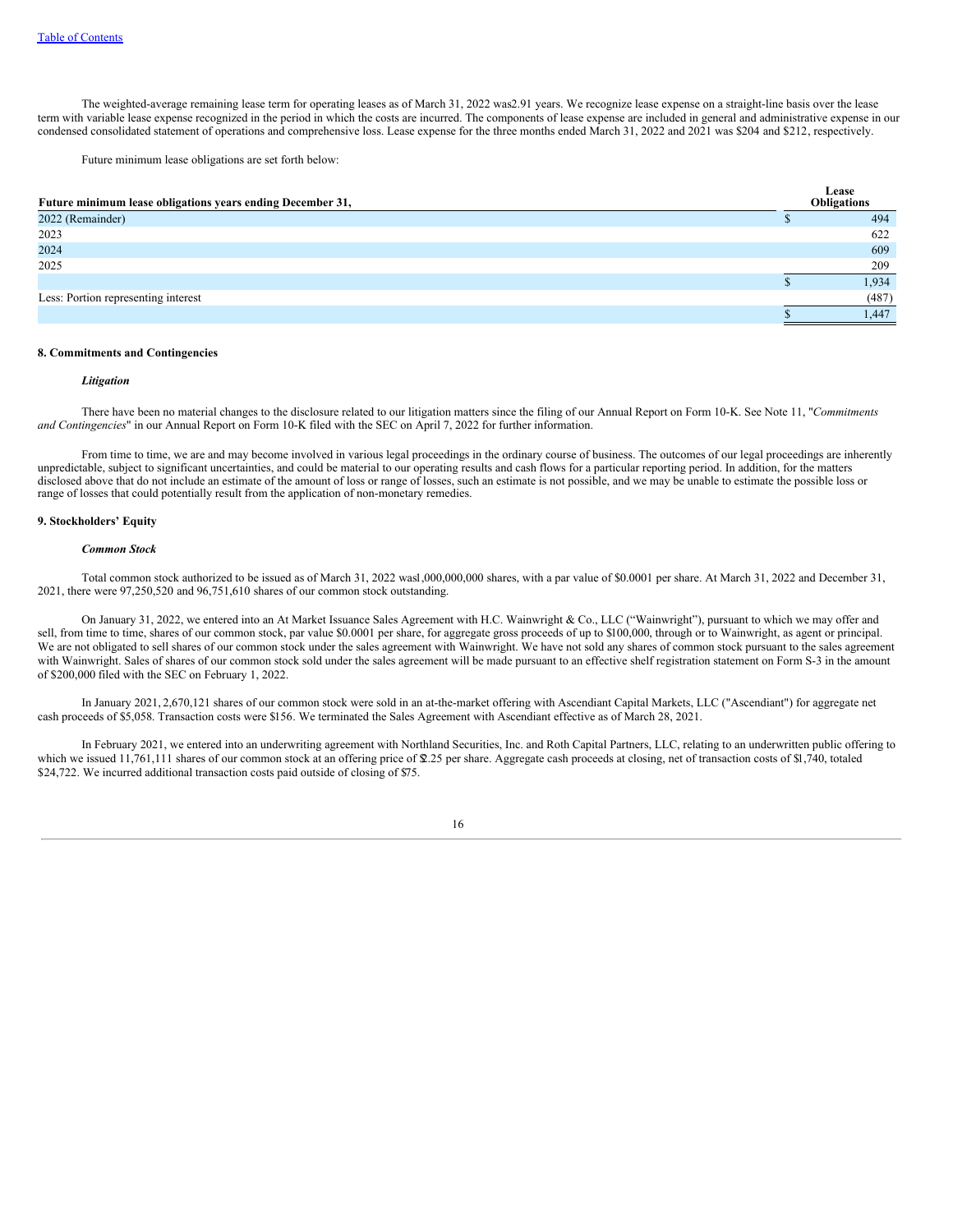#### *Warrants*

We have various warrants outstanding. A summary of our outstanding warrants is set forth below:

|                                   |                                            | <b>March 31, 2022</b> |                       |                                            | December 31, 2021 |                       |  |  |
|-----------------------------------|--------------------------------------------|-----------------------|-----------------------|--------------------------------------------|-------------------|-----------------------|--|--|
| <b>Warrant Type</b>               | <b>Cash Exercise</b><br>Price per<br>share |                       | Number of<br>warrants | <b>Cash Exercise</b><br>Price per<br>share |                   | Number of<br>warrants |  |  |
| 2020 Convertible Note warrant     |                                            | 2.25                  | 1,780,000             |                                            | 2.25              | 1,780,000             |  |  |
| Common stock warrant (Series D-1) |                                            | 2.25                  | 35.555                |                                            | 2.25              | 35,555                |  |  |
| Common stock warrants (Series F)  |                                            | 9.22                  | 377,402               |                                            | 9.22              | 377,402               |  |  |
| Public warrants (PHUNW)           |                                            | 11.50                 | 1,761,291             |                                            | 11.50             | 1,761,291             |  |  |
| Private placement warrants        |                                            | 11.50                 | 1,658,381             |                                            | 11.50             | 1,658,381             |  |  |
| Unit purchase option warrants     |                                            | 11.50                 | 24,172                |                                            | 11.50             | 24,172                |  |  |
| Total                             |                                            |                       | 5,636,801             |                                            |                   | 5,636,801             |  |  |

Except as set forth below, there have been no material changes to the terms of our outstanding warrants. Additional information about our various warrants outstanding is in included under the subheading, "*Warrants*", in Note 13, *Stockholders' Equity*, in our Annual Report on Form 10-K filed with the SEC on April 7, 2022.

#### *2020 Convertible Note Warrant*

In connection with the issuance of the 2020 Convertible Notes, in 2020, we issued a warrant exercisable for three  $\delta$ ) years for the purchase, initially, of up to an aggregate of 2,160,000 shares of the Company's common stock at an initial exercise price of \$4.00 per share. The number of shares and exercise price are each subject to adjustment provided under the warrant. As a result of our underwritten public offering in February 2021, the exercise price of each share decreased to \$2.25 per share, and the number of shares for which the warrant is exercisable increased to 3,840,000 shares. If, at the time of exercise of the warrant, there is no effective registration statement registering, or no current prospectus available for, the issuance of the shares, then the warrant may also be exercised, in whole or in part, by means of a "cashless exercise." The registration statement registering 2,160,000 shares of our common stock issuable pursuant to the terms of the warrant was declared effective by the SEC on October 27, 2020. In April 2022, we filed a registration statement, as amended, registering 250% of the additional warrant shares as result of the adjustment noted above. The registration statement was declared effective by the SEC on May 2, 2022. The warrant may not be exercised if, after giving effect to the exercise, the investor would beneficially own amounts in excess of those permissible under the terms of the warrant.

#### **10. Stock-Based Compensation**

There have been no material changes to the terms of our 2018 Equity Incentive Plan (the "2018 Plan"), 2018 Employee Stock Purchase Plan ("2018 ESPP") and 2009 Equity Incentive Plan ("2009 Plan") since the filing of our Annual Report on Form 10-K. Refer to Note 14, *Stock-Based Compensation*, in our Annual Report on Form 10-K filed with the SEC on April 7, 2022 for more information on our various equity incentive plans.

#### *2018 Equity Incentive Plan*

Shares of common stock reserved for issuance under the 2018 Plan also will include any shares of common stock subject to stock options, restricted stock units or similar awards granted under the 2009 Plan, that, on or after the adoption of the 2018 Plan, expire or otherwise terminate without having been exercised in full and shares of common stock issued pursuant to awards granted under the 2009 Plan that are forfeited to or repurchased by us. As of March 31, 2022, the maximum number of shares of common stock that may be added to the 2018 Plan pursuant to the foregoing is 897,229. Not including the maximum number of shares from the 2009 Plan that may be added to the 2018 Plan, the 2018 Plan had 3,550,935 and 762,038 shares of common stock reserved for future issuances as of March 31, 2022 and December 31, 2021, respectively.

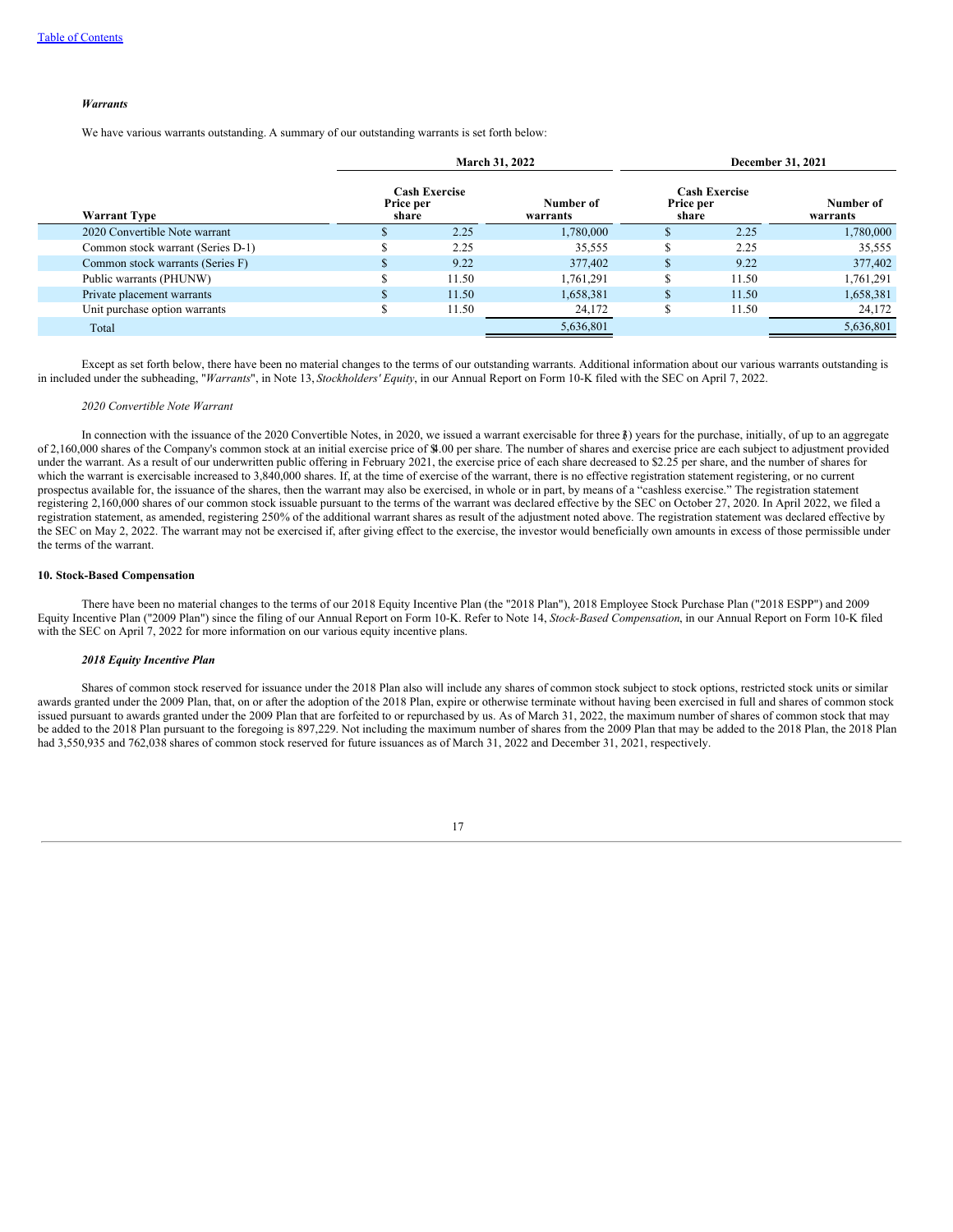## *Restricted Stock Units*

A summary of our restricted stock unit activity under the 2018 Plan for the three months ended March 31, 2022 is set forth below:

|                                     | <b>Shares</b>            |     | <b>Weighted Average</b><br><b>Grant Date Fair</b><br>Value |
|-------------------------------------|--------------------------|-----|------------------------------------------------------------|
| Outstanding as of December 31, 2021 | 3,576,270                | IS. | 1.94                                                       |
| Granted                             | $\overline{\phantom{a}}$ |     | $\overline{\phantom{a}}$                                   |
| Released                            | (92, 168)                |     | 1.36                                                       |
| Forfeited                           | (54,000)                 |     | 2.34                                                       |
| Outstanding as of March 31, 2022    | 3,430,102                |     | 1.95                                                       |

## *Stock Options*

During third quarter of 2021, we granted 50,000 stock options to a non-employee consultant at an exercise price of \$1.08 per share. The stock options vest overone year in twelve equal monthly installments. As of March 31, 2022, the holder had not exercised this stock option and this is the only stock option grant outstanding under the 2018 Plan.

## *2018 Employee Stock Purchase Plan*

We use a Black-Scholes option pricing model to determine the fair value of shares to be purchased under the 2018 ESPP. Stock-based compensation expense related to our 2018 ESPP for the three months ended March 31, 2022 was not significant. There were 1,008,039 and 189,215 shares of common stock available for sale and reserved for issuance as of March 31, 2022 and December 31, 2021, respectively.

## *2009 Equity Incentive Plan*

A summary of our option activity under the 2009 Plan and related information is as follows:

|                                     | <b>Number of Shares</b> | <b>Weighted Average</b><br><b>Exercise Price</b> | <b>Weighted Average</b><br>Remaining<br>Contractual Term<br>(years) | <b>Aggregate Intrinsic</b><br>Value |       |
|-------------------------------------|-------------------------|--------------------------------------------------|---------------------------------------------------------------------|-------------------------------------|-------|
| Outstanding as of December 31, 2021 | 925,467                 | 0.80                                             | 5.59S                                                               |                                     | 1,692 |
| Granted                             |                         |                                                  |                                                                     |                                     |       |
| Exercised                           | (22, 757)               | 0.68                                             |                                                                     |                                     |       |
| Forfeited                           | (5,481)                 | 2.00                                             |                                                                     |                                     |       |
| Outstanding as of March 31, 2022    | 897,229                 | 0.80                                             | 5.46 $\sqrt{5}$                                                     |                                     | 1,779 |
| Exercisable as of March 31, 2022    | 892,953                 | 0.79                                             | 5.46 \$                                                             |                                     | 1,777 |

For the three months ended March 31, 2022, the aggregate intrinsic value of options exercised was \$42 and the total fair value of options vested was \$12.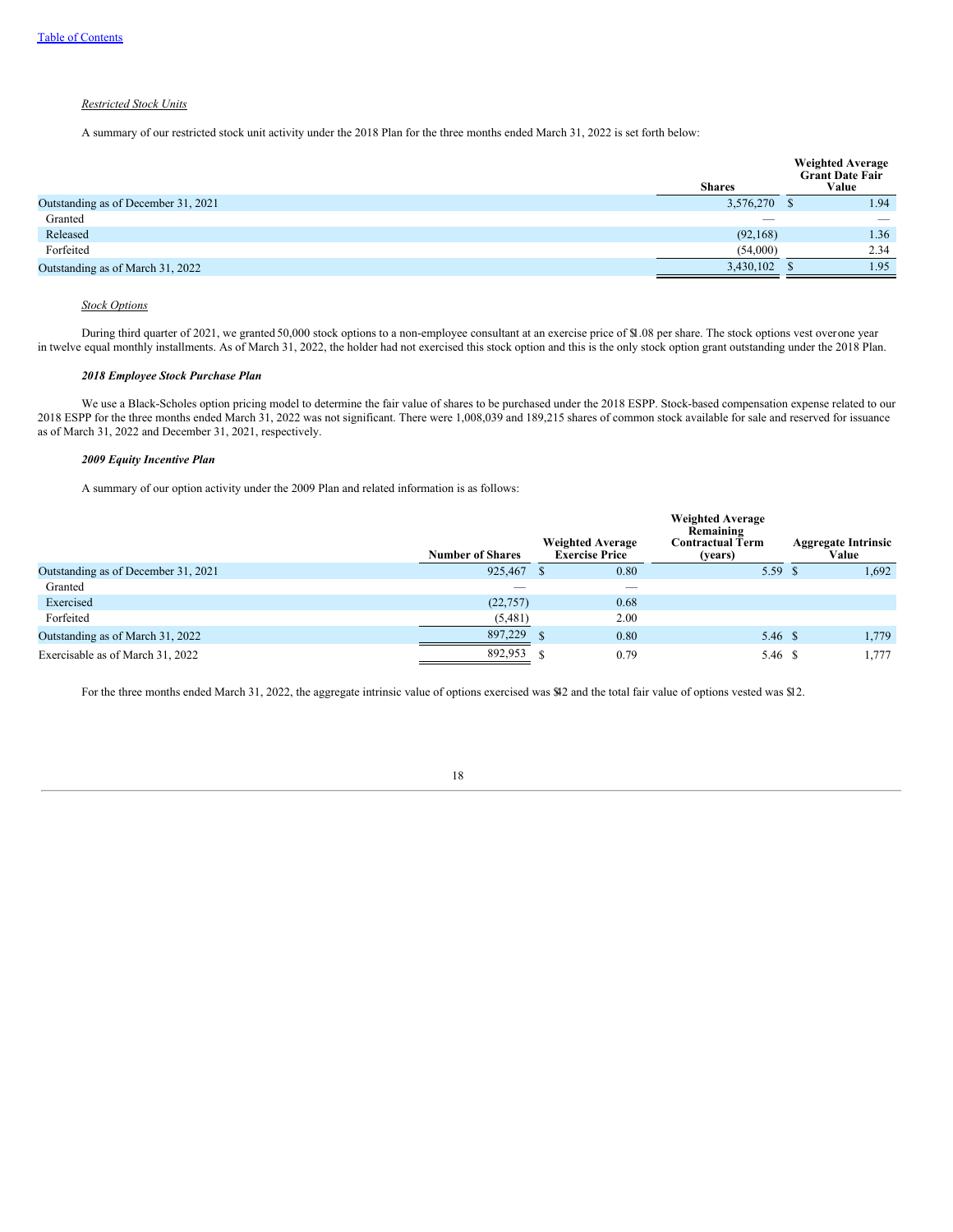#### *Stock-Based Compensation*

Compensation costs that have been included in our condensed consolidated statements of operations and comprehensive loss for all stock-based compensation arrangements is set forth below:

|                                 | Three Months Ended March 31, |        |  |       |  |  |
|---------------------------------|------------------------------|--------|--|-------|--|--|
| <b>Stock-based compensation</b> |                              | 2022   |  | 2021  |  |  |
| Cost of revenues                |                              | $-46S$ |  | 210   |  |  |
| Sales and marketing             |                              | 18     |  | 102   |  |  |
| General and administrative      |                              | 472    |  | 624   |  |  |
| Research and development        |                              | 28     |  | 119   |  |  |
| Total stock-based compensation  |                              | 564    |  | 1,055 |  |  |

As of March 31, 2022, there was approximately \$5,309, \$283 and \$3 of total unrecognized compensation cost related to the 2018 Plan, the 2018 ESPP and the 2009 Plan, respectively. These unrecognized compensation costs are expected to be recognized over an estimated weighted-average period of approximately 2.5 years, 1.3 years and 1 year for the 2018 Plan, the 2018 ESPP and 2009 Plan, respectively.

#### **11. Segment and Geographic Information**

Our chief operating decision maker is our Chief Executive Officer ("CEO"). Our CEO reviews operating segment information for purposes of allocating resources and evaluating financial performance. We have determined that the Company operates in a two reporting segments: Phunware and Lyte. In 2021, but prior to the acquisition of Lyte, our CEO reviewed the financial information presented on a consolidated basis for purposes of allocating resources and evaluating financial performance.

Selected information for the Company's operating segments and a reconciliation to the condensed consolidated financial statement amounts are as follows:

|                   | Three Months Ended March 31, 2022 |  |                       |  |              |
|-------------------|-----------------------------------|--|-----------------------|--|--------------|
|                   | Phunware                          |  | Lvte                  |  | Consolidated |
| Net revenues      | 2,492                             |  | 4,286                 |  | 6,778        |
| Loss before taxes | $(14,359)$ \$                     |  | $(558)$ \$            |  | (14, 917)    |
|                   |                                   |  | <b>March 31, 2022</b> |  |              |

|              | Phunware |      | Lyte  |        | Consolidated |
|--------------|----------|------|-------|--------|--------------|
| Goodwill     | 25,854   | . .  | 7,373 | ru)    | 33,227       |
| Total assets | 73,804   | - 14 | 7,619 | Æ<br>w | 81,423       |
|              |          |      |       |        |              |

|              | <b>December 31, 2021</b> |  |              |  |              |
|--------------|--------------------------|--|--------------|--|--------------|
|              | Phunware                 |  | Lyte         |  | Consolidated |
| Goodwill     | 25,887                   |  | 7272<br>נוני |  | 33,260       |
| Total assets | 94,621                   |  | 4,673        |  | 99,294       |

<span id="page-21-0"></span>Identifiable long-lived assets attributed to the United States and international geographies are based upon the country in which the asset is located or owned. As of March 31, 2022 and December 31, 2021, all of our identifiable long-lived assets were in the United States.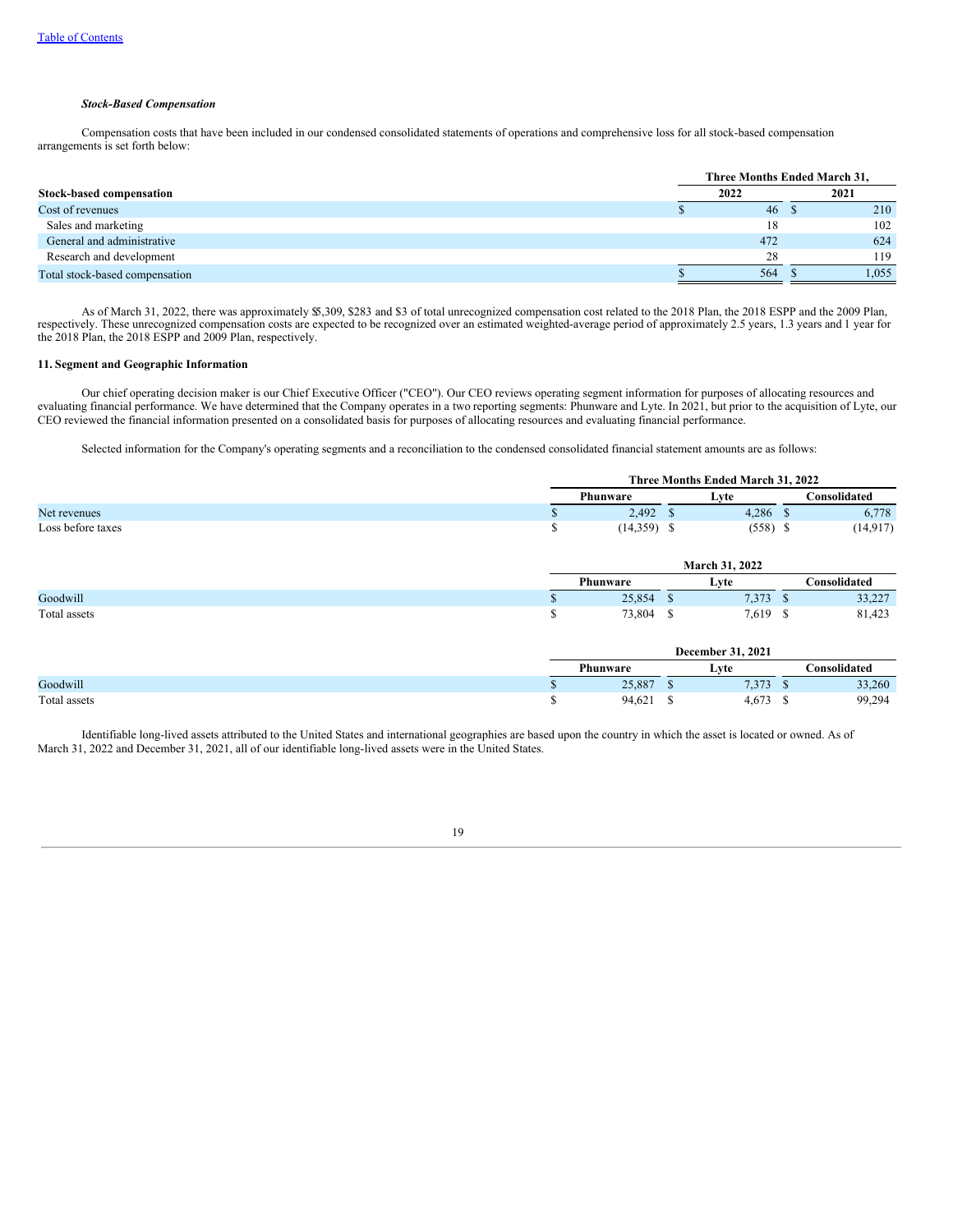#### **Item 2. Management's Discussion and Analysis of Financial Condition and Results of Operations**

References in this section to "we," "us," "our," or "the Company" refer to Phunware. References to "management" or "management team" refer to Phunware's officers and directors.

The following discussion and analysis of Phunware's financial condition and results of operations should be read in conjunction with Phunware's condensed consolidated financial statements and the related notes to those statements presented in "Part I - Item 1. Financial Statements." In addition to historical financial information, the following discussion and analysis contains forward-looking statements that involve risks, uncertainties and assumptions. Phunware's actual results and timing of selected events may differ materially from those anticipated in these forward-looking statements as a result of many factors, including those discussed in the section titled "*Risk Factors*" and elsewhere in this Report.

Certain figures, such as interest rates and other percentages, included in this section have been rounded for ease of presentation. Percentage figures included in this section have not in all cases been calculated on the basis of such rounded figures but on the basis of such amounts prior to rounding. For this reason, percentage amounts in this section may vary slightly from those obtained by performing the same calculations using the figures in our condensed consolidated financial statements or in the associated text. Certain other amounts that appear in this section may similarly not sum due to rounding.

#### **Overview**

Phunware, Inc. offers a fully integrated software platform that equips companies with the products, solutions and services necessary to engage, manage and monetize their mobile application portfolios globally at scale. Our MaaS platform provides the entire mobile lifecycle of applications, media and data in one login through one procurement relationship. Our offerings include:

- Enterprise mobile software development kits (SDKs) including content management, location-based services, marketing automation, business intelligence and analytics, alerts, notifications and messaging, audience engagement and audience monetization;
- Integration of our SDK licenses into existing applications maintained by our customers, as well as custom application development and support services;
- Cloud-based vertical solutions, which are off-the-shelf, iOS- and Android-based mobile application portfolios, solutions and services that address: the patient experience for healthcare, the shopper experience for retail, the fan experience for sports, the traveler experience for aviation, the luxury resident experience for real estate, the luxury guest experience for hospitality, the student experience for education and the generic user experience for all other verticals and applications; and
- Application transactions for mobile audience building, user acquisition, application discovery, audience engagement and monetization, including our engagement-driven digital asset PhunToken.

We also offer and sell pre-packaged and custom high-end personal computer systems for gaming, streaming and cryptocurrency mining enthusiasts.

We intend to continue investing for long-term growth. We have invested and expect to continue investing in the expansion of our ability to market, sell and provide our current and future products and services to customers globally. We also expect to continue investing in the development and improvement of new and existing products and services to address customers' needs. We currently do not expect to be profitable in the near future.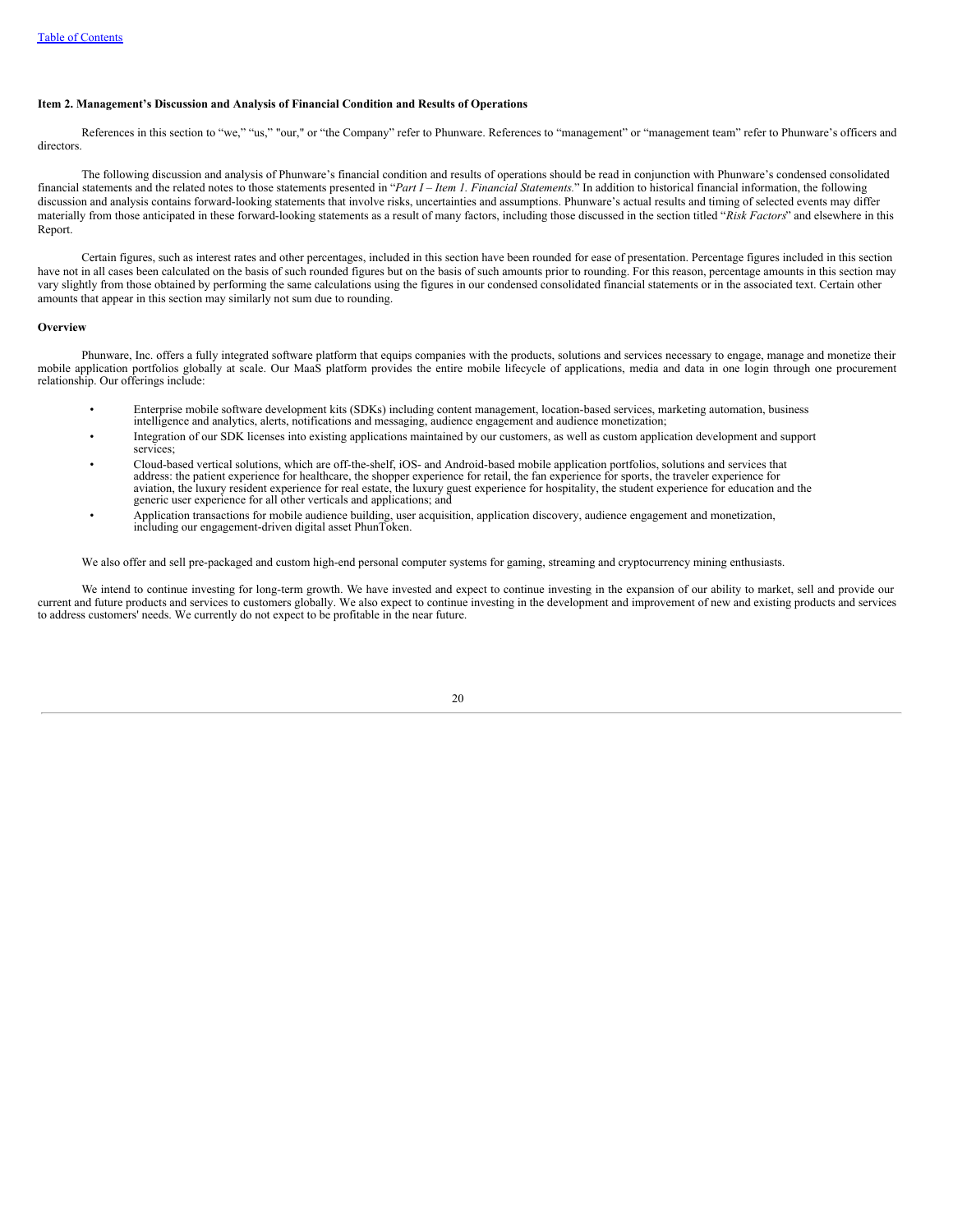### **Key Business Metrics**

Our management regularly monitors certain financial measures to track the progress of our business against internal goals and targets. We believe that the most important of these measures include backlog and deferred revenue.

*Backlog and Deferred Revenue.* Backlog represents future amounts to be invoiced under our current agreements. At any point in the contract term, there can be amounts that we have not yet been contractually able to invoice. Until such time as these amounts are invoiced, they are not recorded in revenues, deferred revenue, accounts receivable or elsewhere in our condensed consolidated financial statements, and are considered by us to be backlog. We expect backlog to fluctuate up or down from period to period for several reasons, including the timing and duration of customer contracts, varying billing cycles and the timing and duration of customer renewals. We reasonably expect approximately 40% of our backlog as of March 31, 2022 will be invoiced during the subsequent 12-month period, primarily due to the fact that our contracts are typically one to three years in length.

In addition, our deferred revenue consists of amounts that have been invoiced but that have not yet been recognized as revenues as of the end of a reporting period. Together, the sum of deferred revenue and backlog represents the total billed and unbilled contract value yet to be recognized in revenues, and provides visibility into future revenue streams.

The following table sets forth our backlog and deferred revenue:

|                                    | <b>March 31, 2022</b> |       | <b>December 31, 2021</b> |       |
|------------------------------------|-----------------------|-------|--------------------------|-------|
| (in thousands)                     |                       |       |                          |       |
| Backlog                            |                       | 2,817 |                          | 3,316 |
| Deferred revenue                   |                       | 4.271 |                          | 5,272 |
| Total backlog and deferred revenue |                       | 7,088 |                          | 8,588 |

### **Non-GAAP Financial Measures**

### *Adjusted Gross Profit, Adjusted Gross Margin and Adjusted EBITDA*

We report our financial results in accordance with accounting principles generally accepted in the United States of America ("GAAP"). We also use certain non-GAAP financial measures that fall within the meaning of Securities and Exchange Commission Regulation G and Regulation S-K Item 10(e), which may provide users of the financial information with additional meaningful comparison to prior period results. Our non-GAAP financial measures include adjusted gross profit, adjusted gross margin and adjusted earnings before interest, taxes, depreciation and amortization ("EBITDA") (our "non-GAAP financial measures"). Management uses these measures (i) to compare operating performance on a consistent basis, (ii) to calculate incentive compensation for its employees, (iii) for planning purposes including the preparation of its internal annual operating budget and (iv) to evaluate the performance and effectiveness of operational strategies.

Our non-GAAP financial measures should be considered in addition to, not as a substitute for, or superior to, financial measures calculated in accordance with GAAP. They are not measurements of our financial performance under GAAP and should not be considered as alternatives to revenue or net income (loss), as applicable, or any other performance measures derived in accordance with GAAP and may not be comparable to other similarly titled measures of other businesses. Our non-GAAP financial measures have limitations as analytical tools and should not be considered in isolation or as a substitute for analysis of our operating results as reported under GAAP. Some of these limitations include:

- Non-cash compensation is and will remain a key element of our overall long-term incentive compensation package, although we exclude it as an expense when evaluating our ongoing operating performance for a particular period;
- Our non-GAAP financial measures do not reflect the impact of certain cash charges resulting from matters we consider not to be indicative of ongoing operations, and;
- Other companies in our industry may calculate our non-GAAP financial measures differently than we do, limiting their usefulness as comparative measures.

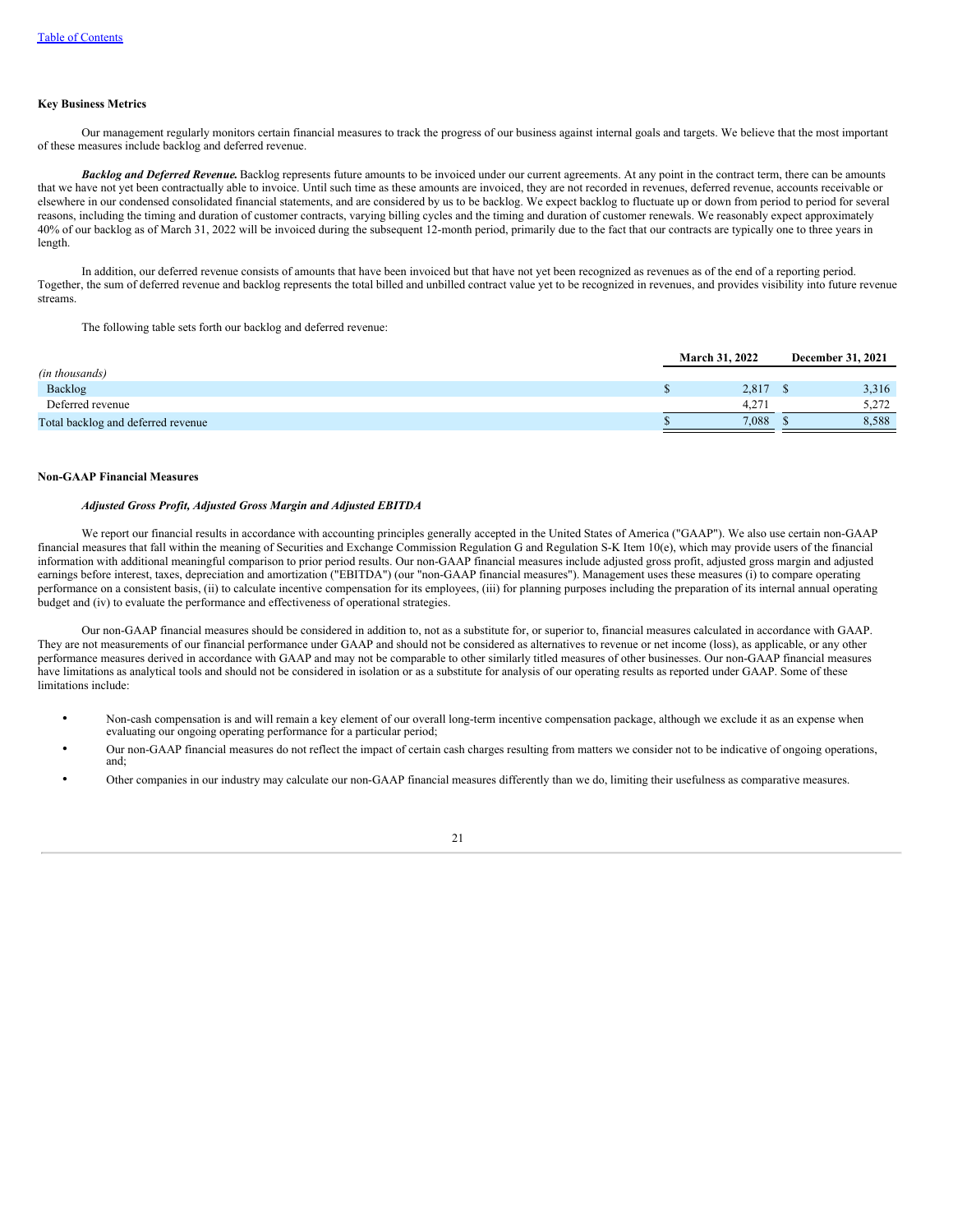We compensate for these limitations to our non-GAAP financial measures by relying primarily on our GAAP results and using our non-GAAP financial measures only for supplemental purposes. Our non-GAAP financial measures include adjustments for items that may not occur in future periods. However, we believe these adjustments are appropriate because the amounts recognized can vary significantly from period to period, do not directly relate to the ongoing operations of our business and complicate comparisons of our internal operating results and operating results of other peer companies over time. For example, it is useful to exclude non-cash, stock-based compensation expenses because the amount of such expenses in any specific period may not directly correlate to the underlying performance of our business operations and these expenses can vary significantly across periods due to timing of new stock-based awards. We may also exclude certain discrete, unusual, one-time, or non-cash costs in order to facilitate a more useful period-over-period comparison of its financial performance. Each of the normal recurring adjustments and other adjustments described in this paragraph help management with a measure of our operating performance over time by removing items that are not related to day-to-day operations or are non-cash expenses.

The following table sets forth the non-GAAP financial measures we monitor.

|                                      | Three Months Ended March 31. |         |  |          |  |
|--------------------------------------|------------------------------|---------|--|----------|--|
| (in thousands, except percentages)   |                              | 2022    |  | 2021     |  |
| Adjusted gross profit $(1)$          |                              | .817    |  | 1,168    |  |
| Adjusted gross margin <sup>(1)</sup> |                              | 26.8%   |  | 71.0 %   |  |
| Adjusted EBITDA <sup>(2)</sup>       |                              | (4.220) |  | (2, 403) |  |

(1) Adjusted gross profit and adjusted gross margin are non-GAAP financial measures. We believe that adjusted gross profit and adjusted gross margin provide supplemental information with respect to gross profit and gross margin regarding ongoing performance. We define adjusted gross profit as net revenues less cost of revenue, adjusted to exclude one-time revenue adjustments, stock-based compensation and amortization of intangible assets. We define adjusted gross margin as adjusted gross profit as a percentage of net revenues.

(2) Adjusted EBITDA is a non-GAAP financial measure. We believe Adjusted EBITDA provides helpful information with respect to operating performance as viewed by management, including a view of our business that is not dependent on (i) the impact of our capitalization structure and (ii) items that are not part of day-to-day operations. We define adjusted EBITDA as net loss plus (i) interest expense, (ii) income tax expense, (iii) depreciation, (iv) amortization, and further adjusted for (v) non-cash impairment and valuation adjustments and (vi) stock-based compensation expense.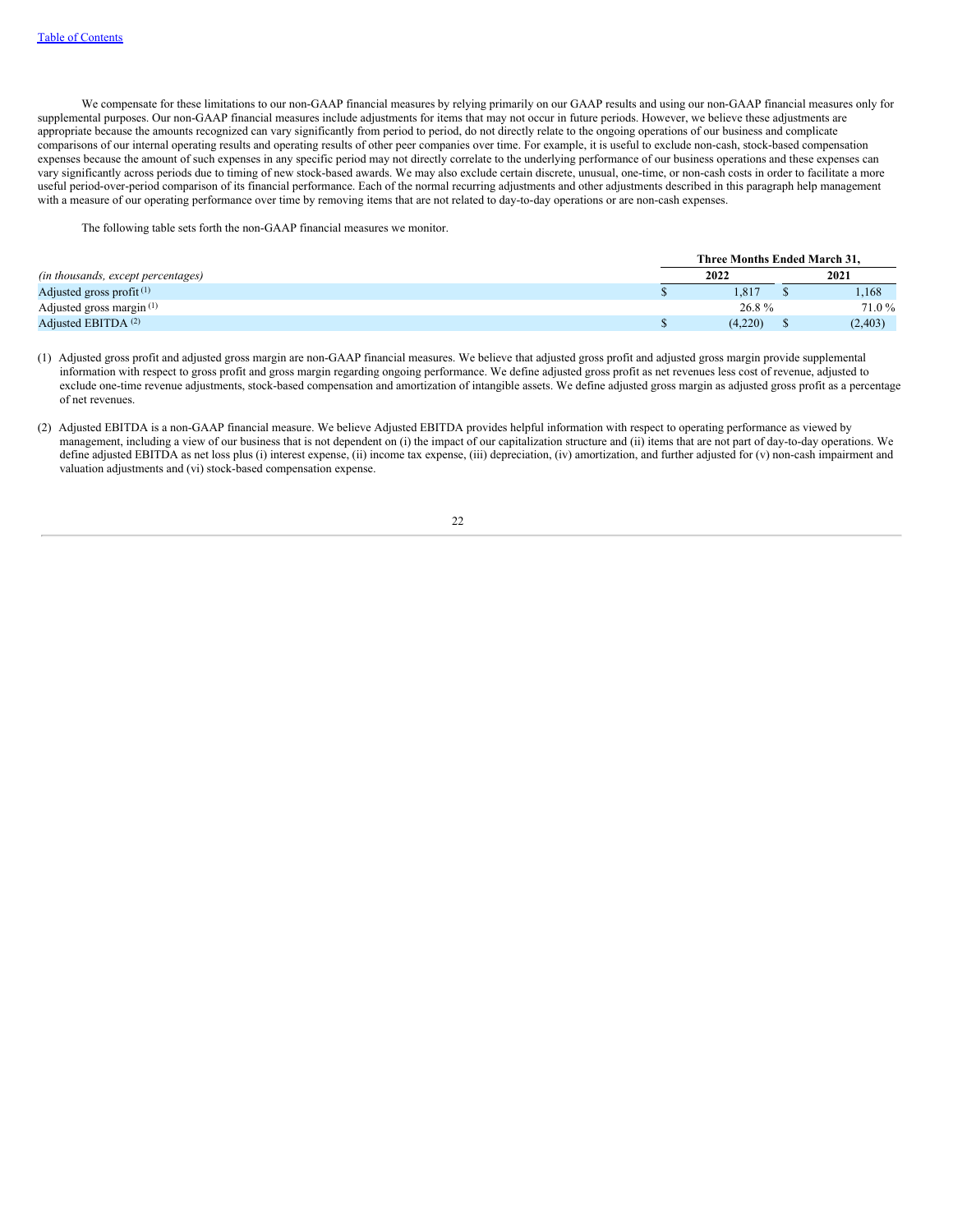# *Reconciliation of Non-GAAP Financial Measures*

The following tables set forth a reconciliation of the most directly comparable GAAP financial measure to each of the non-GAAP financial measures discussed above.

|                                       |  | Three Months Ended March 31. |  |        |
|---------------------------------------|--|------------------------------|--|--------|
| (in thousands, except percentages)    |  | 2022                         |  | 2021   |
| Gross profit                          |  | 1.771                        |  | 954    |
| Add back: Amortization of intangibles |  | _                            |  |        |
| Add back: Stock-based compensation    |  | 46                           |  | 210    |
| Adjusted gross profit                 |  | 817.ا                        |  | 1,168  |
| Adjusted gross margin                 |  | 26.8%                        |  | 71.0 % |

|                                                      | Three Months Ended March 31, |               |                          |
|------------------------------------------------------|------------------------------|---------------|--------------------------|
| (in thousands)                                       |                              | 2022          | 2021                     |
| Net loss                                             |                              | $(14.917)$ \$ | (14,307)                 |
| Add back: Depreciation and amortization              |                              | 186           | 33                       |
| Add back: Interest expense                           |                              | 381           | 2,219                    |
| <b>EBITDA</b>                                        |                              | (14,350)      | (12,055)                 |
| Add back: Stock-based compensation                   |                              | 564           | 1,055                    |
| Add back: Loss on extinguishment of debt             |                              |               | 5,768                    |
| Add back: Impairment of digital assets               |                              | 9,353         | $\overline{\phantom{m}}$ |
| Add back: Fair value adjustment of warrant liability |                              | 213           | 2,829                    |
| <b>Adjusted EBITDA</b>                               |                              | $(4,220)$ 3   | (2,403)                  |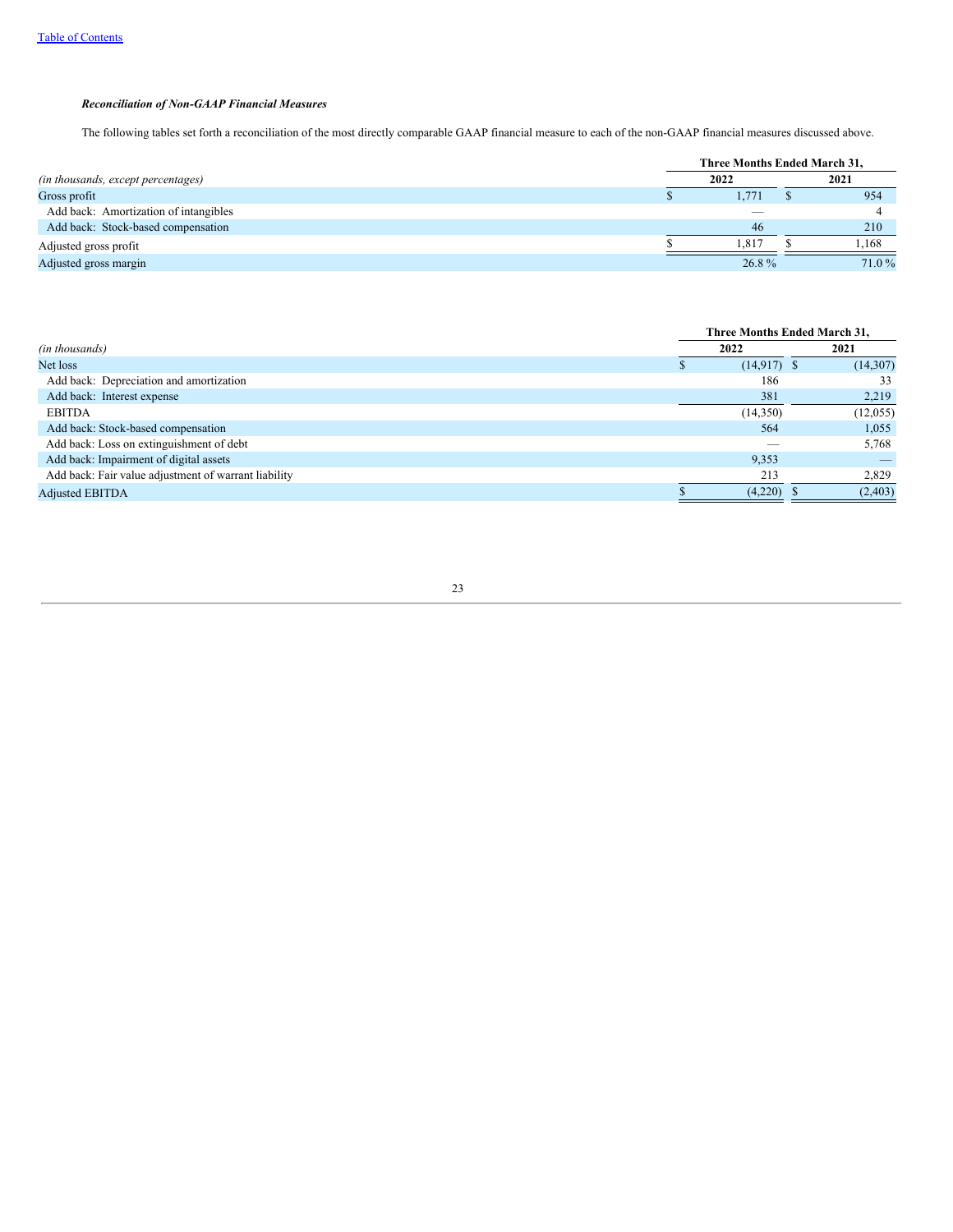#### **Components of Results of Operations**

#### *Revenue and Gross Profit*

There are a number of factors that impact the revenue and margin profile of the product, service and technology offerings we provide, including, but not limited to, solution and technology complexity, technical expertise requiring the combination of products and types of services provided, as well as other elements that may be specific to a particular client solution.

#### *Platform Revenue and Gross Profit*

Our platform revenue consists of software subscriptions, application development services and support and application transactions, which comprise of of in-app advertising and PhunToken sales.

Subscription revenue is derived from software license fees, which comprise subscription fees from customers licensing our Software Development Kits (SDKs), that includes accessing the MaaS platform. Subscription revenue from SDK licenses gives the customer the right to access our MaaS platform.

Application development revenue is derived from development services around designing and building new applications or enhancing existing applications. Support revenue is comprised of support and maintenance fees of customer applications, software updates and technical support for application development services for a support term. From time to time, we may also provide professional services by outsourcing employees' time and materials to customers.

We generate application transaction revenue by charging advertisers to deliver advertisements (ads) to users of mobile connected devices. Depending on the specific terms of each advertising contract, we generally recognize revenue based on the activity of mobile users viewing these ads. Fees from advertisers are commonly based on the number of ads delivered or views, clicks or actions by users on mobile advertisements delivered, and we recognize revenue at the time the user views, clicks or otherwise acts on the ad. We sell ads through several offerings: cost per thousand impressions and cost per click. During 2021, we announced the commencement of the selling of PhunToken, PhunToken is designed to reward consumers for their activity, such as watching branded videos, completing surveys and visiting points of interest. We recognize revenue related to PhunToken at time of delivery to a customer's ethereum-based wallet.

Platform gross profit is equal to subscriptions and services revenue less the cost of personnel and related costs for our support and professional services employees, external consultants, stock-based compensation and allocated overhead. Costs associated with our development and project management teams are generally recognized as incurred. Costs directly attributable to the development or support of applications relating to subscription customers are included in cost of sales, whereas costs related to the ongoing development and maintenance of Phunware's MaaS platform are expensed in research and development. Furthermore, gross profit related to application transactions is equal to application transaction revenue less cost of revenue associated with application transactions, which is impacted by the cost of advertising traffic we pay to our suppliers, the amount of traffic which we can purchase from those suppliers and ethereum blockchain fees paid to deliver PhunToken.

As a result, platform gross profit may fluctuate from period to period.

### *Hardware Revenue and Gross Profit*

We acquired Lyte in October 2021. Revenue from Lyte is primarily derived from the sale of high-performance personal computers. Lyte computers are sold with a variety of pre-packaged solutions, as well as customizable solutions selected by our customers. A majority of Lyte's customers pay us via credit card payments, which is managed through a third party processor. We recognize revenue at the time a completed unit ships from our facility.

Hardware gross profit is equal to hardware revenue less the costs associated with the assembly of computers. hardware gross profit is impacted by the costs that we pay for parts incorporated into a Lyte computer system, as well as labor costs of our employees directly attributable to building computer systems and shipping. Demand may exceed available supply at times, which may hamper our ability to deliver computer systems timely and may increase the costs at which we can obtain inventory needed for computer builds. Customizable solutions we offer our customers may also vary from time to time. As a result, computer hardware revenue and gross profit may fluctuate from period to period. Although we plan to invest in Lyte for future growth, we may experience revenue and gross profit fluctuations as a result of seasonality.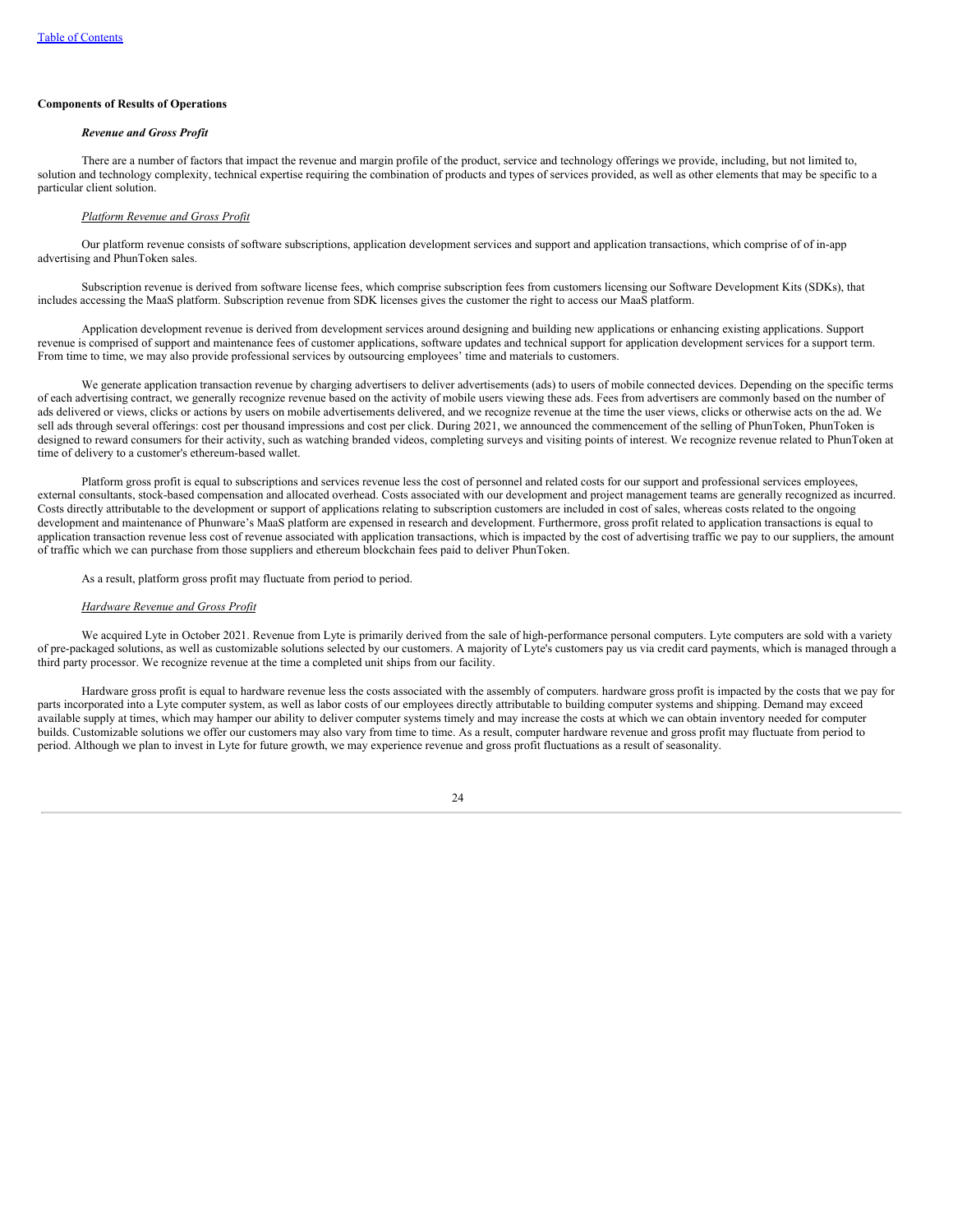#### *Gross Margin*

Gross margin measures gross profit as a percentage of revenue. Gross margin is generally impacted by the same factors that affect changes in the mix of platform and hardware revenue.

#### *Operating Expenses*

Our operating expenses include sales and marketing expenses, general and administrative expenses, research and development expenses, depreciation and amortization of acquired intangible assets. Personnel costs are the most significant component of operating expenses and consist of salaries, benefits, bonuses, stock-based compensation and, in sales and marketing expense, commissions. Legal settlements pertaining to litigation brought as a result of the Company's operations is also included in operating expenses.

*Sales and Marketing Expense.* Sales and marketing expense is comprised of compensation, commission expense, variable incentive pay and benefits related to sales personnel, along with travel expenses, other employee related costs, including stock-based compensation and expenses related to marketing programs and promotional activities. We expect our sales and marketing expense will increase in absolute dollars as we increase our sales and marketing organizations as we plan to increase revenue but may fluctuate as a percentage of our total revenue from period to period.

*General and Administrative Expense.* General and administrative expense is comprised of compensation and benefits of administrative personnel, including variable incentive pay and stock-based compensation, bad debt expenses and other administrative costs such as facilities expenses, professional fees and travel expenses. We expect to incur additional general and administrative expenses as a result of operating as a public company, including expenses related to compliance with the rules and regulations of the SEC and listing standards of Nasdaq, additional insurance expenses, investor relations activities and other administrative and professional services. We also expect to increase the size of our general and administrative function to support the growth of our business. As a result, we expect that our general and administrative expenses will increase in absolute dollars but may fluctuate as a percentage of our total revenue from period to period.

*Research and Development Expense.* Research and development expenses consist primarily of employee compensation costs and overhead allocation. We believe that continued investment in our platform is important for our growth. As a result, we expect our research and development expenses will increase in absolute dollars as our business grows but may fluctuate as a percentage of revenue from period to period.

#### *Interest Expense*

Interest expense includes interest related to our outstanding debt, including amortization of discounts and deferred issuance costs.

Refer to Note 6 "*Debt*" in the notes to the condensed consolidated financial statements included Part I, Item 1 of this Quarterly Report on Form 10-Q for more information on our debt offerings.

We also may seek additional debt financings to fund the expansion of our business or to finance strategic acquisitions in the future, which may have an impact on our interest expense.

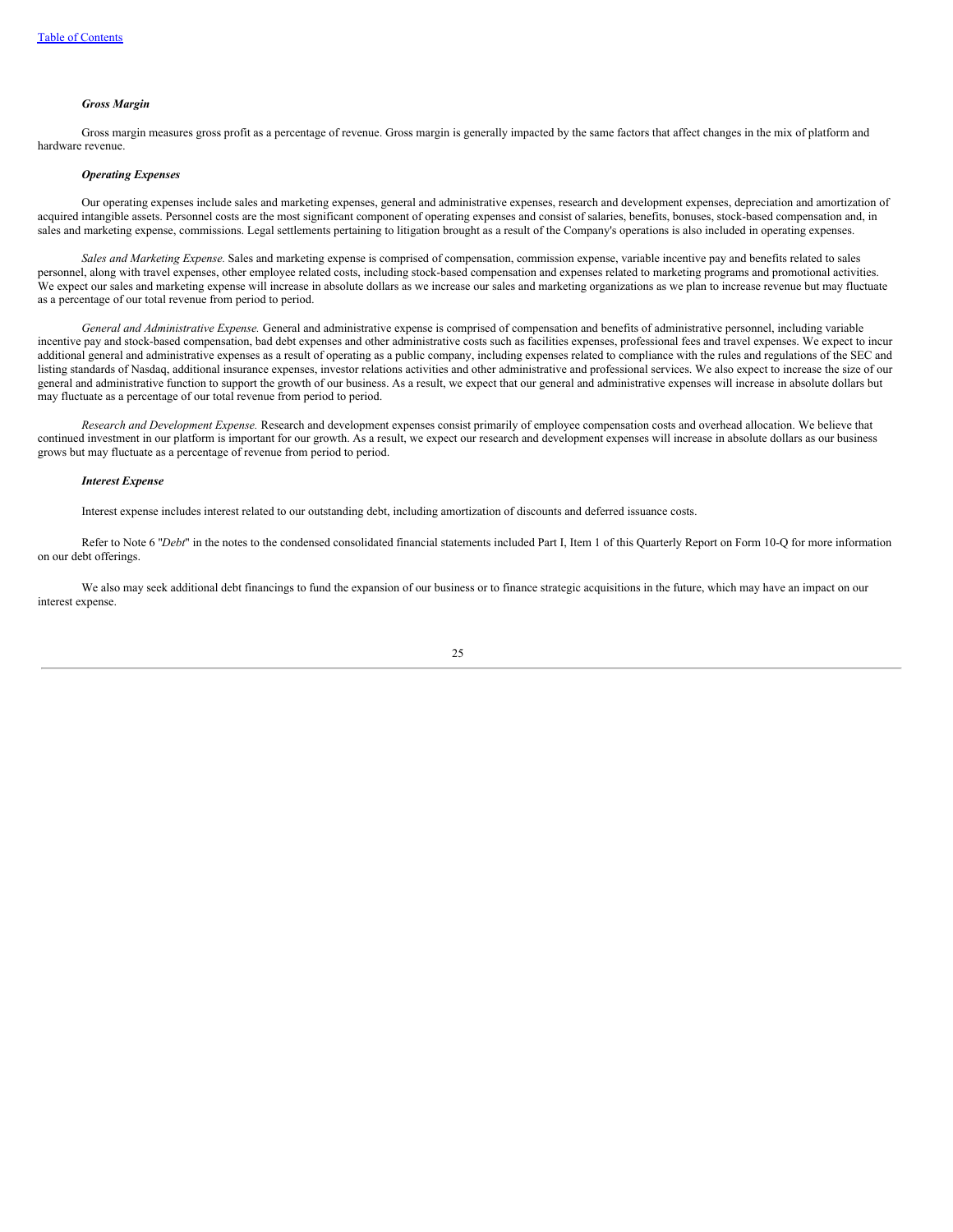## **Results of Operations**

#### *Net Revenues*

|                                                 | Three Months Ended March 31, |           |        | Change  |
|-------------------------------------------------|------------------------------|-----------|--------|---------|
| (in thousands, except percentages)              | 2022                         | 2021      | Amount | $\%$    |
| <b>Net Revenues</b>                             |                              |           |        |         |
| Platform revenue                                | 2.492                        | .646      | 846    | 51.4 %  |
| Hardware revenue                                | 4,286                        |           | 4,286  | 100.0%  |
| Net revenues                                    | 6.778                        | .646      | 5.132  | 311.8 % |
| Platform revenue as percentage of total revenue | $36.8\%$                     | $100.0\%$ |        |         |
| Hardware revenue as percentage of total revenue | 63.2 %                       | $-$ %     |        |         |

Net revenues increased \$5.1 million, or 311.8%, for the three months ended March 31, 2022 compared to the corresponding period in 2021.

Platform revenue increased \$0.8 million, or 51.4%, for the three months ended March 31, 2022, compared to the corresponding period in 2021, primarily due to PhunToken sales of \$1.0 million, as we commenced the sale of PhunToken in the second quarter of 2021. These increases were partially offset by greater platform revenues for development, licensing and support services provided to a customer in 2021, as compared to 2022. This customer is identified as "*Customer E"* in Note 4, *Revenue*, in the notes to the condensed consolidated financial statements included in Part I, Item 1 of this quarterly report on Form 10-Q.

Hardware revenue of \$4.3 million, was a result of the acquisition of Lyte, in October 2021.

## *Cost of Revenues, Gross Profit and Gross Margin*

|                                    | Three Months Ended March 31, |               |                |     | Change |            |
|------------------------------------|------------------------------|---------------|----------------|-----|--------|------------|
| (in thousands, except percentages) | 2022                         |               | 2021           |     | Amount | $\%$       |
| <b>Cost of Revenues</b>            |                              |               |                |     |        |            |
| Platform revenue                   | \$<br>1,067                  | S             | 692            | \$. | 375    | 54.2 %     |
| Hardware revenue                   | 3,940                        |               |                |     | 3,940  | 100.0%     |
| Total cost of revenues             | 5,007                        |               | 692            |     | 4,315  | 623.6 %    |
| <b>Gross Profit</b>                |                              |               |                |     |        |            |
| Platform revenue                   | 1,425                        | $\mathcal{S}$ | 954            | \$. | 471    | 49.4%      |
| Hardware revenue                   | 346                          |               |                |     | 346    | $100.0 \%$ |
| Total gross profit                 | 1,771                        |               | 954            |     | 817    | 85.6%      |
| <b>Gross Margin</b>                |                              |               |                |     |        |            |
| Platform revenue                   | 57.2 %                       |               | 58.0%          |     |        |            |
| Hardware revenue                   | $8.1\%$                      |               | $-\frac{9}{6}$ |     |        |            |
| Total gross margin                 | $26.1\%$                     |               | 58.0%          |     |        |            |

Total gross profit increased \$0.8 million, or 85.6% for the three months ended March 31, 2022, when compared to the corresponding period of 2021, due to the revenue items described above.

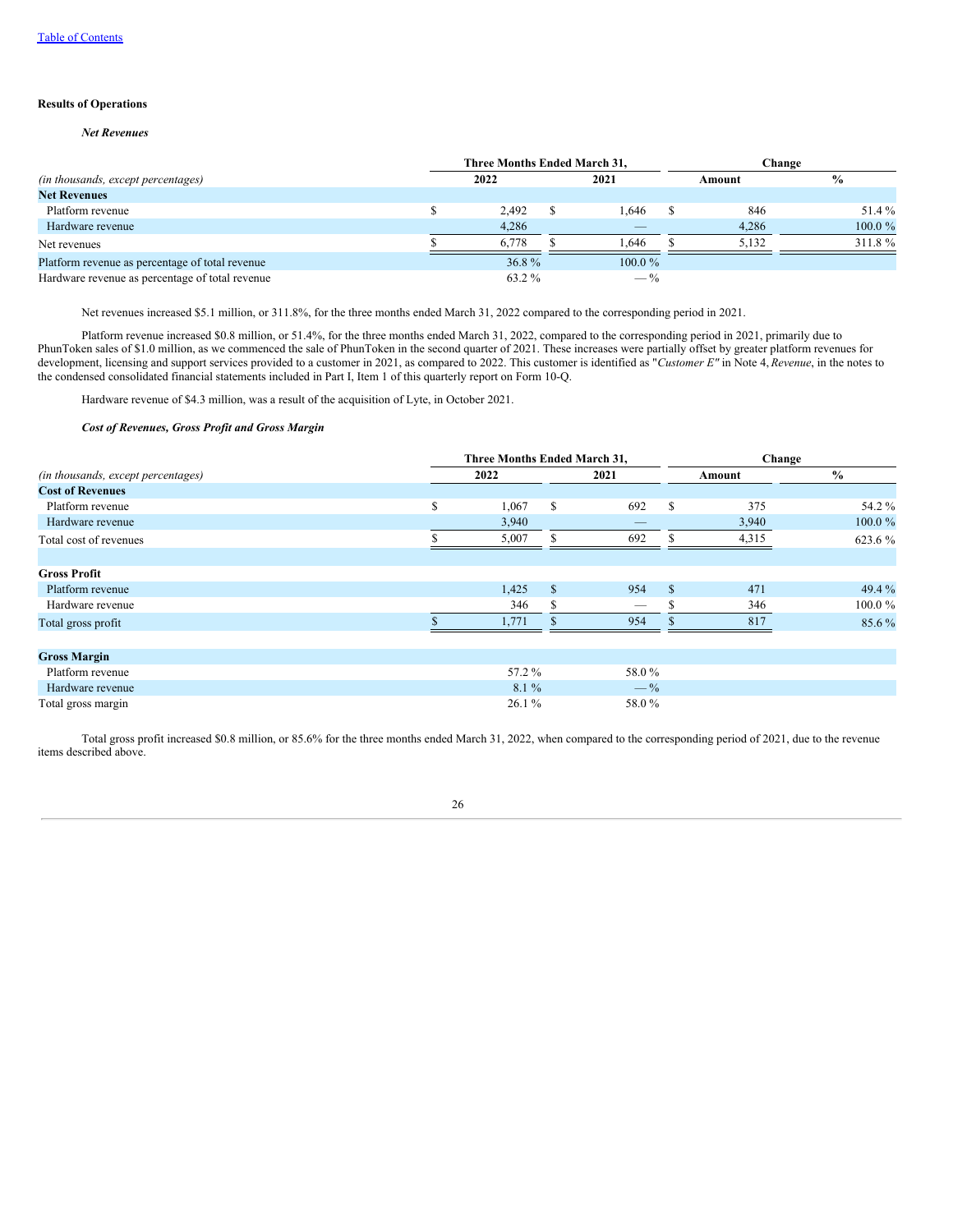### *Operating Expenses*

|                                    | Three Months Ended March 31, |        |        | Change    |
|------------------------------------|------------------------------|--------|--------|-----------|
| (in thousands, except percentages) | 2022                         | 2021   | Amount | $\%$      |
| <b>Operating expenses</b>          |                              |        |        |           |
| Sales and marketing                | 1.485                        | 556 \$ | 929    | 167.1%    |
| General and administrative         | 4.305                        | 2,758  | 1,547  | 56.1%     |
| Research and development           | 1.003                        | 1.052  | (49)   | $(4.7)\%$ |
| Total operating expenses           | 6.793                        | 4,366  | 2,427  | 55.6%     |

#### *Sales and Marketing*

Sales and marketing expense increased \$0.9 million, or 167.1% for the three months ended March 31, 2022 compared to the corresponding period of 2021, primarily due to an increase of \$0.3 million of employee compensation costs due to higher headcount and \$0.7 million of marketing related expenditures mostly related to Lyte.

### *General and Administrative*

General and administrative expense increased \$1.5 million, or 56.1% for the three months ended March 31, 2022 compared to the corresponding period of 2021, primarily due to an increase of \$0.7 million in payroll costs related to employee retention credit received during 2021, \$0.3 million in legal fees, \$0.2 million related to amortization of trade name related to Lyte acquisition, \$0.2 million in bad debt recoveries that occurred in 2021 and \$0.2 million in other general and administrative expenses. This increase was minimally offset by in decrease in stock-based compensation.

### *Research and Development*

Research and development expense decreased \$0.05 million, or  $(4.7)$ %, for the three months ended March 31, 2022, compared to the corresponding period of 2021. Increased headcount period-over-period was allocated to customer-driven projects and recorded in cost of sales above. No other individual expense category represented a significant increase when compared to the corresponding period of 2021.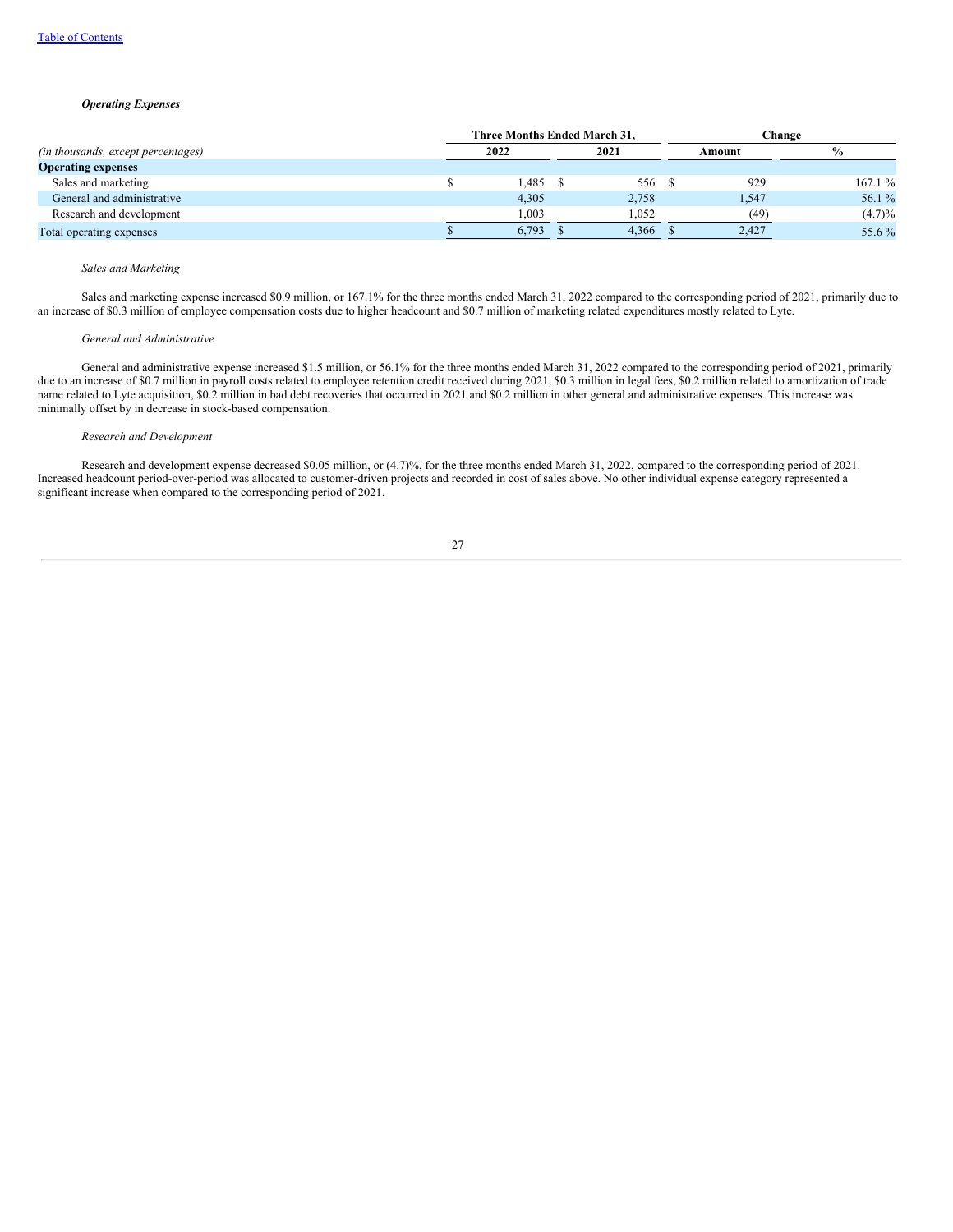### *Other expense*

|                                            | Three Months Ended March 31. |               |         | Change        |
|--------------------------------------------|------------------------------|---------------|---------|---------------|
| (in thousands, except percentages)         | 2022                         | 2021          | Amount  | $\frac{0}{0}$ |
| <b>Other income (expense)</b>              |                              |               |         |               |
| Interest expense                           | $(381)$ \$                   | $(2,219)$ \$  | 1,838   | $(82.8)\%$    |
| Loss on extinguishment of debt             |                              | (5,768)       | 5,768   | $(100.0)\%$   |
| Impairment of digital assets               | (9,353)                      |               | (9,353) | $100.0\%$     |
| Fair value adjustment of warrant liability | (213)                        | (2,829)       | 2,616   | $(92.5)\%$    |
| Other income (expense)                     | 52                           | (79)          | 131     | $(165.8)\%$   |
| Total other expense                        | (9,895)                      | $(10,895)$ \$ | 1,000   | $(9.2)\%$     |

Other expense decreased \$1.0 million, or (9.2)%, for the three months ended March 31, 2022, compared to the corresponding period of 2021, primarily due to an impairment of our digital asset holdings. These losses were mostly offset due to losses on extinguishment of debt related to payments on our 2020 Convertible Notes in 2021, fair value adjustment of our outstanding warrant issued to the holder of our 2020 Convertible Notes and a decrease in interest expense, as we had paid off multiple debt obligations in 2021.

Refer to Note 2, "Summary of Significant Accounting Policies" of the notes to the condensed consolidated financial statements included in Part I, Item 1 of this Quarterly Report on Form 10-Q for further discussion regarding our digital asset holdings. Further, reference is made to Note 6 "Debt" of the notes to the condensed consolidated financial statements included in Part I, Item 1 of this Quarterly Report on Form 10-Q for further discussion on our debt holdings.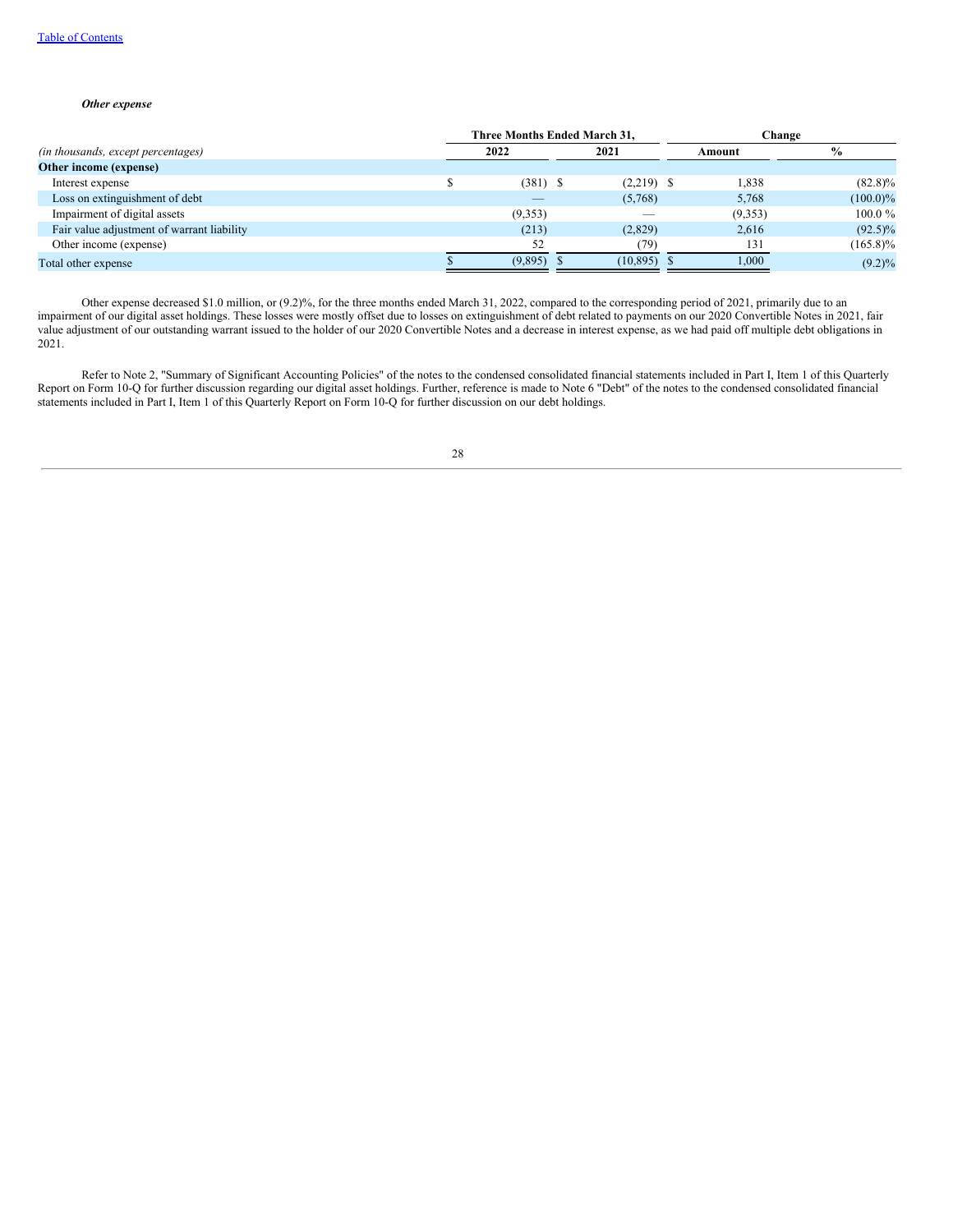## **Liquidity and Capital Resources**

As of March 31, 2022, we held total cash of \$10.8 million, all of which was held in the United States. We have a history of operating losses and negative operating cash flows. As we continue to focus on growing our revenues, we expect these trends to continue into the foreseeable future.

We may, if needed, sell our digital asset holdings for cash to fund our ongoing operations. As of March 31, 2022, we held 644 bitcoins and 1,287 ethereum, of which consist of the majority of the digital assets recorded on our balance sheet. The digital asset market historically has been characterized by significant volatility in its price, limited liquidity and trading volumes compared to sovereign currencies markets, relative anonymity, a developing regulatory landscape, susceptibility to market abuse and manipulation, and various other risks inherent in its entirely electronic, virtual form and decentralized network. During times of instability in the digital asset market, we may not be able to sell our digital asset holdings at reasonable prices, or at all. As a result, our digital assets are less liquid than our existing cash and cash equivalents and may not be able to serve as a source of liquidity for us to the same extent as cash and cash equivalents.

On October 18, 2021, we closed the acquisition of Lyte with an adjusted purchase price of approximately \$11.0 million (subject to an earn-out provision). Pursuant to terms of the stock purchase agreement, future cash payments consist of \$1.125 million, as adjusted for working capital items, on June 30, 2022, and up to \$1.25 million on the first anniversary of closing, as an earn-out payment based upon Lyte achieving certain annual revenue milestones as provided in the purchase agreement. We currently believe Lyte will achieve the annual revenue milestone and we will owe the full amount of the contingent consideration on the first annual anniversary of closing.

In connection with the acquisition of Lyte, we entered into a note purchase agreement and completed the sale of an unsecured promissory note with an original principal amount of \$5.2 million in a private placement that closed on October 18, 2021. After deducting all transaction cost, net cash proceeds to the Company were \$4.7 million. No interest will accrue on the promissory note unless and until the occurrence of an event of default (as defined in the promissory note). We may prepay outstanding balance of the promissory note earlier than it is due with a prepayment premium of 110%. Beginning on January 15, 2022 and on the same day of each month thereafter until the promissory note is paid in full, we are required to make a monthly amortization payments in the amount of \$574 thousand which are considered prepayments subject to the prepayment premium.

On February 1, 2022, we filed a Form S-3, which was subsequently declared effective by the SEC on February 9, 2022, pursuant to which we may issue up to \$200 million in common stock, preferred stock, warrants and units. Contained therein, was a prospectus supplement in which we may sell up to \$100 million of our common stock in an "at the market offering" pursuant to an At Market Issuance Sales Agreement we entered into with H.C. Wainwright & Co., LLC on January 31, 2022. To date, we have not sold any shares of our common stock under the sales agreement with H.C. Wainwright or issued any securities under our Form S-3 filed on February 1, 2022.

As a result of the financing events described above, while our liquidity risk continues as a result of continued losses and the ongoing and evolving effects of the COVID-19 pandemic, management believes it has sufficient cash on hand for at least one year following the filing date of this Quarterly Report on Form 10-Q.

Our future capital requirements will depend on many factors, including our pace of growth, subscription renewal activity, the timing and extent of spend to support development efforts, the pace at which we can scale Lyte, the expansion of sales and marketing activities and the market acceptance of our products and services. We believe that it is likely we will in the future enter into arrangements to acquire or invest in complementary businesses, technologies and intellectual property rights. We may be required to seek additional equity or debt financings, or issue securities subject to the effective registration statement described above. In the event that additional financing is required from outside sources, we may not be able to raise it on terms acceptable to us, or at all. If we are unable to raise additional capital when desired and/or on acceptable terms, our business, operating results and financial condition could be adversely affected.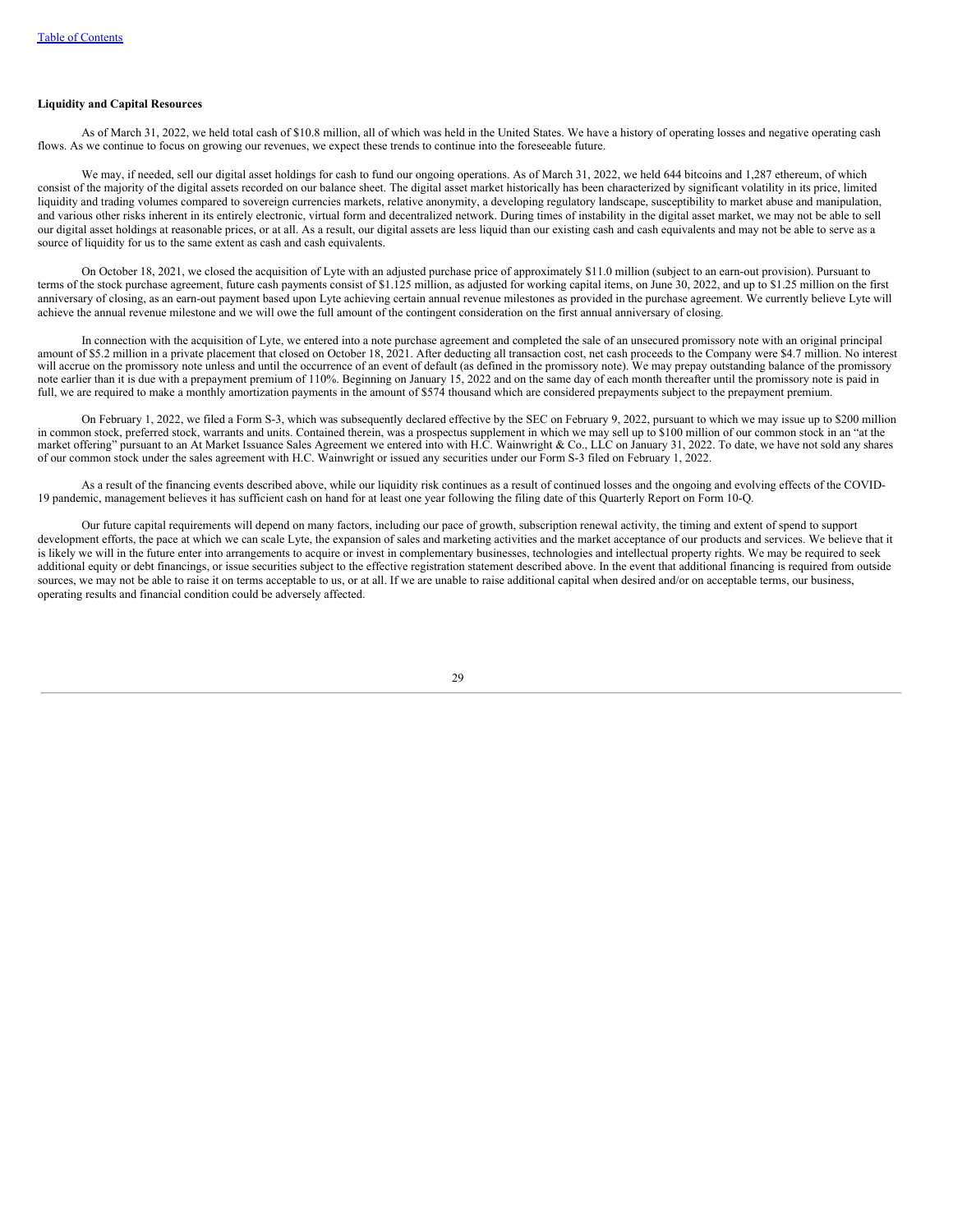The following table summarizes our cash flows for the periods presented:

|                                                  |               | Three Months Ended March 31. |          | <b>Change</b> |
|--------------------------------------------------|---------------|------------------------------|----------|---------------|
| (in thousands, except percentages)               | 2022          | 2021                         | Amount   | $\frac{0}{0}$ |
| <b>Consolidated statement of cash flows</b>      |               |                              |          |               |
| Net cash used in operating activities            | $(10,171)$ \$ | $(7,299)$ \$                 | (2,872)  | $39.3\%$      |
| Net cash used in investing activities            | $(569)$ \$    | $(1,098)$ \$                 | 529      | $(48.2)\%$    |
| Net cash (used) provided by financing activities | $(1,550)$ \$  | 27.916 \$                    | (29.466) | $(105.6)\%$   |

#### *Operating Activities*

The primary source of cash from operating activities is receipts from sales of our various product and service offerings to customers. The primary uses of cash from operating activities are payments to employees for compensation and related expenses, publishers and other vendors for the purchase of digital media inventory and related costs, payments to vendors for the costs of inventory related to the assembly and shipping of Lyte computers, sales and marketing expenses and general operating expenses.

We utilized \$10.2 million of cash from operating activities during the three months ended March 31, 2022, primarily resulting from a net loss of \$14.9 million. The net loss included non-cash charges of \$10.2 million, primarily consisting of impairment of digital assets and stock-based compensation. In addition, certain changes in our operating assets and liabilities resulted in significant cash (decreases) as follows: \$(1.3) million from a decrease in accounts payable and accrued expenses, as well as \$(4.2) million from other working capital changes, primarily a increase in inventory purchases and decrease in deferred revenue.

We utilized \$7.3 million of cash from operating activities during the three months ended March 31, 2021, primarily resulting from a net loss of \$14.3 million, as adjusted \$1.1 million for stock-based compensation \$0.2 million for bad debt recovery, \$1.6 million for amortization of debt discount and deferred financing costs, \$2.8 million for loss on the change in fair value of warrants and \$5.8 million for loss on extinguishment of debt related to our 2020 Convertible Notes. In addition, certain changes in our operating assets and liabilities resulted in significant cash increases (decreases) as follows: \$(0.7) million from a decrease in accounts payable, \$(2.3) million from a decrease in accrued expenses, \$(0.8) million from a decrease in deferred revenue and \$0.5 million from an increase in prepaid and other assets.

## *Investing Activities*

Investing activities for the three months ended March 31, 2022 and 2021, consisted of the purchase of digital assets.

#### *Financing Activities*

Our financing activities during the three months ended March 31, 2022 primarily consisted of payments on debt. We had payments on debt of \$1.6 million, of which all were payments on the 2021 Promissory Note. Refer to the notes to the condensed consolidated financial statements included in Part I, Item 1 of this Quarterly Report on Form 10-Q for information on the Company's financing activities.

Our financing activities during the three months ended March 31, 2021 consisted of proceeds from equity financings and debt borrowings offset by payments on debt. We acquired \$27.9 million of cash from financing activities resulting from \$29.7 million in proceeds from the sale of our common stock and \$10 million in proceeds from our Series B Convertible Note. These sources of financing were partially offset by \$11.8 million of payments on debt, a majority of which were payments on the 2020 Convertible Notes.

#### **Contractual Obligations**

Information set forth in Note 7,*Leases*, in the notes to the condensed consolidated financial statements included in Part I, Item 1 of this Quarterly Report on Form 10-Q is incorporated herein by reference.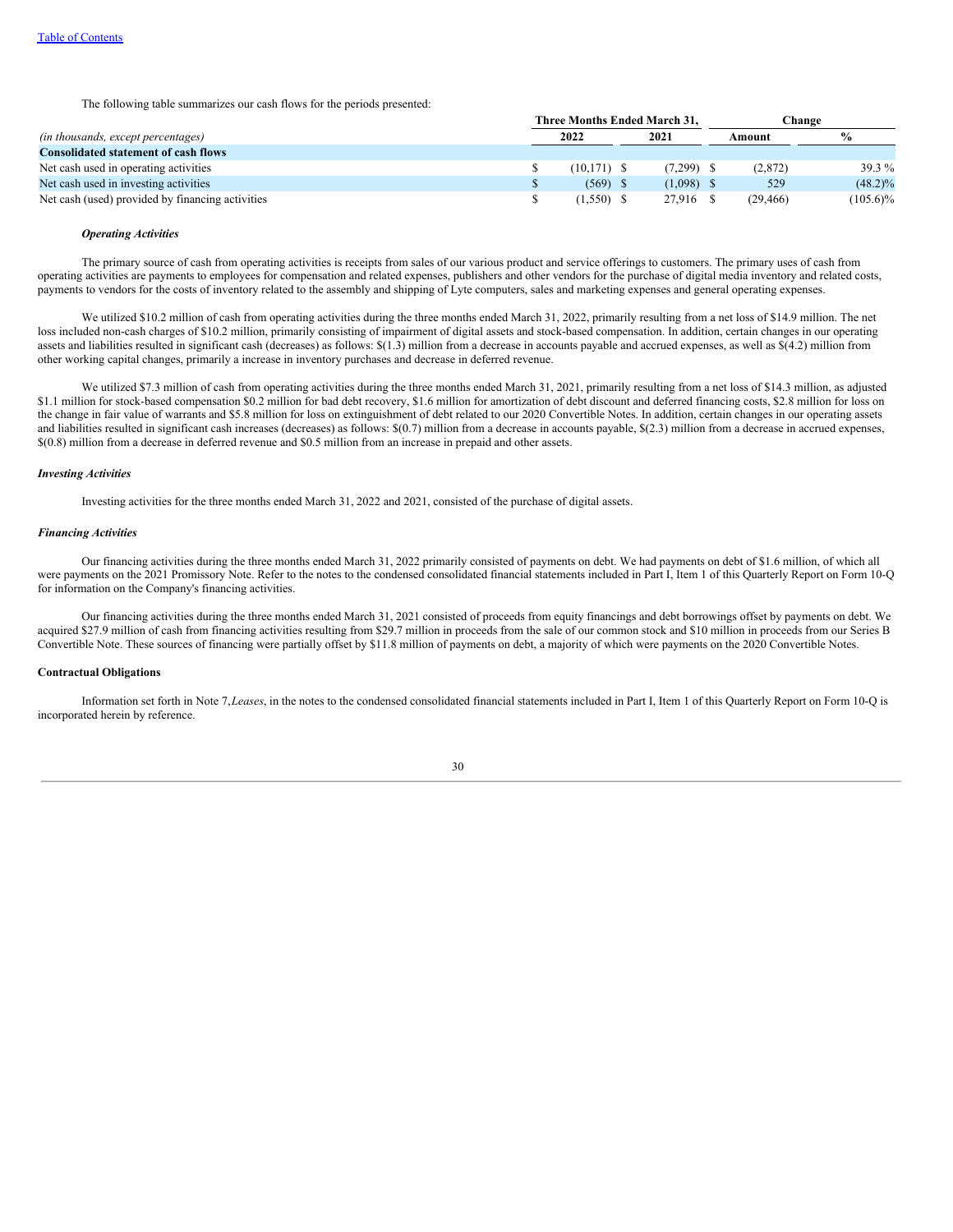## **Off-Balance Sheet Arrangements**

Through March 31, 2022, we did not have any off-balance sheet arrangements, as defined in Item 303(a)(4)(ii) of SEC Regulation S-K, such as the use of unconsolidated subsidiaries, structured finance, special purpose entities or variable interest entities.

#### **Indemnification Agreements**

In the ordinary course of business, we provide indemnifications of varying scope and terms to customers, vendors, lessors, business partners and other parties with respect to certain matters, including, but not limited to, losses arising out of breach of such agreements, solutions to be provided by the Company or from intellectual property infringement claims made by third parties. In addition, we have entered into indemnification agreements with directors and certain current and former officers and employees that will require the Company, among other things, to indemnify them against certain liabilities that may arise by reason of, or are related to, their status or service as directors, officers or employees.

### **Recent Accounting Pronouncements**

None.

### **Summary of Significant Accounting Policies**

Our management's discussion and analysis of our financial condition and results of operations is based on our financial statements, which have been prepared in accordance with GAAP. The preparation of these financial statements requires us to make estimates and assumptions that affect the reported amounts of assets and liabilities and the disclosure of contingent assets and liabilities at the date of the financial statements, as well as the reported revenues generated and expenses incurred during the reporting periods. Our estimates are based on our historical experience and on various other factors that we believe are reasonable under the circumstances, the results of which form the basis for making judgments about the carrying value of assets and liabilities that are not readily apparent from other sources. Actual results may differ from these estimates under different assumptions or conditions.

Except for the changes described in Note 2, "*Summary of Significant Accounting Policies*," in the notes to the condensed consolidated financial statements included in Item I, Part I of this Quarterly Report on Form 10-Q, there have been no material changes to our critical accounting policies and estimates as compared to the critical accounting policies and estimates disclosed in our Annual Report on Form 10-K for the year ended December 31, 2021 filed with the SEC on April 7, 2022.

## <span id="page-33-0"></span>**Item 3. Quantitative and Qualitative Disclosures About Market Risk**

<span id="page-33-1"></span>Not applicable.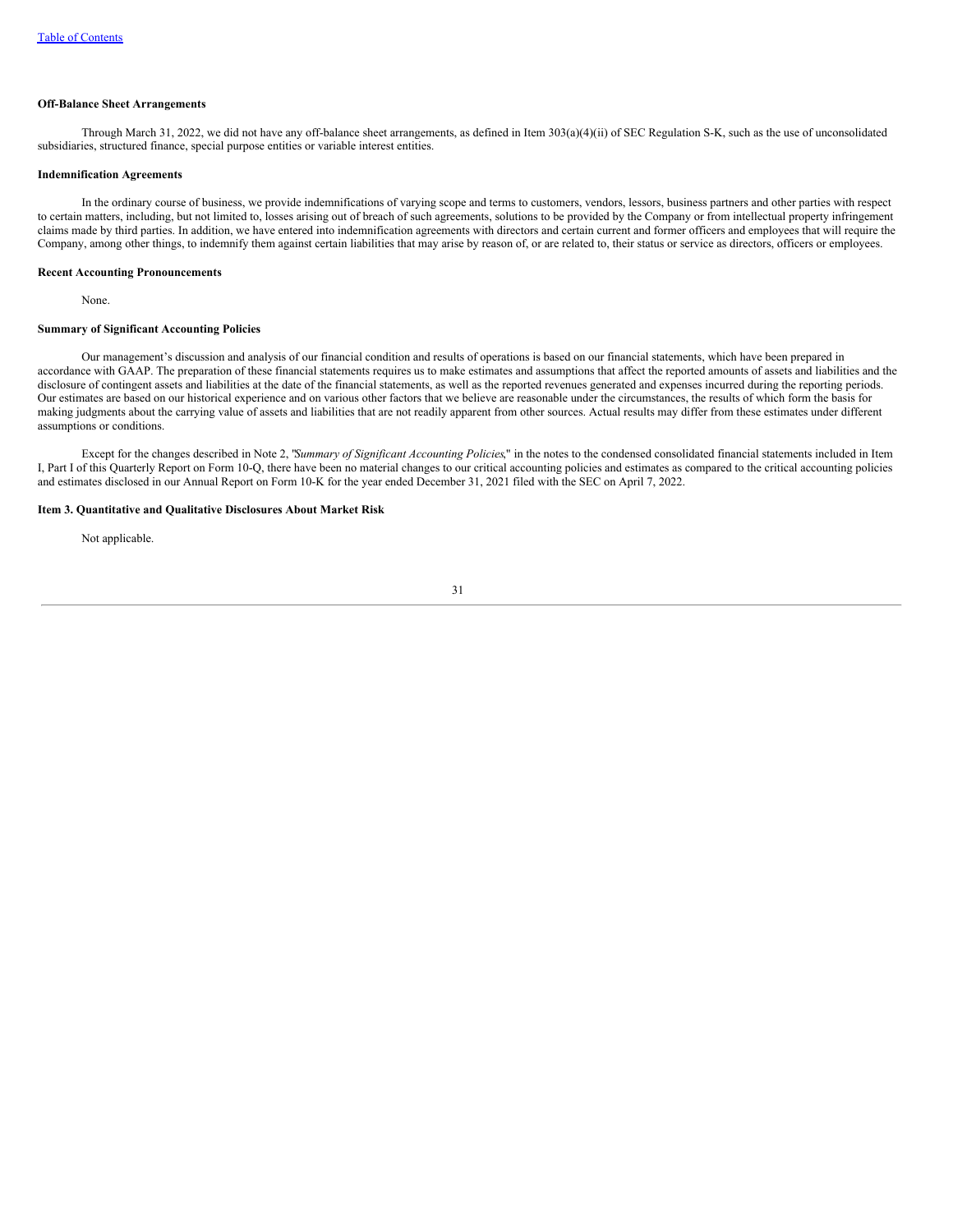## **Item 4. Controls and Procedures**

## **Evaluation of Disclosure Controls and Procedures**

Disclosure controls and procedures are controls and other procedures designed to ensure that information required to be disclosed in our reports filed or submitted under the Exchange Act is recorded, processed, summarized and reported within the time periods specified in the SEC's rules and forms. Disclosure controls and procedures include, without limitation, controls and procedures designed to ensure that information required to be disclosed in our reports filed or submitted under the Exchange Act is accumulated and communicated to management, including our Certifying Officers (as defined below), or persons performing similar functions, as appropriate, to allow timely decisions regarding required disclosure.

Under the supervision and with the participation of our management, including our Chief Executive Officer and Chief Financial Officer (together, the "Certifying Officers"), we carried out an evaluation of the effectiveness of the design and operation of our disclosure controls and procedures as defined in Rules 13a-15(e) and 15d-15(e) under the Exchange Act. Based on the foregoing, our Certifying Officers concluded that our disclosure controls and procedures were effective as of the end of the period covered by this Report.

## **Changes in Internal Control over Financial Reporting**

As previously disclosed, we identified a material weakness in internal control over financial reporting related to the accounting for an adjustment in certain terms of an outstanding warrant issued in connection with our 2020 Convertible Notes. A material weakness is a deficiency, or a combination of deficiencies, in internal control over financial reporting such that there is a reasonable possibility that a material misstatement of our annual or interim financial statements will not be prevented, or detected and corrected on a timely basis.

In response to this material weakness, we implemented a remediation plan previously disclosed in our Annual Report on Form 10-K for the year ended December 31, 2021. The remediation actions we implemented included a control to create and review on a quarterly basis a summary schedule of material terms of all outstanding debt and equity instruments and a control to review all existing financing agreements in conjunction with any new financing arrangements. We have tested the related internal controls and have concluded, through testing, that the newly implemented controls are operating effectively, and the material weakness previously identified has been remediated as of March 31, 2022.

Other than the changes made to remediate the material weakness described above, there were no other changes in our internal control over financial reporting identified in connection with the evaluation required by Rule 13a-15(d) and 15d-15(d) of the Exchange Act that occurred during the most recent fiscal quarter that have materially affected, or are reasonably likely to materially affect, our internal control over financial reporting.

### **Limitations on Effectiveness of Controls**

<span id="page-34-0"></span>In designing and evaluating the disclosure controls and procedures, management recognizes that any controls and procedures, no matter how well designed and operated, can provide only reasonable assurance of achieving the desired control objectives. In addition, the design of disclosure controls and procedures must reflect the fact that there are resource constraints and that management is required to apply its judgment in evaluating the benefits of possible controls and procedures relative to their costs.

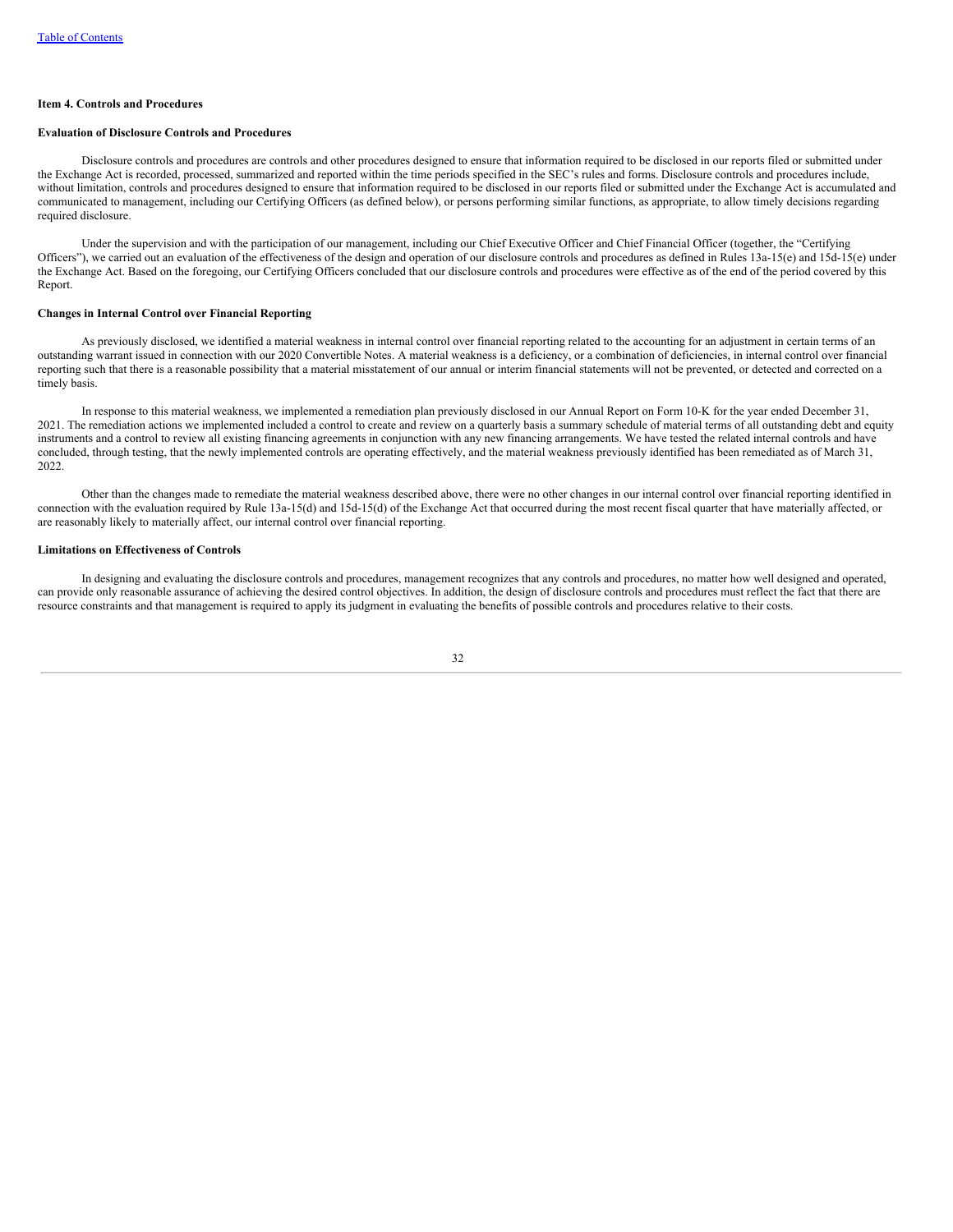## **PART II - OTHER INFORMATION**

## <span id="page-35-0"></span>**Item 1. Legal Proceedings**

The information set forth under the "*Litigation*" subheading in Note 8, "*Commitments and Contingencies*" in the notes to the condensed consolidated financial statements included in Part I, Item 1 of this Quarterly Report on Form 10-Q is incorporated herein by reference.

## <span id="page-35-1"></span>**Item 1A. Risk Factors**

Important risk factors that could affect our operations and financial performance, or that could cause results or events to differ from current expectations, are described in Part I, Item 1A, "*Risk Factors*" of our Annual Report on Form 10-K filed with the SEC on April 7, 2022 for the year ended December 31, 2021, as supplemented by the*R*"*isk Factors*" sections in our registration statement on Form S-3 filed with the SEC on February 1, 2022, our registration statement on Form S-3, as amended, filed with the SEC on April 27, 2022 and the information set forth below or contained elsewhere in this Report. The risks and uncertainties described within our Form 10-K for the year ended December 31, 2021 and the registration statements, as amended, are not the only risks we face. Additional risks and uncertainties that we are unaware of, or that we currently believe are not material, may also become important factors that adversely affect our business or results of operations.

### <span id="page-35-2"></span>**Item 2. Unregistered Sales of Equity Securities and Use of Proceeds.**

None.

### <span id="page-35-3"></span>**Item 3. Defaults Upon Senior Securities**

None.

#### <span id="page-35-4"></span>**Item 4. Mine Safety Disclosures**

Not applicable.

## <span id="page-35-5"></span>**Item 5. Other Information**

<span id="page-35-6"></span>None.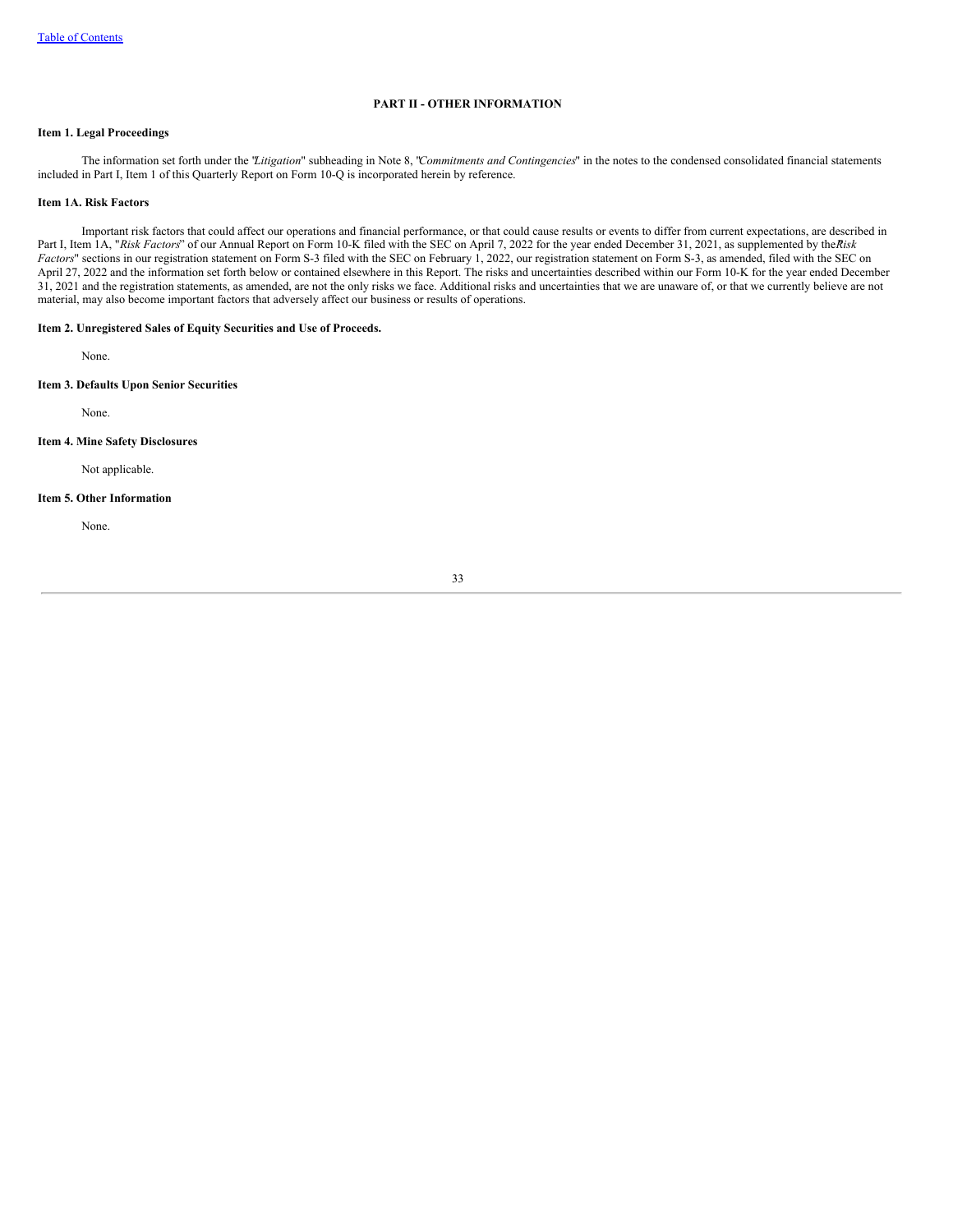# **Item 6. Exhibits**

Unless otherwise noted, the exhibits listed on the accompanying Exhibit Index are filed or incorporated by reference (as stated therein) as part of this Quarterly Report on Form 10-Q.

|              | <b>EXHIBIT INDEX</b>                                                                                                                                                                                                                   |
|--------------|----------------------------------------------------------------------------------------------------------------------------------------------------------------------------------------------------------------------------------------|
| Exhibit No.  | <b>Description</b>                                                                                                                                                                                                                     |
| 3.1          | Certificate of Incorporation of the Registrant (Incorporated by reference to Exhibit 3.1 of the Registrant's Form 8-K (File No. 001-37862), filed with<br>the SEC on January 2, 2019).                                                 |
| 3.2          | Amended and Restated Bylaws of the Registrant (Incorporated by reference to Exhibit 3.2 of the Registrant's Form 8-K (File No. 001-37862), filed<br>with the SEC on January 2, 2019).                                                  |
| 10.1         | At Market Issuance Sales Agreement, by and between Phunware, Inc. and HC Wainwright & Co., LLC (Incorporated by reference to Exhibit 1.2 of<br>the Registrants Form S-3 (Fine No. 333-262461) filed with the SEC on February 1, 2022). |
| 10.2         | Lease Agreement, dated March 15, 2022, between Phunware, Inc. and Jonsson ATX Warehouse, LLC (Incorporated by reference to Exhibit 10.1 of<br>the Registrants Form 8-K (File No. 001-37862) filed with the SEC on March 18, 2022).     |
| $31.1*$      | Certification of the Principal Executive Officer required by Rule $13a-14(a)$ or Rule $15d-14(a)*$                                                                                                                                     |
| $31.2*$      | Certification of the Principal Financial Officer required by Rule $13a-14(a)$ or Rule $15d-14(a)*$                                                                                                                                     |
| $32.1^{(1)}$ | Certification of the Principal Executive Officer required by Rule 13a-14(b) or Rule 15d-14(b) and 18 U.S.C. 1350 <sup>*</sup>                                                                                                          |
| 101.INS      | XBRL Instance Document*                                                                                                                                                                                                                |
| 101.SCH      | XBRL Taxonomy Extension Schema*                                                                                                                                                                                                        |
| 101.CAL      | XBRL Taxonomy Calculation Linkbase*                                                                                                                                                                                                    |
| 101.LAB      | XBRL Taxonomy Label Linkbase*                                                                                                                                                                                                          |
| 101.PRE      | XBRL Definition Linkbase Document*                                                                                                                                                                                                     |
| 101.DEF      | XBRL Definition Linkbase Document*                                                                                                                                                                                                     |
| 104          | Cover Page Interactive Data File*                                                                                                                                                                                                      |

\* Filed herewith

<span id="page-36-0"></span>(1) The certifications attached as Exhibit 32.1 accompany this Quarterly Report on Form 10-Q pursuant to 18 U.S.C. Section 1350, as adopted pursuant to Section 906 of the Sarbanes-Oxley Act of 2002, and shall not be deemed "filed" by the Registrant for purposes of Section 18 of the Securities Exchange Act of 1934, as amended.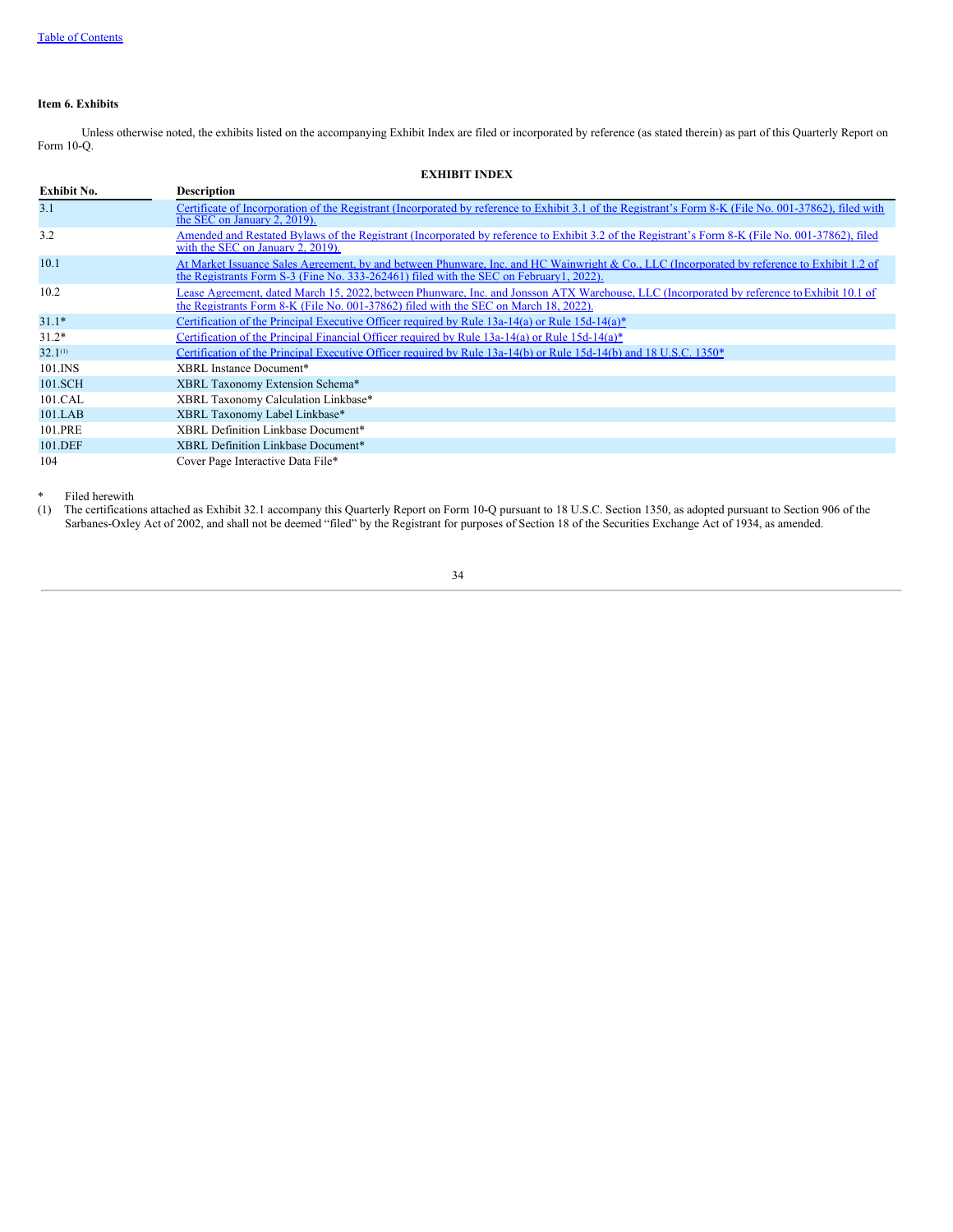## **SIGNATURES**

Pursuant to the requirements of the Securities Exchange Act of 1934, the Registrant has duly caused this Report to be signed on its behalf by the undersigned, thereunto duly authorized.

# May 16, 2022 **Phunware, Inc.**

|        | /s/ Alan S. Knitowski         |
|--------|-------------------------------|
| Name:  | Alan S. Knitowski             |
| Title: | Chief Executive Officer       |
|        | (Principal Executive Officer) |

By: /s/ Matt Aune

Name: Matt Aune<br>Title: Chief Finan Chief Financial Officer

(Principal Accounting and Financial Officer)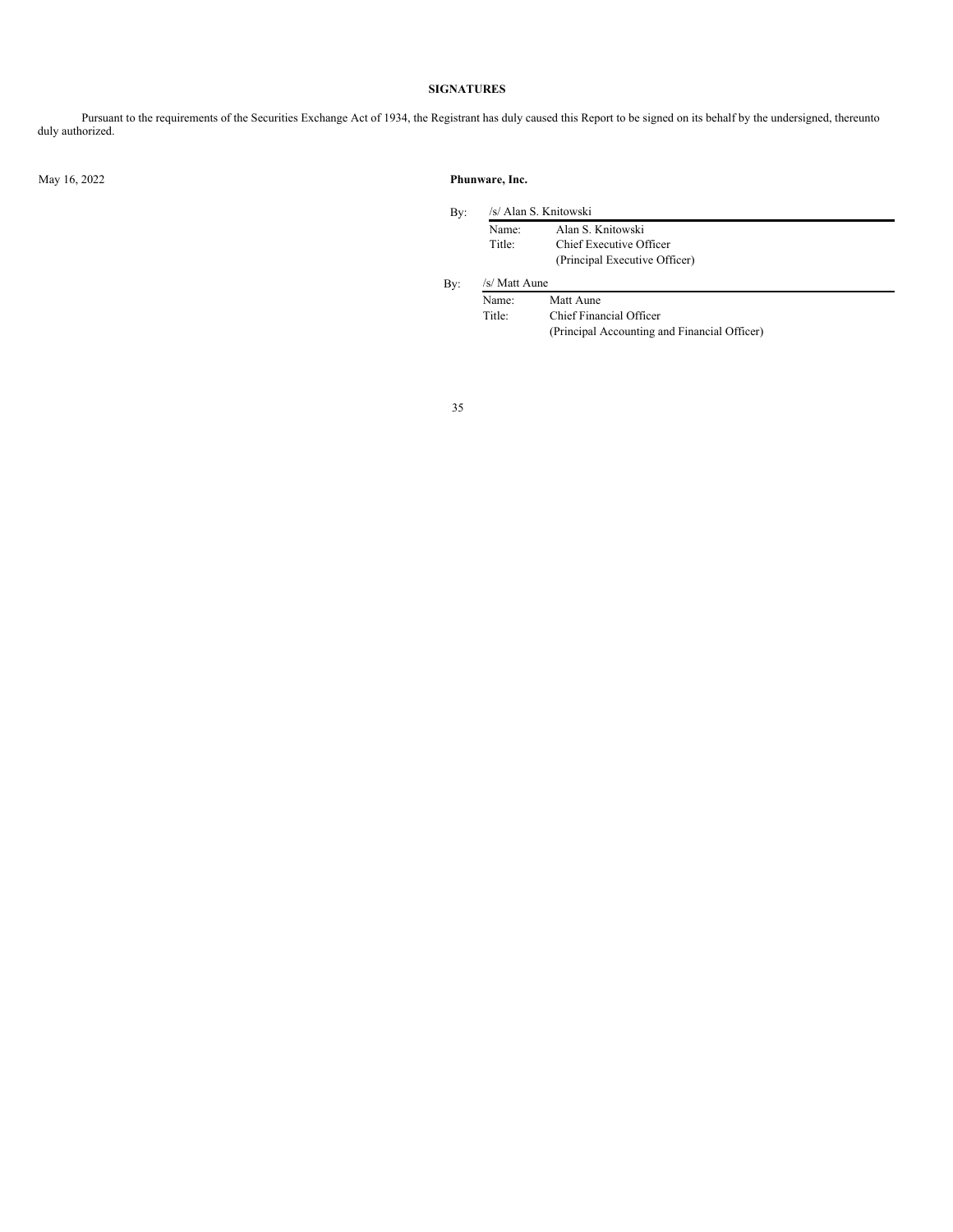## **CERTIFICATION**

<span id="page-38-0"></span>I, Alan S. Knitowski, certify that:

1. I have reviewed this Quarterly Report on Form 10-Q of Phunware Inc.;

2. Based on my knowledge, this report does not contain any untrue statement of a material fact or omit to state a material fact necessary to make the statements made, in light of the circumstances under which such statements were made, not misleading with respect to the period covered by this report;

3. Based on my knowledge, the financial statements, and other financial information included in this report, fairly present in all material respects the financial condition, results of operations and cash flows of the registrant as of, and for, the periods presented in this report;

4. The registrant's other certifying officer and I are responsible for establishing and maintaining disclosure controls and procedures (as defined in Exchange Act Rules 13a-15(e) and 15d-15(e)) for the registrant and internal control over financial reporting (as defined in Exchange Act Rules 13a-15(f) and 15d-15(f)) for the registrant and have:

Designed such disclosure controls and procedures, or caused such disclosure controls and procedures to be designed under our supervision, to ensure that material information relating to the registrant, including its consolidated subsidiaries, is made known to us by others within those entities, particularly during the period in which this report is being prepared;

b. Designed such internal control over financial reporting, or caused such internal control over financial reporting to be designed under our supervision, to provide reasonable assurance regarding the reliability of financial reporting and the preparation of financial statements for external purposes in accordance with generally accepted accounting principles;

c. Evaluated the effectiveness of the registrant's disclosure controls and procedures and presented in this report our conclusions about the effectiveness of the disclosure controls and procedures, as of the end of the period covered by this report based on such evaluation; and

d. Disclosed in this report any change in the registrant's internal control over financial reporting that occurred during the registrant's most recent fiscal quarter (the registrant's fourth fiscal quarter in the case of an annual report) that has materially affected, or is reasonably likely to materially affect, the registrant's internal control over financial reporting; and

5. The registrant's other certifying officer and I have disclosed, based on our most recent evaluation of internal control over financial reporting, to the registrant's auditors and the audit committee of the registrant's board of directors (or persons performing the equivalent functions):

a. All significant deficiencies and material weaknesses in the design or operation of internal control over financial reporting which are reasonably likely to adversely affect the registrant's ability to record, process, summarize and report financial information; and

b. Any fraud, whether or not material, that involves management or other employees who have a significant role in the registrant's internal control over financial reporting.

Date: May 16, 2022 /s/ Alan S. Knitowski

Alan S. Knitowski Chief Executive Officer (Principal Executive Officer)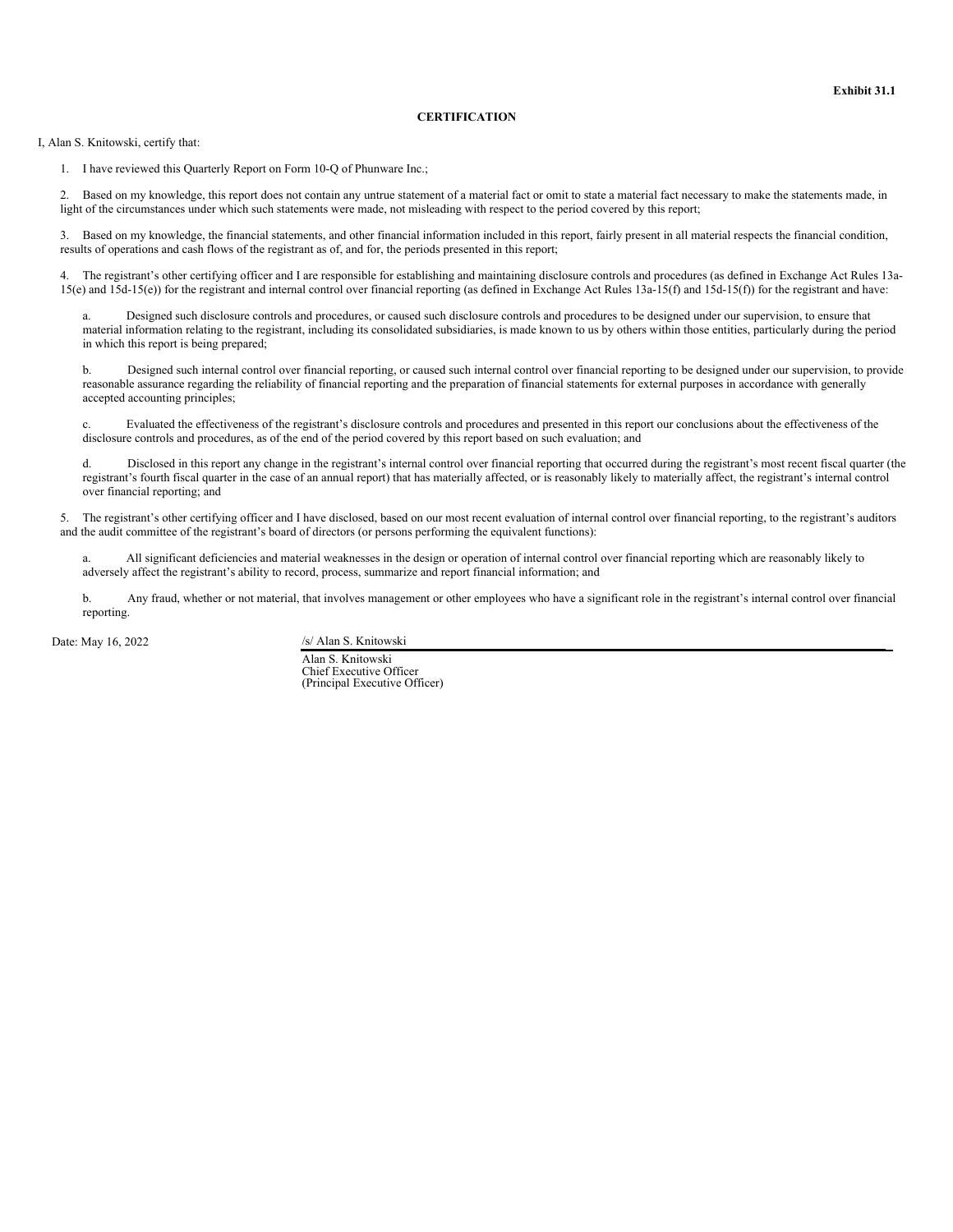## **CERTIFICATION**

<span id="page-39-0"></span>I, Matt Aune, certify that:

- 1. I have reviewed this Quarterly Report on Form 10-Q of Phunware Inc.;
- 2. Based on my knowledge, this report does not contain any untrue statement of a material fact or omit to state a material fact necessary to make the statements made, in light of the circumstances under which such statements were made, not misleading with respect to the period covered by this report;
- 3. Based on my knowledge, the financial statements, and other financial information included in this report, fairly present in all material respects the financial condition, results of operations and cash flows of the registrant as of, and for, the periods presented in this report;
- 4. The registrant's other certifying officer and I are responsible for establishing and maintaining disclosure controls and procedures (as defined in Exchange Act Rules 13a-15(e) and 15d-15(e)) for the registrant and internal control over financial reporting (as defined in Exchange Act Rules 13a-15(f) and 15d-15(f)) for the registrant and have:
	- a) Designed such disclosure controls and procedures, or caused such disclosure controls and procedures to be designed under our supervision, to ensure that material information relating to the registrant, including its consolidated subsidiaries, is made known to us by others within those entities, particularly during the period in which this report is being prepared;
	- b) Designed such internal control over financial reporting, or caused such internal control over financial reporting to be designed under our supervision, to provide reasonable assurance regarding the reliability of financial reporting and the preparation of financial statements for external purposes in accordance with generally accepted accounting principles;
	- c) Evaluated the effectiveness of the registrant's disclosure controls and procedures and presented in this report our conclusions about the effectiveness of the disclosure controls and procedures, as of the end of the period covered by this report based on such evaluation; and
	- d) Disclosed in this report any change in the registrant's internal control over financial reporting that occurred during the registrant's most recent fiscal quarter (the registrant's fourth fiscal quarter in the case of an annual report) that has materially affected, or is reasonably likely to materially affect, the registrant's internal control over financial reporting; and
- 5. The registrant's other certifying officer and I have disclosed, based on our most recent evaluation of internal control over financial reporting, to the registrant's auditors and the audit committee of the registrant's board of directors (or persons performing the equivalent functions):
	- a) All significant deficiencies and material weaknesses in the design or operation of internal control over financial reporting which are reasonably likely to adversely affect the registrant's ability to record, process, summarize and report financial information; and
	- b) Any fraud, whether or not material, that involves management or other employees who have a significant role in the registrant's internal control over financial reporting.

Date: May 16, 2022 /s/ Matt Aune

Matt Aune Chief Financial Officer (Principal Financial and Accounting Officer)